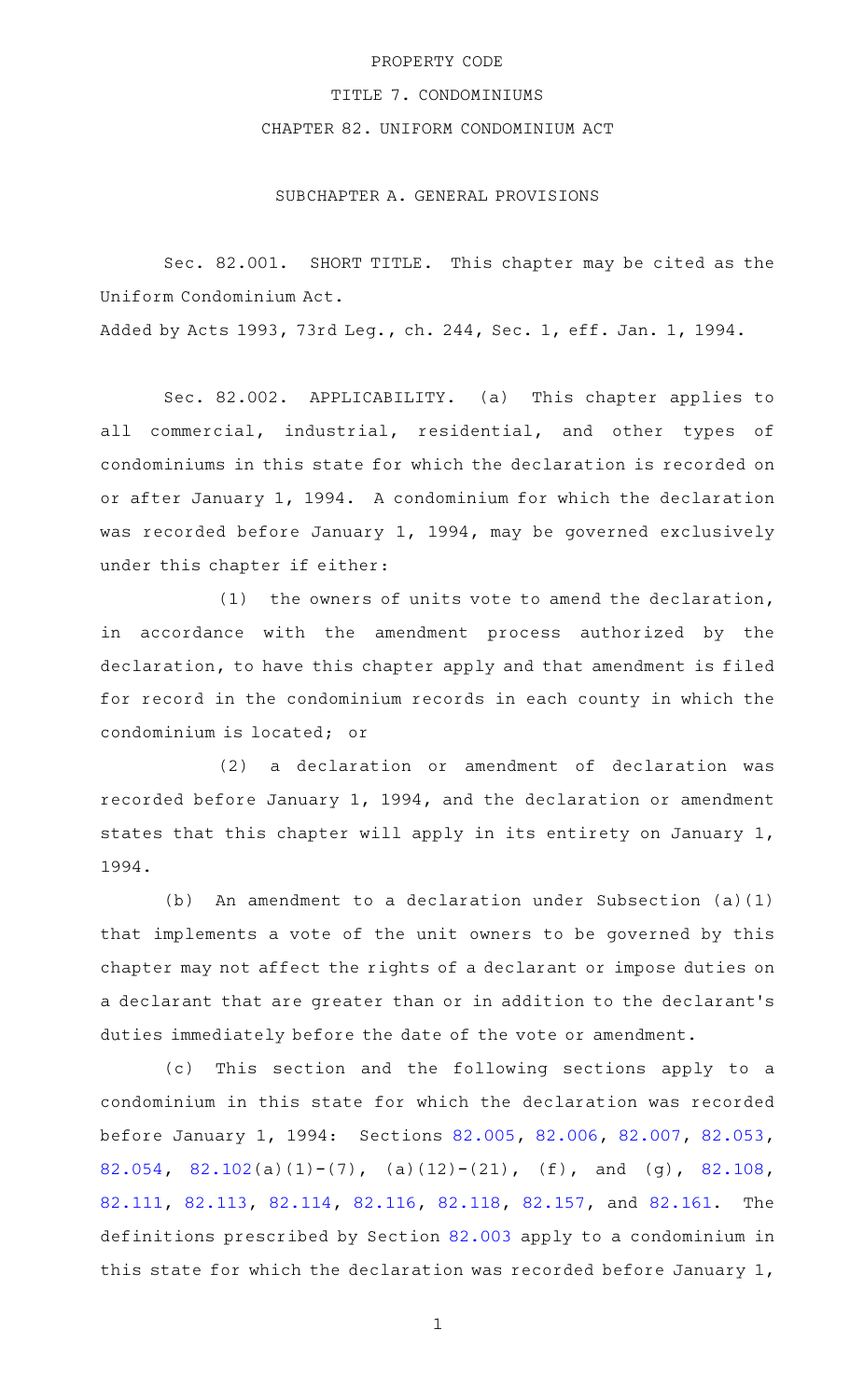1994, to the extent the definitions do not conflict with the declaration. The sections listed in this subsection apply only with respect to events and circumstances occurring on or after January 1, 1994, and do not invalidate existing provisions of the declaration, bylaws, or plats or plans of a condominium for which the declaration was recorded before January 1, 1994.

 $(c-1)$  Section [82.121](http://www.statutes.legis.state.tx.us/GetStatute.aspx?Code=PR&Value=82.121) applies to a condominium for which the declaration was recorded before January 1, 1994.

(d) Chapter [81](http://www.statutes.legis.state.tx.us/GetStatute.aspx?Code=PR&Value=81) does not apply to a condominium for which the declaration was recorded on or after January 1, 1994, and does not invalidate any amendment to the declaration, bylaws, or plats and plans of any condominium for which the declaration was recorded before January 1, 1994, if the amendment would be permitted by this chapter. The amendment must be adopted in conformity with the procedures and requirements specified by those instruments and by Chapter [81.](http://www.statutes.legis.state.tx.us/GetStatute.aspx?Code=PR&Value=81) If the amendment grants to a person a right, power, or privilege permitted by this chapter, all correlative obligations, liabilities, and restrictions prescribed by this chapter also apply to that person.

Added by Acts 1993, 73rd Leg., ch. 244, Sec. 1, eff. Jan. 1, 1994. Amended by Acts 1997, 75th Leg., ch. 956, Sec. 1, eff. Jan. 1, 1998. Amended by:

Acts 2009, 81st Leg., R.S., Ch. 1323 (H.B. [3128](http://www.legis.state.tx.us/tlodocs/81R/billtext/html/HB03128F.HTM)), Sec. 1, eff. September 1, 2009.

Acts 2013, 83rd Leg., R.S., Ch. 678 (H.B. [2075](http://www.legis.state.tx.us/tlodocs/83R/billtext/html/HB02075F.HTM)), Sec. 1, eff. September 1, 2013.

Acts 2019, 86th Leg., R.S., Ch. 39 (H.B. [302](http://www.legis.state.tx.us/tlodocs/86R/billtext/html/HB00302F.HTM)), Sec. 4, eff. September 1, 2019.

Sec. 82.003. DEFINITIONS. (a) In this chapter:

(1) "Affiliate of a declarant" means any person who controls, is controlled by, or is under common control with a declarant. A person "controls" a declarant if the person is a general partner, officer, director, or employer of the declarant; directly or indirectly or acting in concert with one or more other persons, or through one or more subsidiaries, owns, controls, holds with power to vote or holds proxies representing more than 20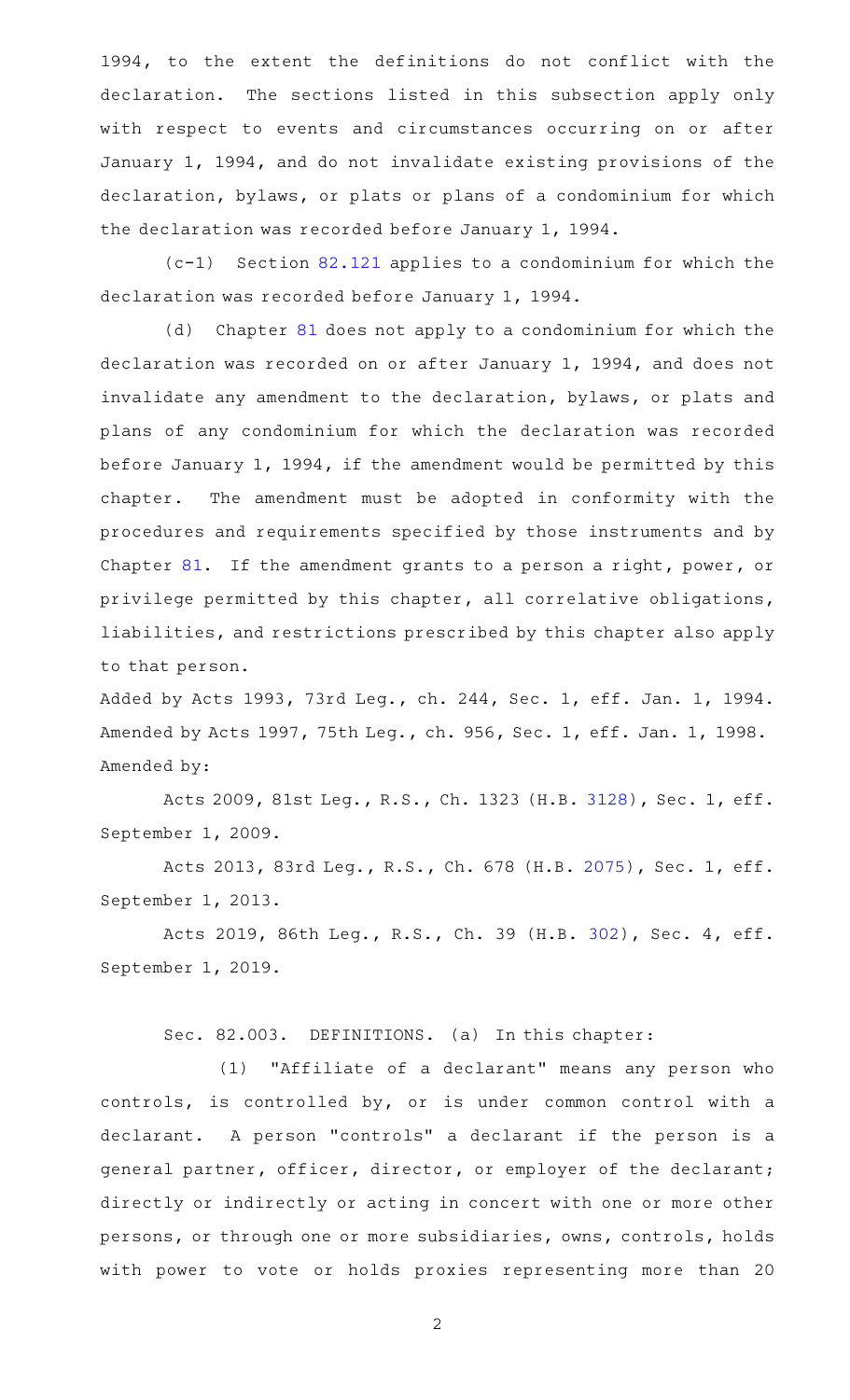percent of the voting interests in the declarant; determines in any manner the election of a majority of the directors of the declarant; or has contributed more than 20 percent of the capital of the declarant. A person "is controlled by" a declarant if the declarant is a general partner, officer, director, or employer of the person; directly or indirectly or acting in concert with one or more other persons, or through one or more subsidiaries, owns, controls, holds with power to vote, or holds proxies representing more than 20 percent of the voting interests in the person; determines in any manner the election of a majority of the directors of the person; or has contributed more than 20 percent of the capital of the person.

(2) "Allocated interests" means the undivided interest in the common elements, the common expense liability, and votes in the association allocated to each unit.

(3) "Association" means the unit owners' association organized under Section [82.101.](http://www.statutes.legis.state.tx.us/GetStatute.aspx?Code=PR&Value=82.101)

 $(4)$  "Board" means the board of directors or the body, regardless of name, designated to act on behalf of the association.

(5) "Common elements" means all portions of a condominium other than the units and includes both general and limited common elements.

(6) "Common expense liability" means the liability for common expenses allocated to each unit.

(7) "Common expenses" means expenditures made by or financial liabilities of the association, together with any allocations to reserves.

(8) "Condominium" means a form of real property with portions of the real property designated for separate ownership or occupancy, and the remainder of the real property designated for common ownership or occupancy solely by the owners of those portions. Real property is a condominium only if one or more of the common elements are directly owned in undivided interests by the unit owners. Real property is not a condominium if all of the common elements are owned by a legal entity separate from the unit owners, such as a corporation, even if the separate legal entity is owned by the unit owners.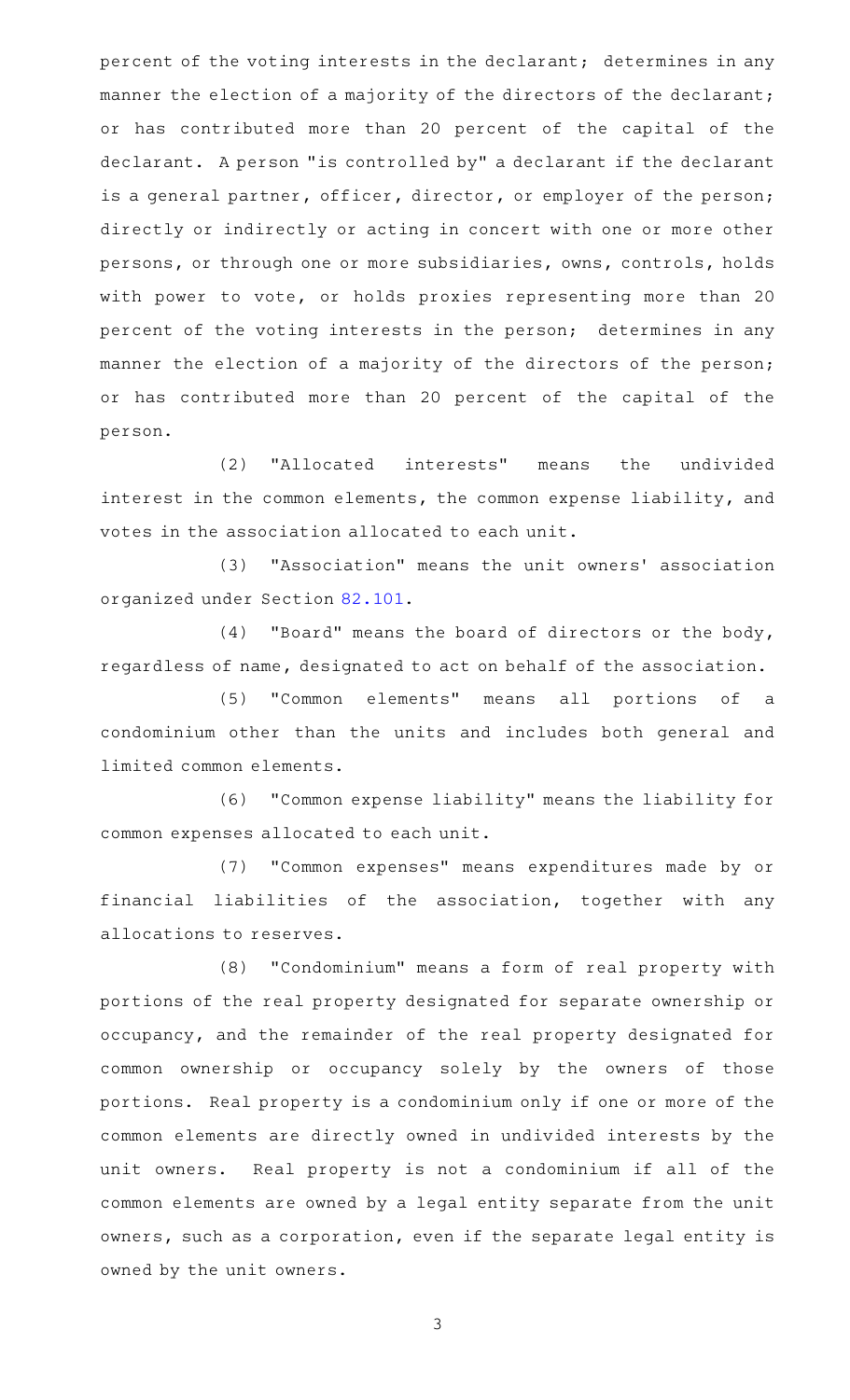(9) "Conversion building" means a building that at any time before creation of the condominium was occupied wholly or partially by persons other than purchasers and persons who occupy with the consent of purchasers.

(10) "Declarant" means a person, or group of persons acting in concert, who:

(A) as part of a common promotional plan, offers to dispose of the person 's interest in a unit not previously disposed of; or

(B) reserves or succeeds to any special declarant right.

(11) "Declaration" means an instrument, however denominated, that creates a condominium, and any amendment to that instrument.

(11-a) "Dedicatory instrument" means each document governing the establishment, maintenance, or operation of a condominium regime. The term includes a declaration or similar instrument subjecting real property to:

(A) restrictive covenants, bylaws, or similar instruments governing the administration or operation of a unit owners' association;

(B) properly adopted rules and regulations of the unit owners' association; or

 $(C)$  all lawful amendments to the covenants, bylaws, instruments, rules, or regulations.

(12) "Development rights" means a right or combination of rights reserved by a declarant in the declaration to:

(A) add real property to a condominium;

(B) create units, common elements, or limited common elements within a condominium;

(C) subdivide units or convert units into common elements; or

(D) withdraw real property from a condominium.

(13) "Disposition" means a voluntary transfer to a purchaser of any legal or equitable interest in a unit but does not include the transfer or release of a security interest.

(14) "General common elements" means common elements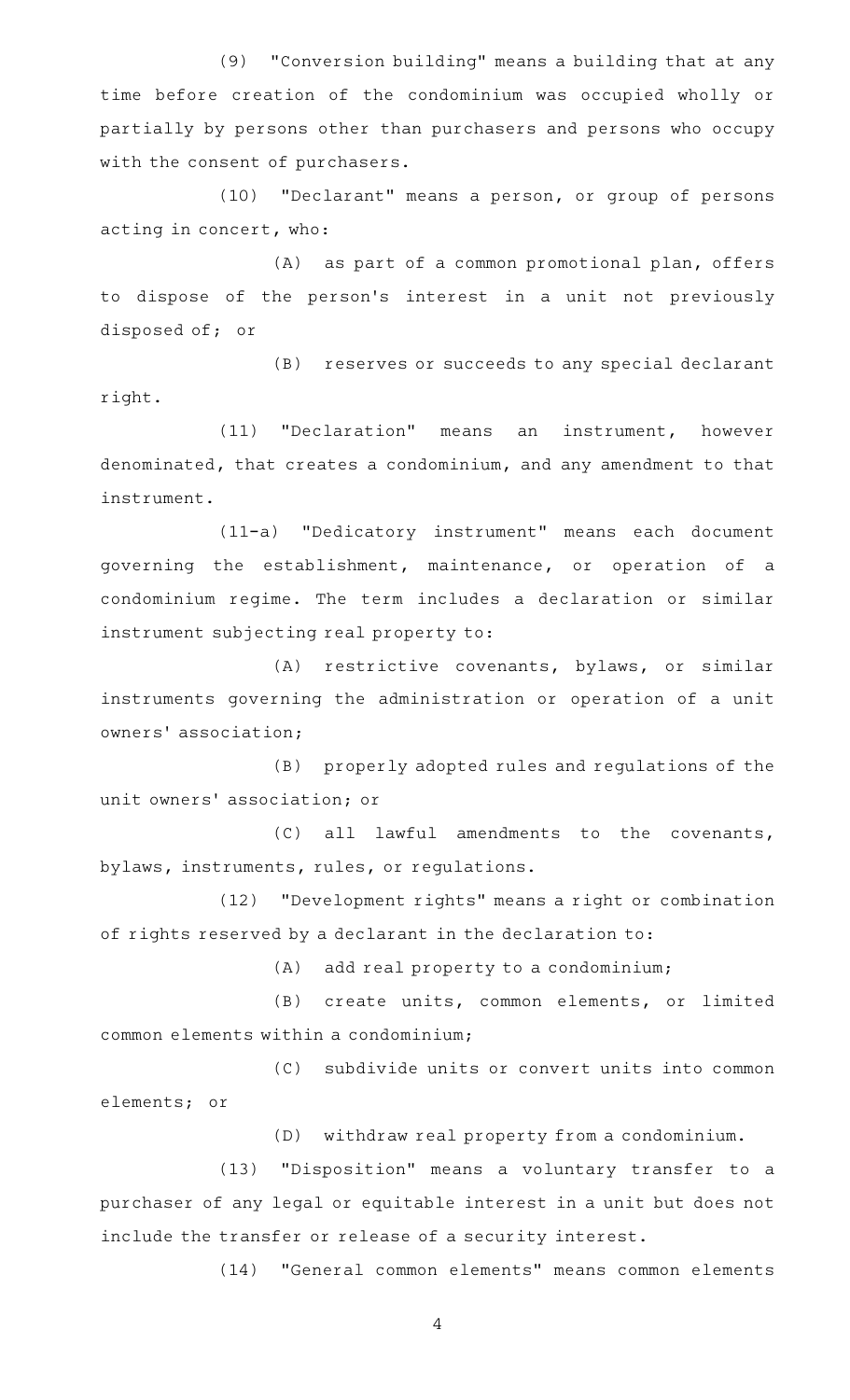that are not limited common elements.

(15) "Identifying number" means a symbol or address that identifies only one unit in a condominium.

(16) "Leasehold condominium" means a condominium in which all or a portion of the real property is subject to a lease the expiration or termination of which will terminate the condominium or reduce its size.

(17) "Limited common element" means a portion of the common elements allocated by the declaration or by operation of Section [82.052](http://www.statutes.legis.state.tx.us/GetStatute.aspx?Code=PR&Value=82.052) for the exclusive use of one or more but less than all of the units.

(18) "Plan" means a dimensional drawing that is recordable in the real property records or the condominium plat records and that horizontally and vertically identifies or describes units and common elements that are contained in buildings.

(19) "Plat" means a survey recordable in the real property records or the condominium plat records and containing the information required by Section [82.059.](http://www.statutes.legis.state.tx.us/GetStatute.aspx?Code=PR&Value=82.059) As used in this chapter, "plat" does not have the same meaning as "plat" in Chapter [212](http://www.statutes.legis.state.tx.us/GetStatute.aspx?Code=LG&Value=212) or [232,](http://www.statutes.legis.state.tx.us/GetStatute.aspx?Code=LG&Value=232) Local Government Code, or other statutes dealing with municipal or county regulation of property development.

(20) "Purchaser" means a person, other than a declarant, who by means of a voluntary transfer acquires a legal or equitable interest in a unit other than a leasehold interest or as security for an obligation.

(21) "Residential purposes" means recreational or dwelling purposes, or both.

(22) "Special declarant rights" means rights reserved for the benefit of a declarant to:

(A) complete improvements indicated on plats and plans filed with the declaration;

(B) exercise any development right;

(C) make the condominium part of a larger condominium or a planned community;

(D) maintain sales, management, and leasing offices, signs advertising the condominium, and models;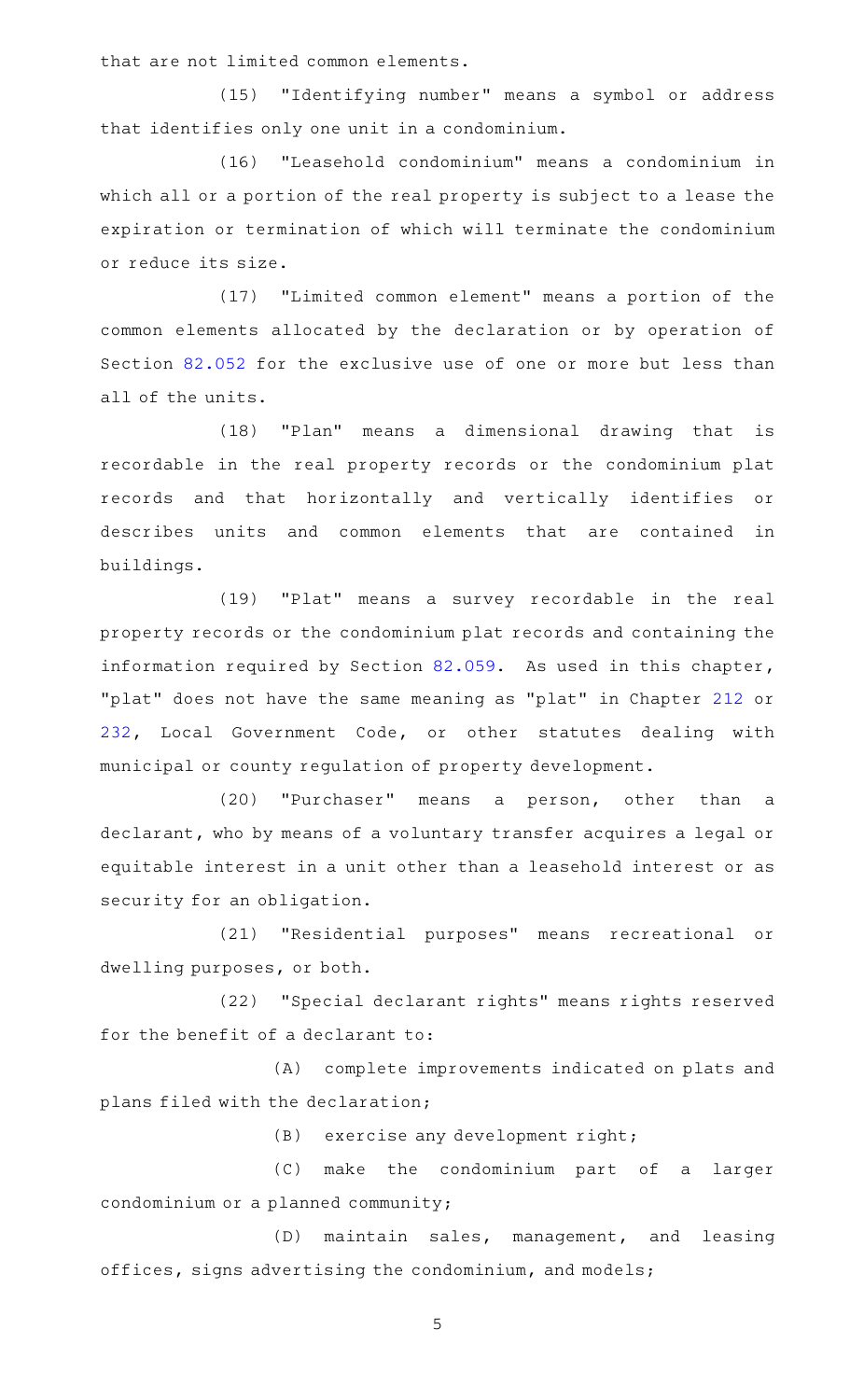(E) use easements through the common elements for the purpose of making improvements within the condominium or within real property that may be added to the condominium; or

(F) appoint or remove any officer or board member of the association during any period of declarant control.

(23) "Unit" means a physical portion of the condominium designated for separate ownership or occupancy, the boundaries of which are described by the declaration.

(24) "Unit owner" means a declarant or other person who owns a unit, or a lessee of a unit in a leasehold condominium whose lease expires simultaneously with any lease the expiration or termination of which will remove the unit from the condominium, but does not include a person having an interest in a unit solely as security for an obligation.

(b) Unless otherwise provided by the declaration or bylaws, a term defined by Subsection (a) has the same meaning if used in a declaration or bylaws.

Added by Acts 1993, 73rd Leg., ch. 244, Sec. 1, eff. Jan. 1, 1994. Amended by:

Acts 2013, 83rd Leg., R.S., Ch. 678 (H.B. [2075](http://www.legis.state.tx.us/tlodocs/83R/billtext/html/HB02075F.HTM)), Sec. 2, eff. September 1, 2013.

Sec. 82.004. VARIATION BY AGREEMENT. Except as expressly provided by this chapter, provisions of this chapter may not be varied by agreement, and rights conferred by this chapter may not be waived. A person may not act under a power of attorney or use any other device to evade the limitations or prohibitions of this chapter or the declaration.

Added by Acts 1993, 73rd Leg., ch. 244, Sec. 1, eff. Jan. 1, 1994.

Sec. 82.005. SEPARATE TITLES AND TAXATION. (a) If there is a unit owner other than a declarant, each unit that has been created, together with its interest in the common elements, constitutes for all purposes a separate parcel of real property.

 $(b)$  If there is a unit owner other than a declarant, each unit must be separately taxed and assessed, and no separate tax or assessment may be rendered against common elements for which a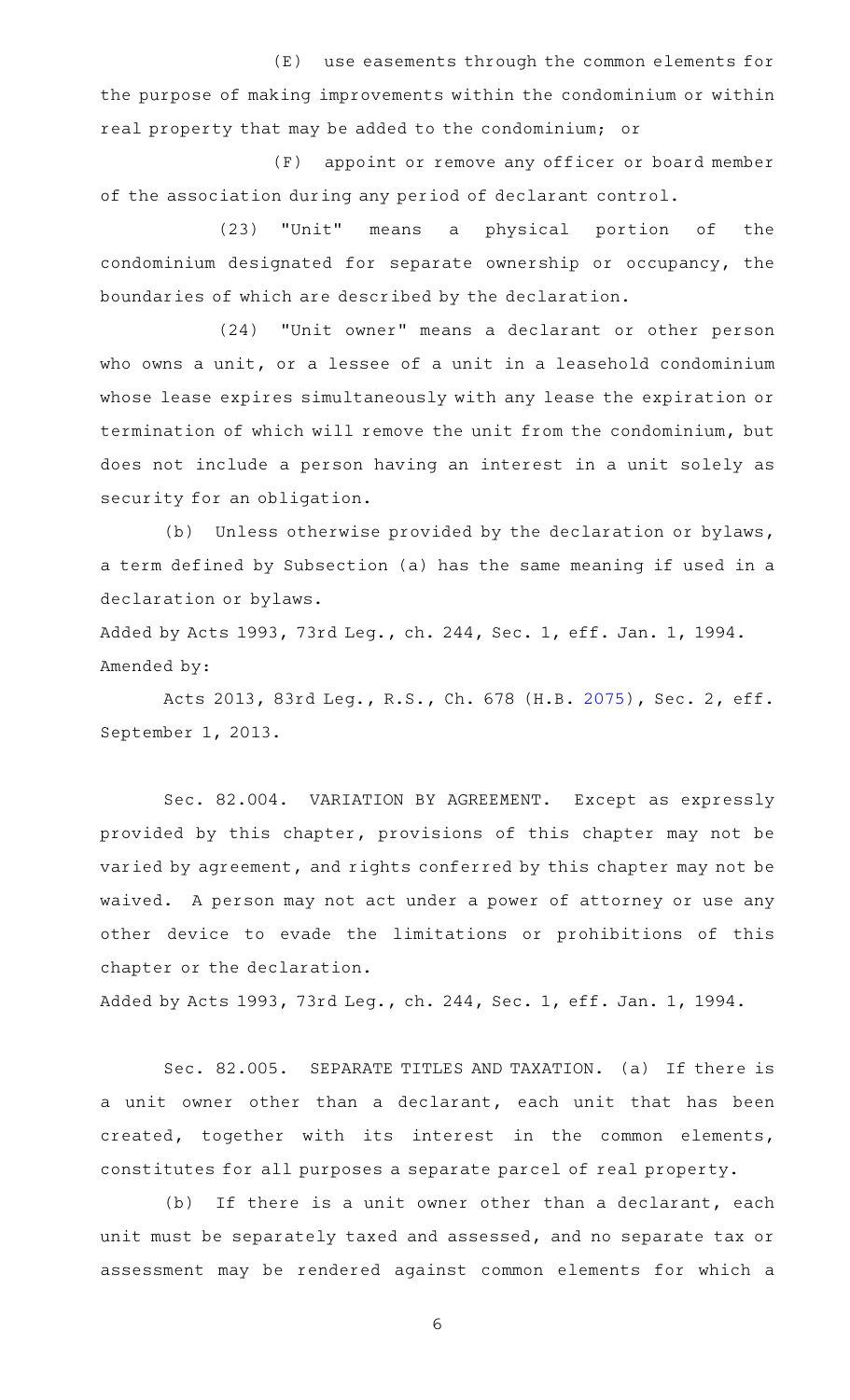declarant has not reserved development rights. Any portion of the common elements for which a declarant has reserved any development right must be separately taxed and assessed against the declarant, and the declarant alone is liable for payment of those taxes.

(c) If there is no unit owner other than a declarant, the real property constituting the condominium may be taxed and assessed in any manner provided by law.

(d) The laws relating to homestead exemptions from property taxes apply to condominium units, which are entitled to homestead exemptions in those cases in which the owner of a single family dwelling would qualify.

Added by Acts 1993, 73rd Leg., ch. 244, Sec. 1, eff. Jan. 1, 1994.

Sec. 82.006. APPLICABILITY OF LOCAL ORDINANCES, REGULATIONS, AND BUILDING CODES. A zoning, subdivision, building code, or other real property use law, ordinance, or regulation may not prohibit the condominium form of ownership or impose any requirement on a condominium that it would not impose on a physically identical development under a different form of ownership. Otherwise, this chapter does not invalidate or modify any provision of any zoning, subdivision, building code, or other real property use law, ordinance, or regulation. Added by Acts 1993, 73rd Leg., ch. 244, Sec. 1, eff. Jan. 1, 1994.

Sec. 82.007. CONDEMNATION. (a) If a unit is acquired by condemnation, or if part of a unit is acquired by condemnation leaving the unit owner with a remnant that may not practically or lawfully be used for any purpose permitted by the declaration, the condemnation award must compensate the unit owner for the unit and its common element interest, whether or not any common element interest is acquired. On acquisition, unless the decree provides otherwise, the condemned unit 's entire allocated interests are automatically reallocated to the remaining units in proportion to the respective allocated interests of those units before the taking, and the association shall promptly prepare, execute, and record an amendment to the declaration reflecting the reallocations. A remnant of a unit remaining after part of a unit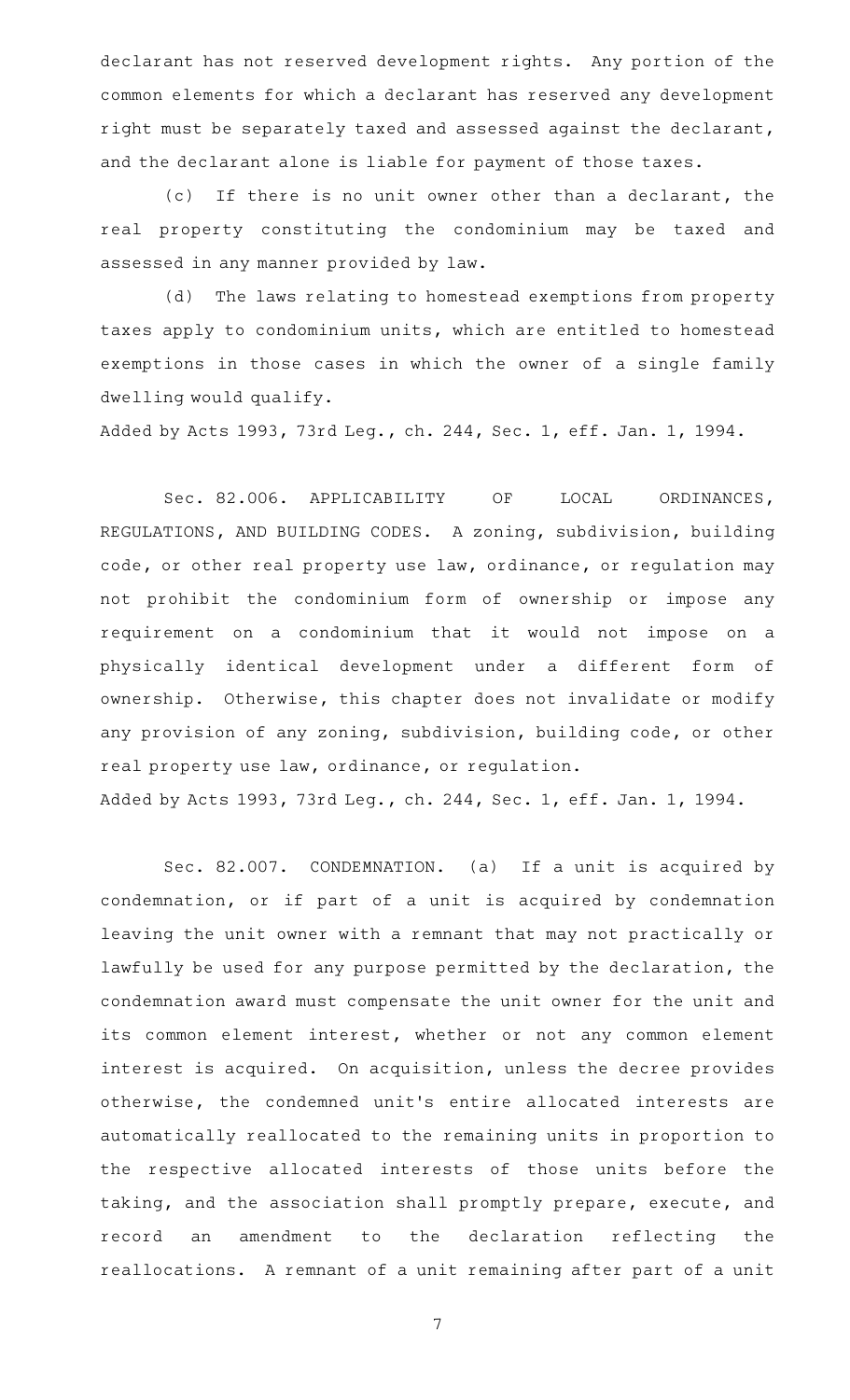is taken under this subsection is a common element.

(b) Except as provided by Subsection (a), if part of a unit is acquired by condemnation, the award must compensate the unit owner for the reduction in value of the unit and its common element interest. On acquisition, the condemned unit 's allocated interests are reduced in proportion to the reduction in the size of the unit, or on any other basis specified by the declaration, and the portion of the allocated interests divested from the partially acquired unit are automatically reallocated to that unit and the remaining units in proportion to the respective allocated interests of those units before the taking, with the partially acquired unit participating in the reallocation on the basis of its reduced allocated interests.

(c) If part of the common elements is acquired by condemnation, the award must be paid to the association, as trustee for the unit owners, and to persons holding liens on the condemned property, as their interests may appear. The association shall divide any portion of the award not used for any restoration or repair of the remaining common elements among the unit owners in proportion to their respective common element interests before the taking, but the portion of the award attributable to the acquisition of a limited common element must be equally divided among the owners of the units to which that limited common element was allocated at the time of acquisition, or in any manner the declaration provides.

(d) The court decree shall be recorded in each county in which any portion of the condominium is located. Added by Acts 1993, 73rd Leg., ch. 244, Sec. 1, eff. Jan. 1, 1994.

Sec. 82.008. VENUE. Venue for an action to enforce a right or obligation arising under the declaration, bylaws, or rules of the association is in each county in which any part of the condominium is located.

Added by Acts 1993, 73rd Leg., ch. 244, Sec. 1, eff. Jan. 1, 1994.

SUBCHAPTER B. CREATION, ALTERATION, AND TERMINATION OF CONDOMINIUMS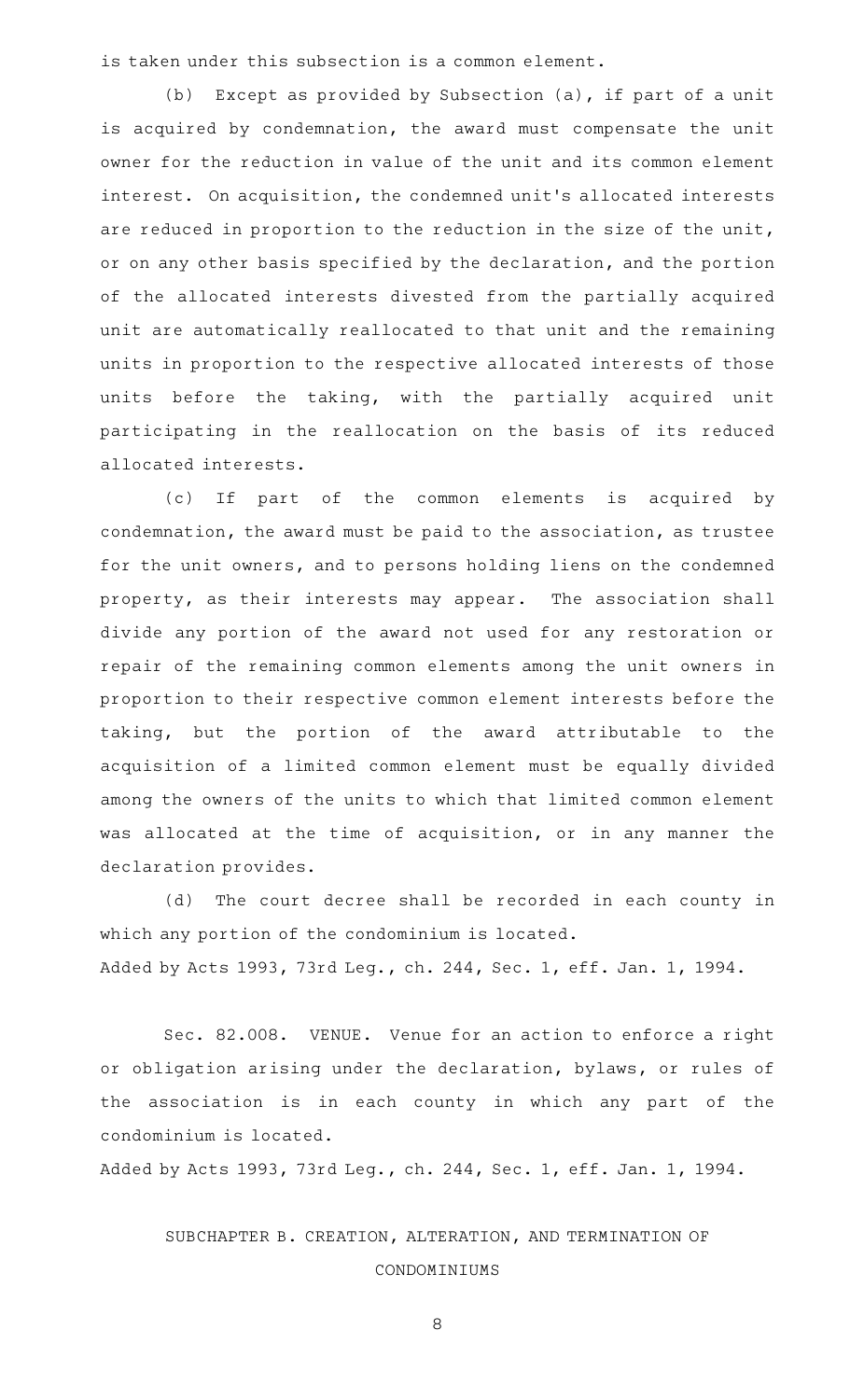Sec. 82.051. CREATION OF CONDOMINIUM. (a) A condominium may be created under this chapter only by recording a declaration executed in the same manner as a deed by all persons who have an interest in the real property that will be conveyed to unit owners and by every lessor of a lease the expiration or termination of which will terminate the condominium or reduce its size. The declaration shall be recorded in each county in which any portion of the condominium is located.

(b) A declarant may not convey an interest in a unit until each holder of a mortgage on the unit immediately before conveyance has executed a consent to declaration, and the consent has been recorded, or is recorded concurrently with the conveyance, as part of the declaration or an amendment to the declaration.

(c) If a recorded declaration is not properly executed, that defect may be cured by a subsequent execution conforming to Subsection (a). After an execution defect is cured by authority of this subsection, the declaration is retroactively effective on the date it was first recorded.

(d) A county clerk shall, without prior approval from any other authority, record declarations and amendments to declarations in the real property records and record condominium plats or plans in the real property records or in books maintained for that purpose. If a county clerk maintains a book for the condominium plat records, the book shall be the same size and type as the book for recording subdivision plats.

(e) This chapter does not affect or diminish the rights of municipalities and counties to approve plats of subdivisions and enforce building codes as may be authorized or required by law.

(f) A person may not file for record or have recorded in the county clerk 's office a plat, replat, or amended plat or replat of a condominium unless the plat, replat, or amended plat or replat has attached to it an original tax certificate from each taxing unit with jurisdiction of the real property indicating that no delinquent ad valorem taxes are owed on the real property. If the plat, replat, or amended plat or replat is filed after September 1 of a year, the plat, replat, or amended plat or replat must also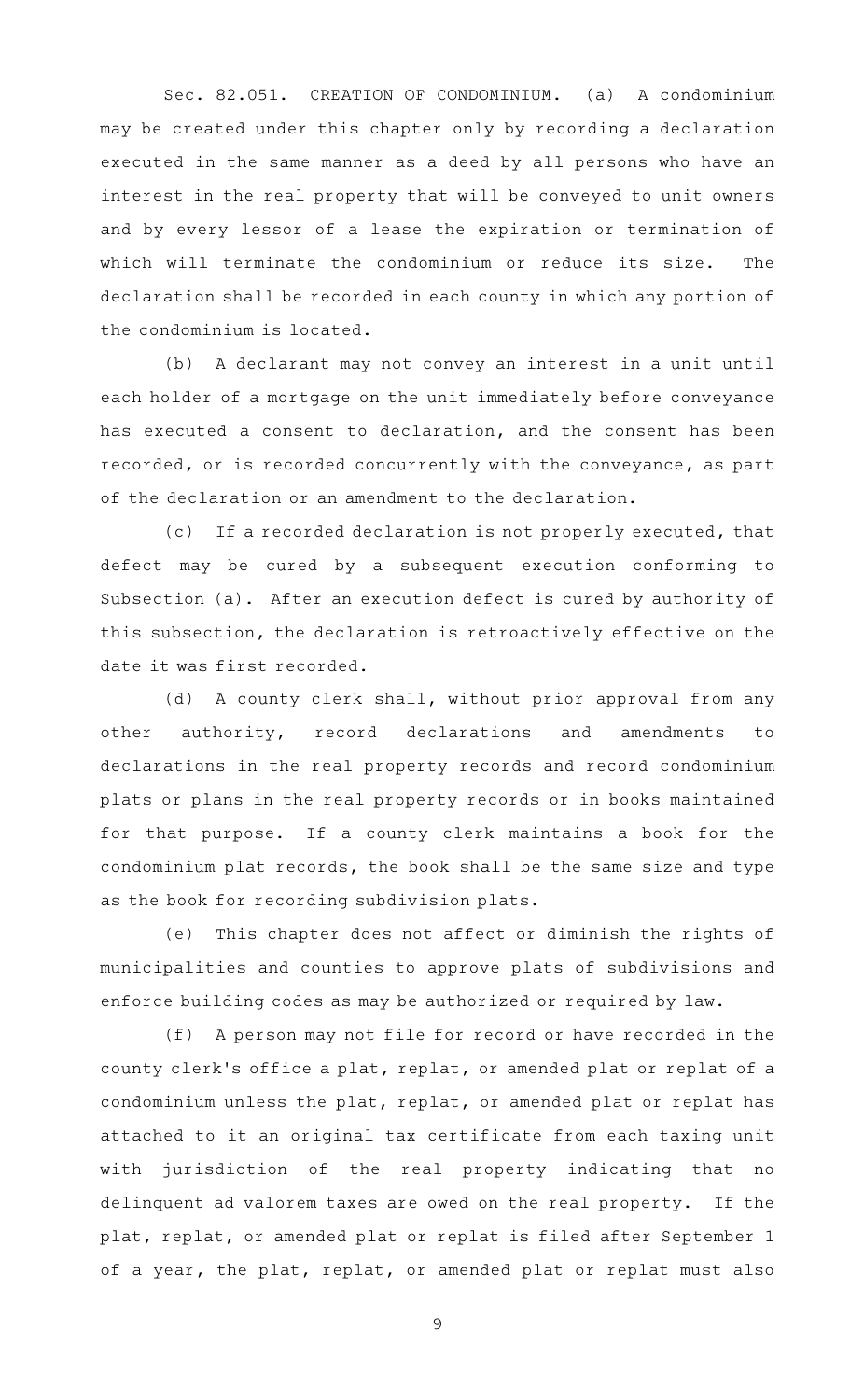have attached to it a tax receipt issued by the collector for each taxing unit with jurisdiction of the property indicating that the taxes imposed by the taxing unit for the current year have been paid or, if the taxes for the current year have not been calculated, a statement from the collector for the taxing unit indicating that the taxes to be imposed by that taxing unit for the current year have not been calculated. If the tax certificate for a taxing unit does not cover the preceding year, the plat, replat, or amended plat or replat must also have attached to it a tax receipt issued by the collector for the taxing unit indicating that the taxes imposed by the taxing unit for the preceding year have been paid. This subsection does not apply if a taxing unit acquired the condominium for public use through eminent domain proceedings or voluntary sale.

(g) This chapter does not permit development of a subdivision golf course, as defined by Section [212.0155](http://www.statutes.legis.state.tx.us/GetStatute.aspx?Code=LG&Value=212.0155)(b), Local Government Code, without a plat if the plat is otherwise required by applicable law. A municipality may require as a condition to the development of a previously platted or unplatted subdivision golf course that the subdivision golf course be platted or replatted. Added by Acts 1993, 73rd Leg., ch. 244, Sec. 1, eff. Jan. 1, 1994. Amended by:

Acts 2007, 80th Leg., R.S., Ch. 289 (H.B. [989](http://www.legis.state.tx.us/tlodocs/80R/billtext/html/HB00989F.HTM)), Sec. 2, eff. September 1, 2007.

Acts 2007, 80th Leg., R.S., Ch. 1092 (H.B. [3232](http://www.legis.state.tx.us/tlodocs/80R/billtext/html/HB03232F.HTM)), Sec. 2, eff. June 15, 2007.

Acts 2009, 81st Leg., R.S., Ch. 87 (S.B. [1969\)](http://www.legis.state.tx.us/tlodocs/81R/billtext/html/SB01969F.HTM), Sec. 27.001(77), eff. September 1, 2009.

Sec. 82.052. UNIT BOUNDARIES. Except as otherwise provided by the declaration or plat:

(1) if walls, floors, or ceilings are designated as boundaries of a unit, then all lath, furring, wallboard, plasterboard, plaster, paneling, tiles, wallpaper, paint, finished flooring, and any other materials constituting part of the finished surfaces are a part of the unit, and all other portions of the walls, floors, or ceilings are a part of the common elements;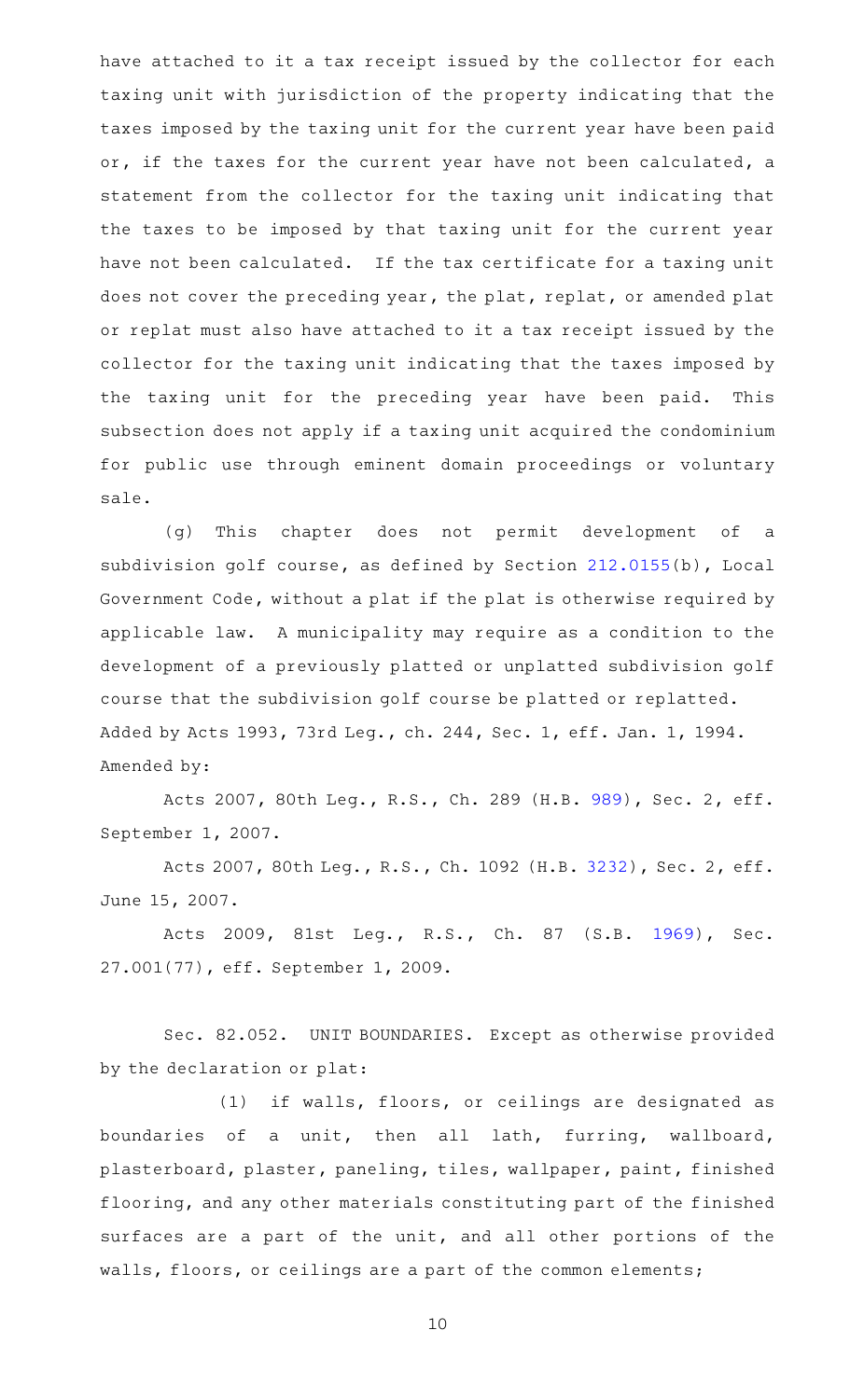(2) if any chute, flue, duct, wire, conduit, bearing wall, bearing column, or any other fixture is partially within and partially outside the designated boundaries of a unit, then the portion serving only that unit is a limited common element allocated solely to that unit, and the portion serving more than one unit or the common elements is a part of the general common elements;

(3) subject to Subdivision  $(2)$ , the spaces, interior partitions, and other fixtures and improvements within the boundaries of a unit are a part of the unit; and

(4) shutters, awnings, window boxes, doorsteps, stoops, porches, balconies, patios, and exterior doors and windows or other fixtures designed to serve a single unit, but located outside the unit's boundaries, are limited common elements allocated exclusively to that unit.

Added by Acts 1993, 73rd Leg., ch. 244, Sec. 1, eff. Jan. 1, 1994.

Sec. 82.053. CONSTRUCTION AND VALIDITY OF DECLARATION AND BYLAWS. (a) The provisions of the declaration and bylaws are severable.

(b) The rule against perpetuities may not be applied to defeat any provision of the declaration, bylaws, or rules of the association.

(c) If there is a conflict between the provisions of the declaration and the bylaws, the declaration prevails except to the extent the declaration is inconsistent with this chapter.

(d) Title to a unit and common elements is not made unmarketable or otherwise affected by a provision of unrecorded bylaws or by reason of an insubstantial failure of the declaration to comply with this chapter. Whether a substantial failure impairs marketability is not affected by this chapter.

Added by Acts 1993, 73rd Leg., ch. 244, Sec. 1, eff. Jan. 1, 1994.

Sec. 82.054. DESCRIPTION OF UNITS. A description of a unit is a sufficient legal description of the unit and all rights, obligations, and interests appurtenant to the unit that were created by the declaration or bylaws if the description contains: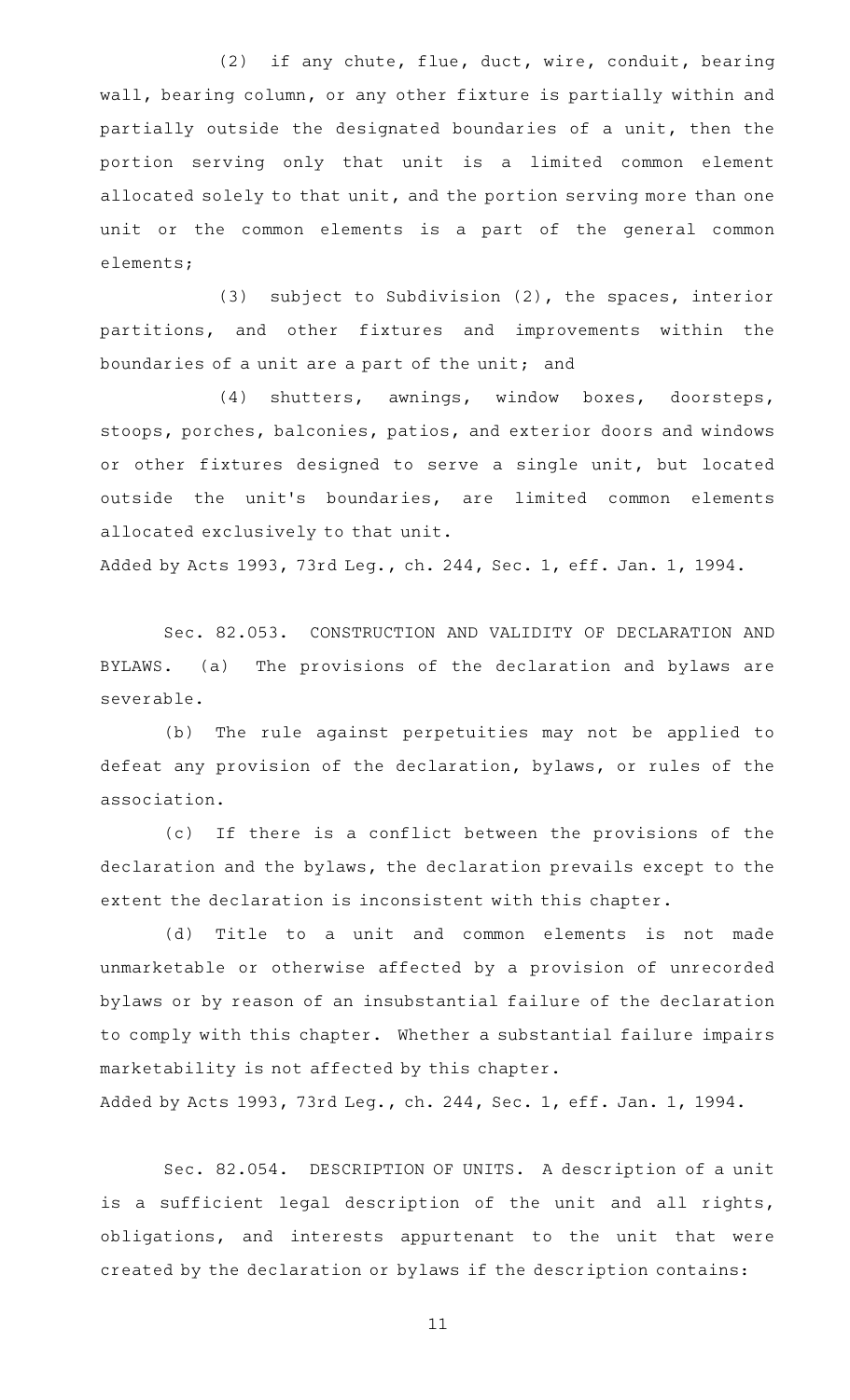$(1)$  the name of the condominium;

 $(2)$  the recording data for the declaration, including any amendments, plats, and plans;

(3) the county in which the condominium is located; and

(4) the identifying number of the unit. Added by Acts 1993, 73rd Leg., ch. 244, Sec. 1, eff. Jan. 1, 1994.

Sec. 82.055. CONTENTS OF DECLARATION FOR ALL CONDOMINIUMS. The declaration for a condominium must contain:

(1) the name of the condominium, which must include the word "condominium" or be followed by the words "a condominium" or a phrase that includes the word "condominium," and the name of the association;

 $(2)$  the name of each county in which any part of the condominium is located;

(3) a legally sufficient description of the real property included in the condominium;

(4) a description of the boundaries of each unit created by the declaration, including the unit 's identifying number;

(5) a statement of the maximum number of units that the declarant reserves the right to create;

(6) a description of the limited common elements other than those listed in Sections  $82.052(2)$  $82.052(2)$  and  $(4)$ ;

(7) a description of any real property, except real property subject to development rights, that may be allocated subsequently as limited common elements, together with a statement that the property may be so allocated;

(8) an allocation to each unit of its allocated interests;

(9) any restrictions on use, occupancy, or alienation of the units;

(10) a description of and the recording data for recorded easements and licenses appurtenant to or included in the condominium or to which any portion of the condominium is or may become subject by reservation in the declaration;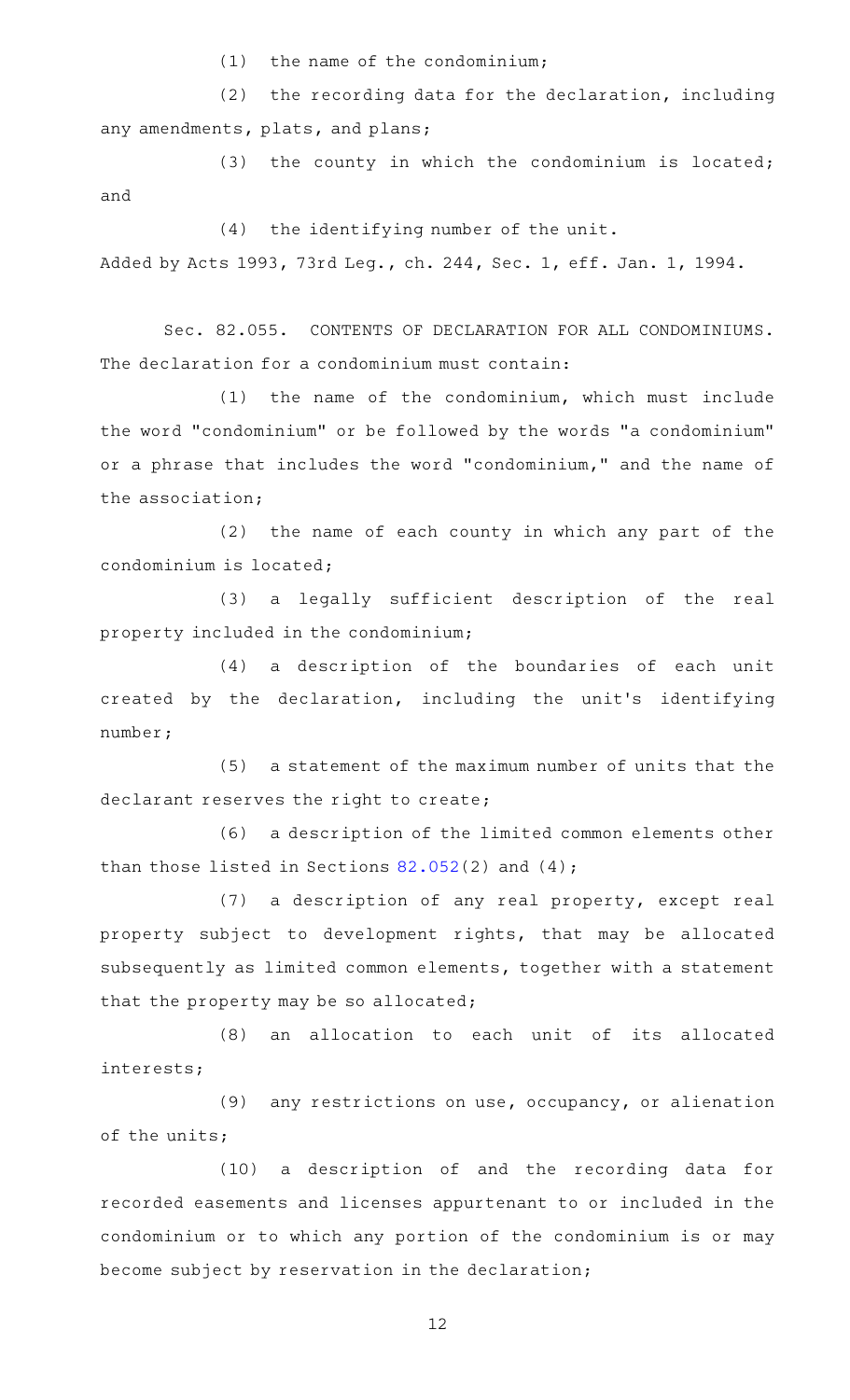$(11)$  the method of amending the declaration;

(12) a plat or plan or the recording data of a plat or plan that has been recorded in the real property or condominium plat records;

 $(13)$  a statement of the association's obligation under Section [82.111](http://www.statutes.legis.state.tx.us/GetStatute.aspx?Code=PR&Value=82.111)(i) to rebuild or repair any part of the condominium after a casualty or any other disposition of the proceeds of a casualty insurance policy;

(14) a description of any development rights and other special declarant rights reserved by the declarant, together with a legally sufficient description of the real property to which each of those rights applies, and a time limit within which each of those rights must be exercised;

(15) if any development right may be exercised with respect to different parcels of real property at different times, a statement to that effect, together with:

(A) either a statement fixing the boundaries of those portions and regulating the order in which those portions may be subjected to the exercise of each development right, or a statement that no assurances are made in those regards; and

 $(B)$  a statement as to whether, if any development right is exercised in any portion of the real property subject to that development right, that development right must be exercised in all or in any other portion of the remainder of that real property;

(16) all matters required by this chapter to be stated in the declaration; and

(17) any other matters the declarant considers appropriate.

Added by Acts 1993, 73rd Leg., ch. 244, Sec. 1, eff. Jan. 1, 1994.

Sec. 82.056. LEASEHOLD CONDOMINIUMS. (a) Any lease the expiration or termination of which may terminate the condominium or reduce its size must be recorded. The lessor shall sign the declaration, and the declaration must state:

 $(1)$  the recording data for the lease;

(2) the date on which the lease is scheduled to expire;

(3) a legally sufficient description of the real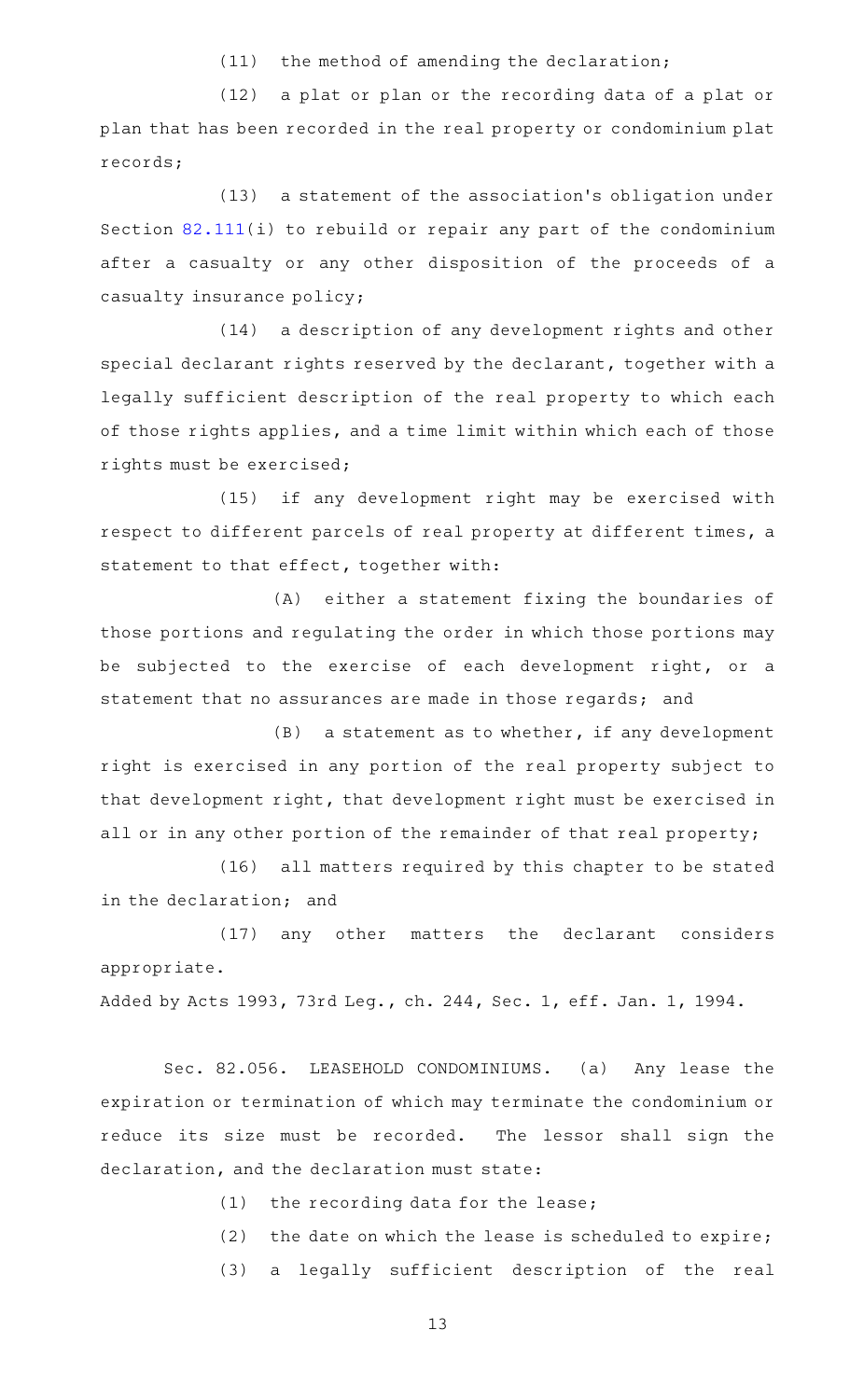property subject to the lease;

(4) any right of the unit owners to redeem the reversion and the manner in which the unit owners may exercise that right, or a statement that the unit owners do not have that right;

(5) any right of the unit owners to remove improvements within a reasonable time after the expiration or termination of the lease, or a statement that the unit owners do not have that right; and

(6) any right of the unit owners to renew the lease and the conditions of renewal, or a statement that the unit owners do not have that right.

(b) After the declaration for a leasehold condominium is recorded, neither the lessor nor the lessor 's successor in interest may terminate the leasehold interest of a unit owner who makes timely payment of the unit owner 's share of the rent and otherwise complies with all covenants that, if violated, would entitle the lessor to terminate the lease. A unit owner 's leasehold interest is not affected by failure of any other person to pay rent or fulfill any other covenant.

(c) Acquisition of the leasehold interest of a unit owner by the owner of the reversion or remainder does not merge the leasehold and fee simple interests unless the leasehold interests of all unit owners subject to that reversion or remainder are acquired.

(d) If the expiration or termination of a lease decreases the number of units in a condominium, the allocated interests shall be reallocated as though those units had been taken by condemnation unless otherwise provided by the declaration. Reallocation shall be confirmed by an amendment to the declaration prepared, executed, and recorded by the association.

Added by Acts 1993, 73rd Leg., ch. 244, Sec. 1, eff. Jan. 1, 1994.

Sec. 82.057. ALLOCATION OF COMMON ELEMENT INTERESTS, VOTES, AND COMMON EXPENSE LIABILITIES. (a) The declaration shall allocate a fraction or percentage of undivided interests in the common elements and in the common expenses of the association, and a portion of the votes in the association, to each unit and state the formulas used to establish those allocations. These allocations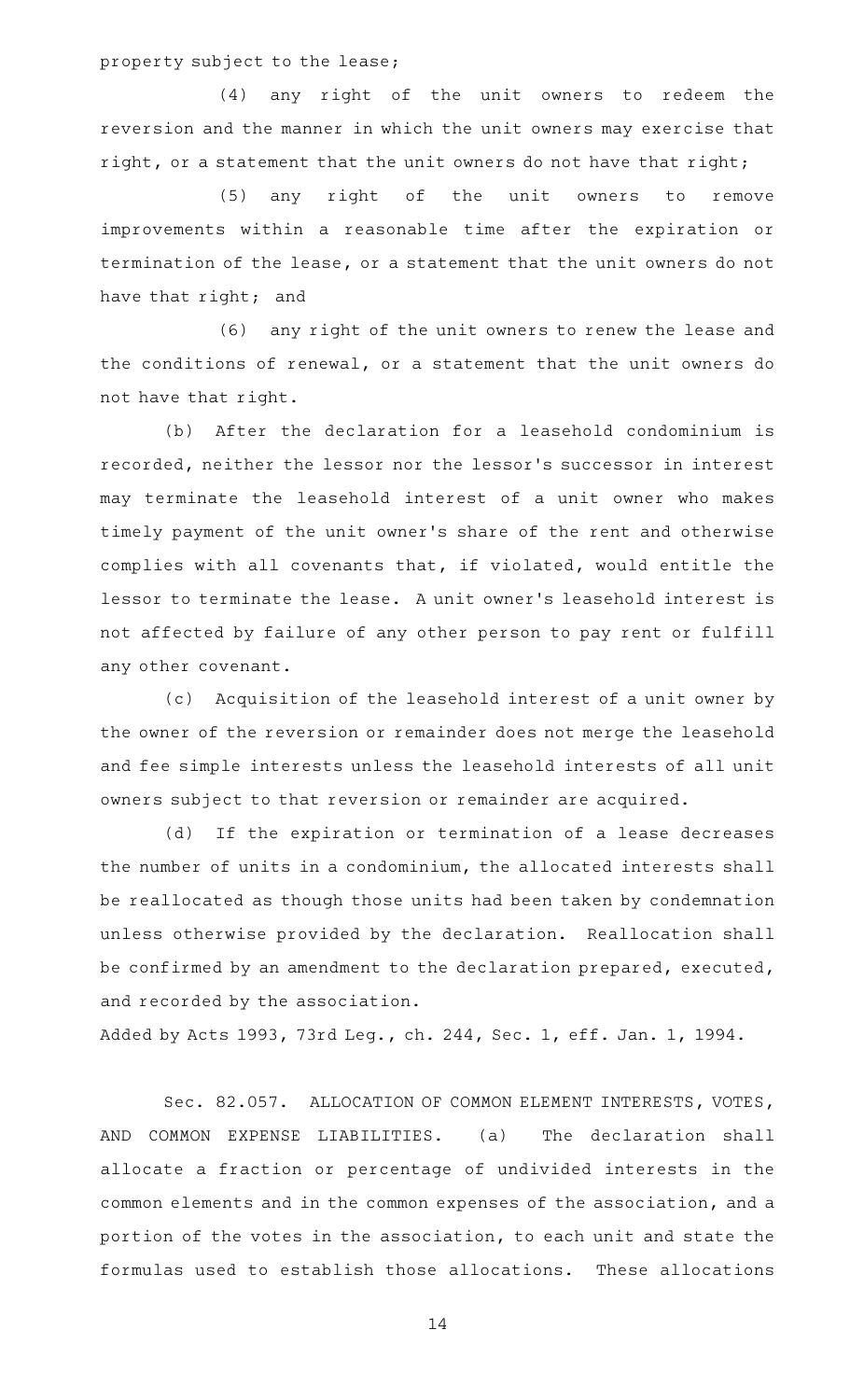may not discriminate in favor of units owned by a declarant.

(b) If units may be added to or withdrawn from the condominium, the declaration must state the formulas to be used to reallocate the allocated interests among all units included in the condominium after the addition or withdrawal.

(c) The declaration may provide:

(1) that different allocations of votes must be made to the units on particular matters specified in the declaration; and

(2) for class voting on specified issues affecting the class if necessary to protect valid interests of the class.

(d) A declarant may not use cumulative or class voting to evade any limitation imposed on declarants by this chapter. Units may not constitute a class because the units are owned by a declarant.

(e) Except for minor variations due to rounding, the sums of the undivided interests in the common elements and of the common expense liabilities allocated at any time to all the units shall each equal one if stated as fractions or 100 percent if stated as percentages. If a discrepancy exists between an allocated interest and the result derived from application of the pertinent formula, the allocated interest prevails.

(f) The common elements are not subject to partition. Any purported conveyance, judicial sale, or other voluntary or involuntary transfer of an undivided interest in the common elements without the unit to which that interest is allocated is void.

Added by Acts 1993, 73rd Leg., ch. 244, Sec. 1, eff. Jan. 1, 1994.

Sec. 82.058. LIMITED COMMON ELEMENTS. (a) The limited common elements and the provisions of the declaration relating to the right to use the limited common elements may not be altered without the consent of each affected unit owner and the owner 's first lien mortgagee.

(b) Except as otherwise provided by the declaration, a limited common element may be reallocated by an amendment to the declaration, executed by the unit owners between or among whose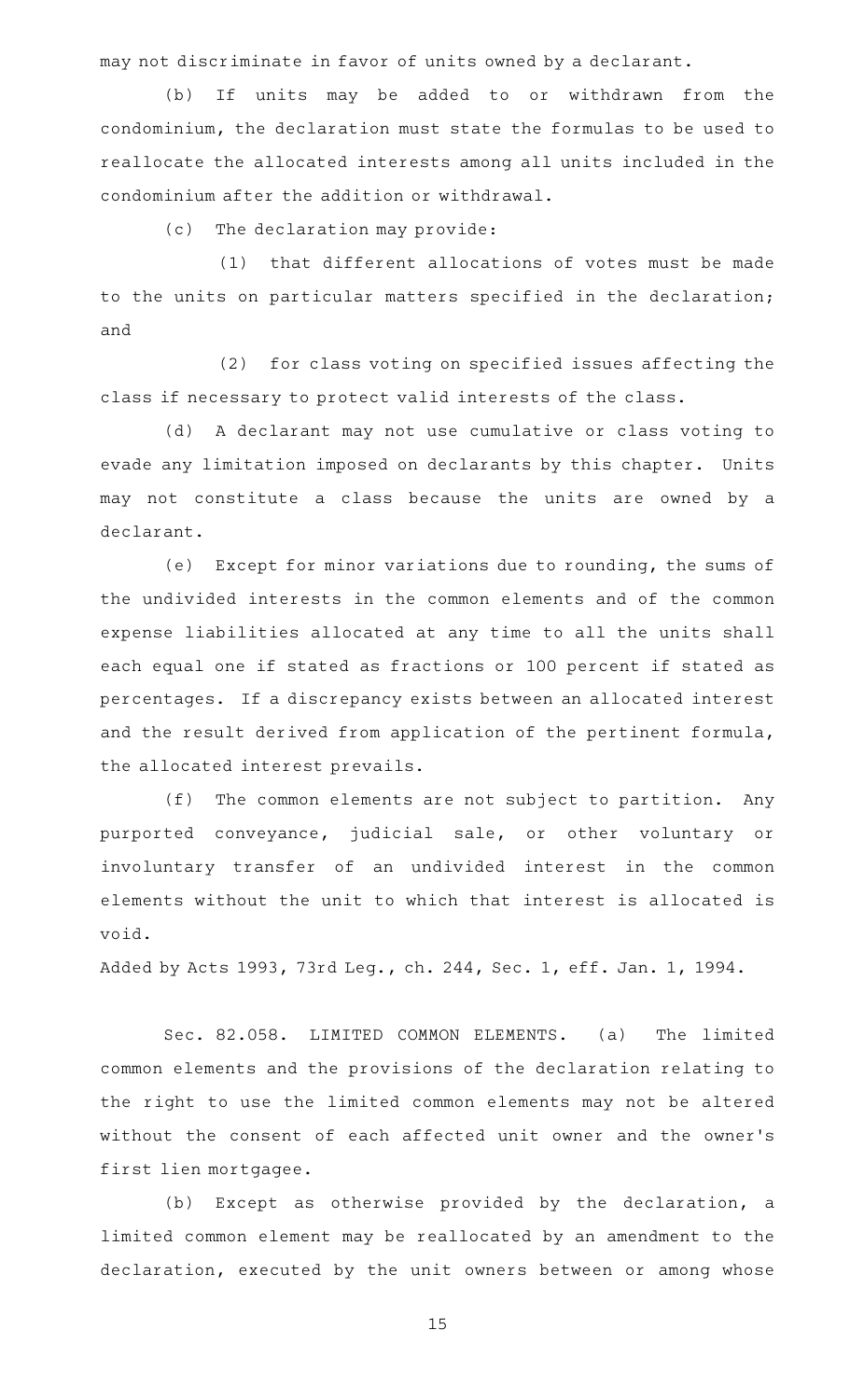units the reallocation is made. The persons executing the amendment shall deliver it to the association, which shall record it at the expense of the reallocating unit owners.

(c) A common element not previously allocated as a limited common element may not be allocated except pursuant to the declaration made in accordance with Section [82.055\(](http://www.statutes.legis.state.tx.us/GetStatute.aspx?Code=PR&Value=82.055)7). The allocation shall be made by amendment to the declaration. Added by Acts 1993, 73rd Leg., ch. 244, Sec. 1, eff. Jan. 1, 1994.

Sec. 82.059. PLATS AND PLANS. (a) Plats and plans are a part of the declaration and may be recorded as a part of the declaration or separately. Each plat or plan must be legible and contain a certification that the plat or plan contains all information required by this section.

(b) Each plat must show:

(1) the name and a survey or general schematic map of the entire condominium;

(2) the location and dimensions of all real property not subject to development rights, or subject only to the development right to withdraw, and the location and dimensions of all existing improvements within that real property;

(3) a legally sufficient description of any real property subject to development rights, labeled to identify the rights applicable to each parcel;

(4) the extent of any encroachments by or on any portion of the condominium;

 $(5)$  to the extent feasible, a legally sufficient description of all easements serving or burdening any portion of the condominium, and the location of any underground utility line that is actually known by the declarant at the time of filing the declaration to have been constructed outside a recorded easement;

(6) the location and dimensions of any vertical unit boundaries not shown or projected on recorded plans and the unit 's identifying number;

(7) the location of horizontal unit boundaries, if any, with reference to established data, unless described in the declaration or shown or projected on recorded plans, and the unit 's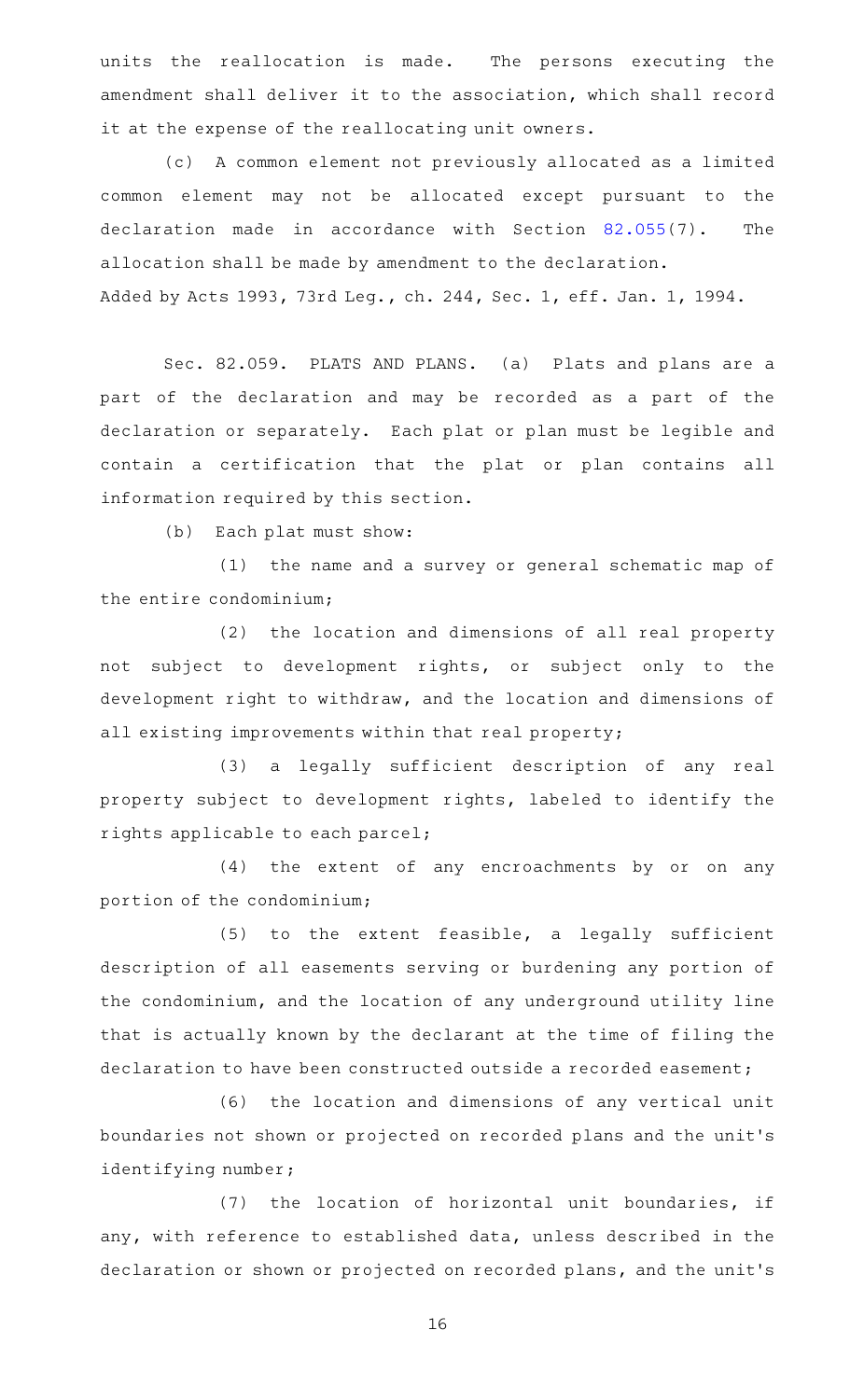identifying number;

(8) a legally sufficient description of any real property in which the unit owners will own only an estate for years, labeled as "leasehold real property";

(9) the distance between noncontiguous parcels of real property constituting the condominium;

(10) the location and dimensions of limited common elements, other than those described by Sections [82.052\(](http://www.statutes.legis.state.tx.us/GetStatute.aspx?Code=PR&Value=82.052)2) and (4);

 $(11)$  in the case of real property not subject to development rights, all other matters required by law on land surveys; and

(12) the distance and bearings locating each building from all other buildings and from at least one boundary line of the real property constituting the condominium.

(c)AAA plat may also show the intended location and dimensions of a contemplated improvement to be constructed anywhere within the condominium, which must be labeled either "MUST BE BUILT" or "NEED NOT BE BUILT."

(d) To the extent not shown on the plats, plans must show:

(1) the location and dimensions of the vertical boundaries of each unit, and the unit 's identifying number;

 $(2)$  the horizontal unit boundaries, if any, with reference to established data, unless described in the declaration, and the unit's identifying number; and

(3) any units, appropriately identified, in which the declarant has reserved the right to create additional units or common elements.

(e) Unless the declaration provides otherwise, the horizontal boundaries of part of a unit located outside a building have the same elevation as the horizontal boundaries of the inside part and need not be depicted on the plats and plans. Interior walls and partitions within a unit need not be included in the plats or plans.

(f) On exercising any development right, the declarant shall record either new plats and plans necessary to conform to the requirements of this section or new certifications of plats and plans previously recorded if those plats and plans otherwise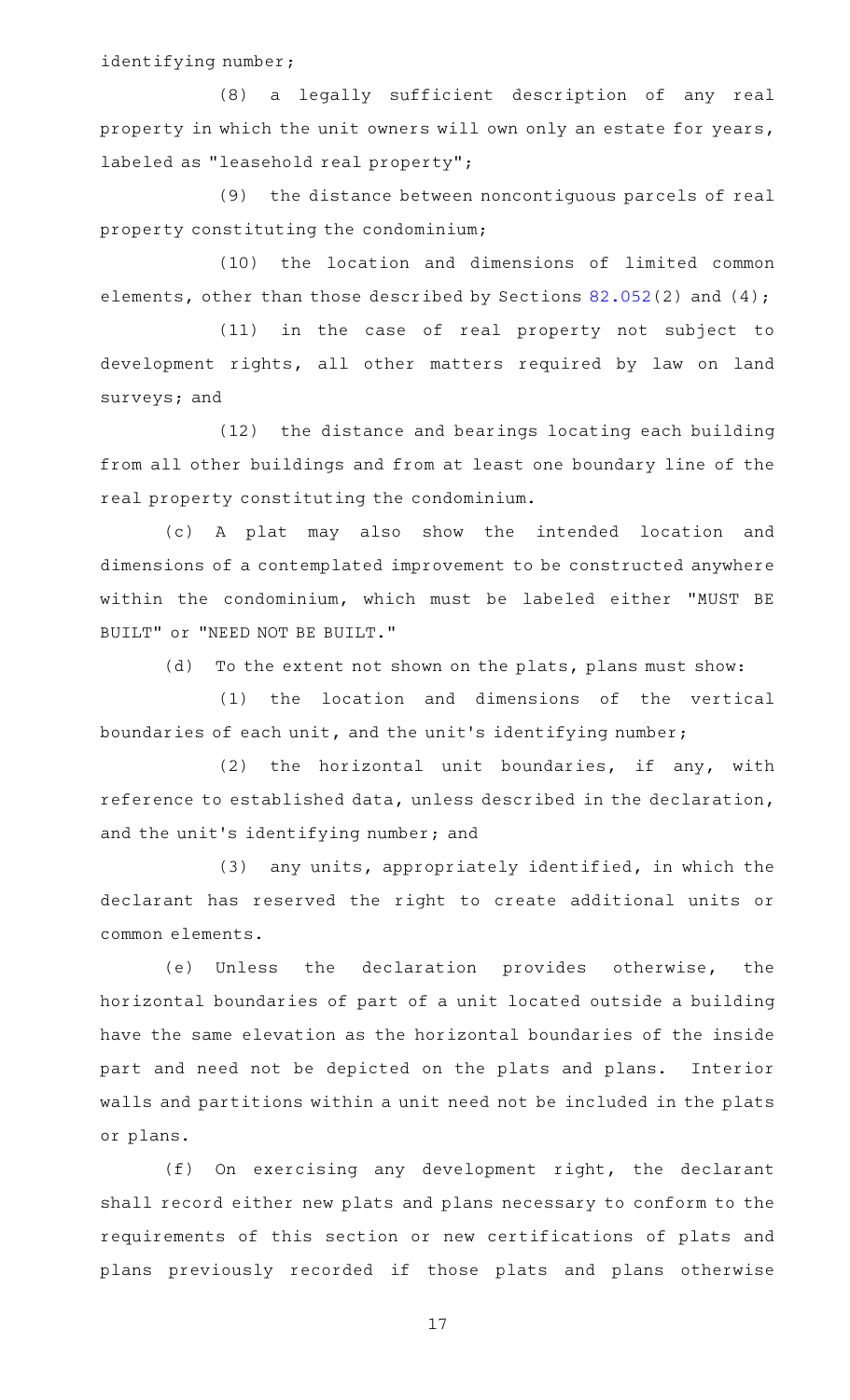conform to the requirements of this section.

(g) An independent licensed surveyor or engineer shall certify at least one plat, whether contained in one or more pages, showing all perimeter land boundaries of the condominium, except for additional real property, and showing the locations on the ground of all buildings labeled "MUST BE BUILT" in relation to land boundaries. Certification of any other plat or plan required by this chapter shall be made by an independent licensed architect, surveyor, or engineer.

Added by Acts 1993, 73rd Leg., ch. 244, Sec. 1, eff. Jan. 1, 1994. Amended by:

Acts 2019, 86th Leg., R.S., Ch. 826 (H.B. [2569](http://www.legis.state.tx.us/tlodocs/86R/billtext/html/HB02569F.HTM)), Sec. 1, eff. September 1, 2019.

Sec. 82.060. EXERCISE OF DEVELOPMENT RIGHT. (a) To exercise a development right, the declarant must prepare, execute, and record an amendment to the declaration and record new plats and plans for that real property. The declarant is the unit owner of any units created. The amendment to the declaration must assign an identifying number to each new unit created and, except for subdivision or conversion of units described by Subsection (b), reallocate the allocated interest among all units. The amendment must describe any limited common elements created, designating the unit to which each is allocated.

(b) Development rights may be reserved within any real property added to the condominium if the amendment adding the real property includes the information required by Section [82.055](http://www.statutes.legis.state.tx.us/GetStatute.aspx?Code=PR&Value=82.055) or [82.056](http://www.statutes.legis.state.tx.us/GetStatute.aspx?Code=PR&Value=82.056), as appropriate, and the plats and plans include the information required by Section [82.059](http://www.statutes.legis.state.tx.us/GetStatute.aspx?Code=PR&Value=82.059)(b). This provision does not extend the time limit on the exercise of development rights imposed by the declaration. Real property to be added is not part of a condominium or subject to a declaration until the declaration is amended to make the additional real property part of the condominium.

(c) Whenever a declarant exercises a development right to subdivide or convert a unit previously created into additional units, common elements, or both: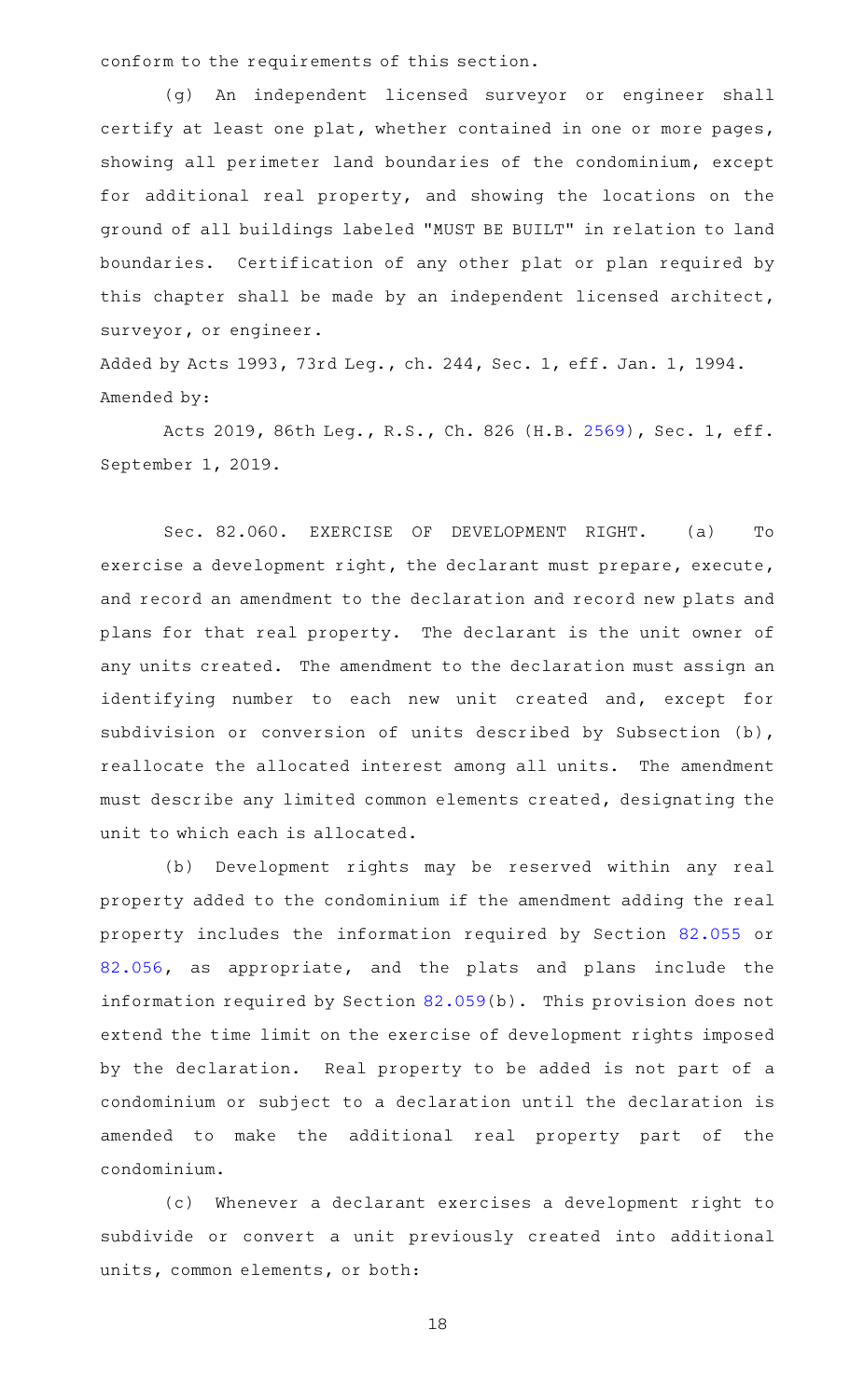(1) if the declarant converts the unit entirely to common elements, the amendment to the declaration must reallocate all the allocated interests of the unit among the other units as if the unit had been taken by condemnation; and

(2) if the declarant subdivides the unit into two or more units, whether or not any part of the unit is converted into common elements, the amendment to the declaration must reallocate all the allocated interests of the unit among the units created by the subdivision in any reasonable manner prescribed by the declarant.

(d) If the declaration provides that all or a portion of the real property is subject to the development right of withdrawal:

(1) if all the real property is subject to withdrawal, and the declaration does not describe separate portions of real property subject to that right, none of the real property may be withdrawn after a unit has been conveyed to a purchaser; and

(2) if a portion or portions are subject to withdrawal, no portion may be withdrawn after a unit in that portion has been conveyed to a purchaser.

Added by Acts 1993, 73rd Leg., ch. 244, Sec. 1, eff. Jan. 1, 1994.

Sec. 82.061. ALTERATIONS OF UNITS. (a) Subject to the provisions of the declaration and other provisions of law, a unit owner:

(1) may make improvements or alterations to the owner's unit that do not impair the structural integrity or mechanical systems or lessen the support of any portion of the condominium;

(2) may not change the appearance of the common elements or the exterior appearance of a unit or any other portion of the condominium without prior written permission of the association; and

(3) after acquiring an adjoining unit or an adjoining part of an adjoining unit, with the prior written approval of the association, may remove, alter, and create apertures in an intervening partition, even if the partition in whole or in part is a common element, if those acts do not impair the structural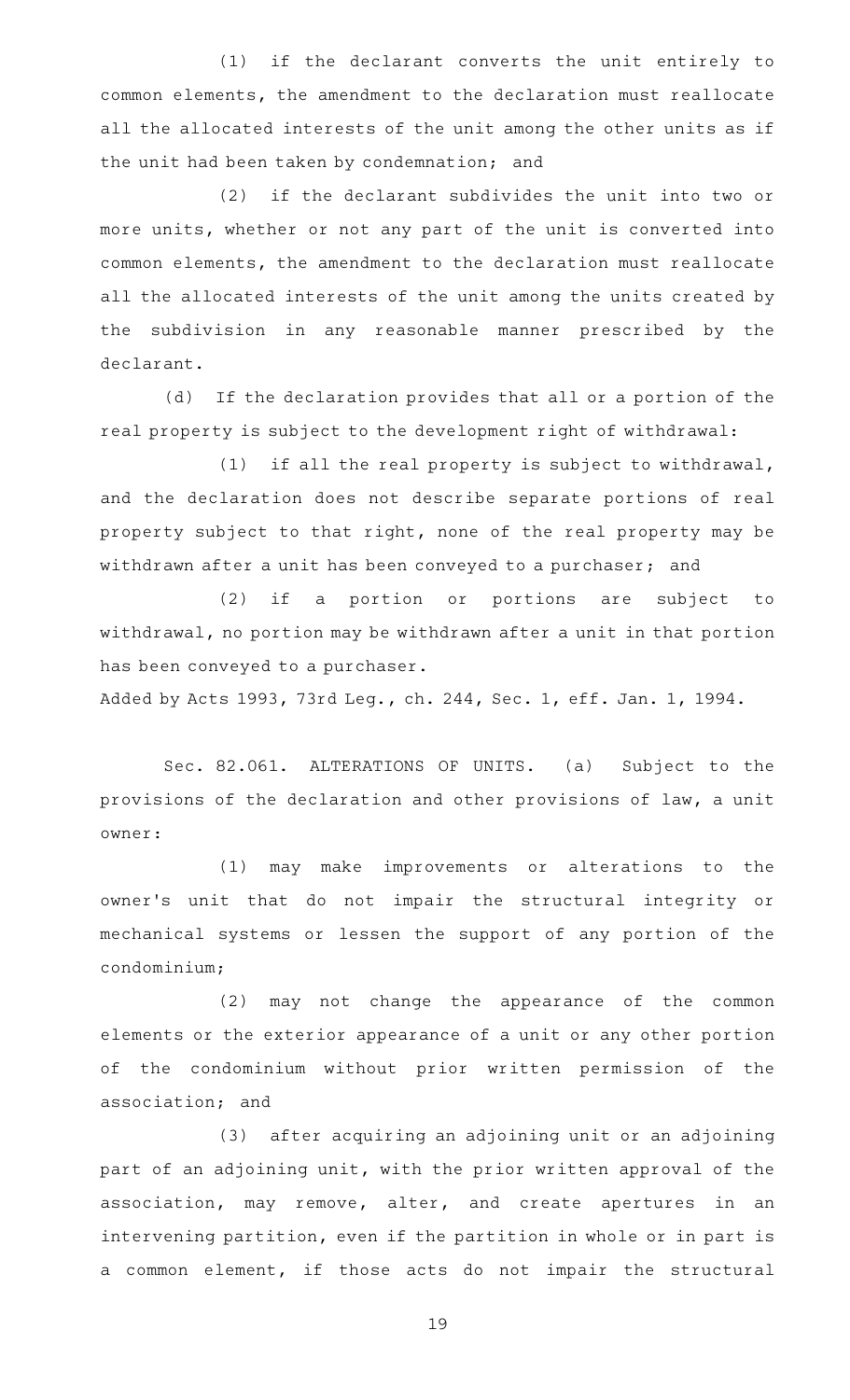integrity or mechanical systems or lessen the support of any portion of the condominium.

(b) Removal of partitions or creation of apertures under Subsection (a)(3) is not an alteration of boundaries. Added by Acts 1993, 73rd Leg., ch. 244, Sec. 1, eff. Jan. 1, 1994.

Sec. 82.062. RELOCATION OF BOUNDARIES BETWEEN ADJOINING UNITS. Subject to the declaration, the boundaries between adjoining units may be relocated by an amendment to the declaration on written application to the association by the owners of those units. If the owners of the adjoining units have specified a reallocation between their units of their allocated interests, the application must state the proposed reallocations. Unless the board determines not later than the 30th day after the date the application is received that the reallocation is unreasonable, the association shall prepare an amendment that identifies the units involved, states the reallocation, is executed by the applying unit owners, and contains words of conveyance between them. At the expense of the applying unit owners, the association shall prepare and record the amendment and plats or plans necessary to show the altered boundaries between adjoining units, and the units' dimensions and identifying numbers.

Added by Acts 1993, 73rd Leg., ch. 244, Sec. 1, eff. Jan. 1, 1994.

Sec. 82.063. SUBDIVISION OF UNITS. (a) If the declaration expressly permits, a unit may be subdivided into two or more units. Subject to the declaration, on written application of a unit owner to subdivide a unit and after payment by the unit owner of the cost of preparing and recording amendments and plats, the association shall prepare, execute, and record an amendment to the declaration, including the plats and plans, subdividing the unit.

(b) The amendment to the declaration must be executed by the owner of the unit to be subdivided, assign an identifying number to each unit created, and reallocate the allocated interests formerly allocated to the subdivided unit to the new units in any reasonable manner prescribed by the owner of the subdivided unit. Added by Acts 1993, 73rd Leg., ch. 244, Sec. 1, eff. Jan. 1, 1994.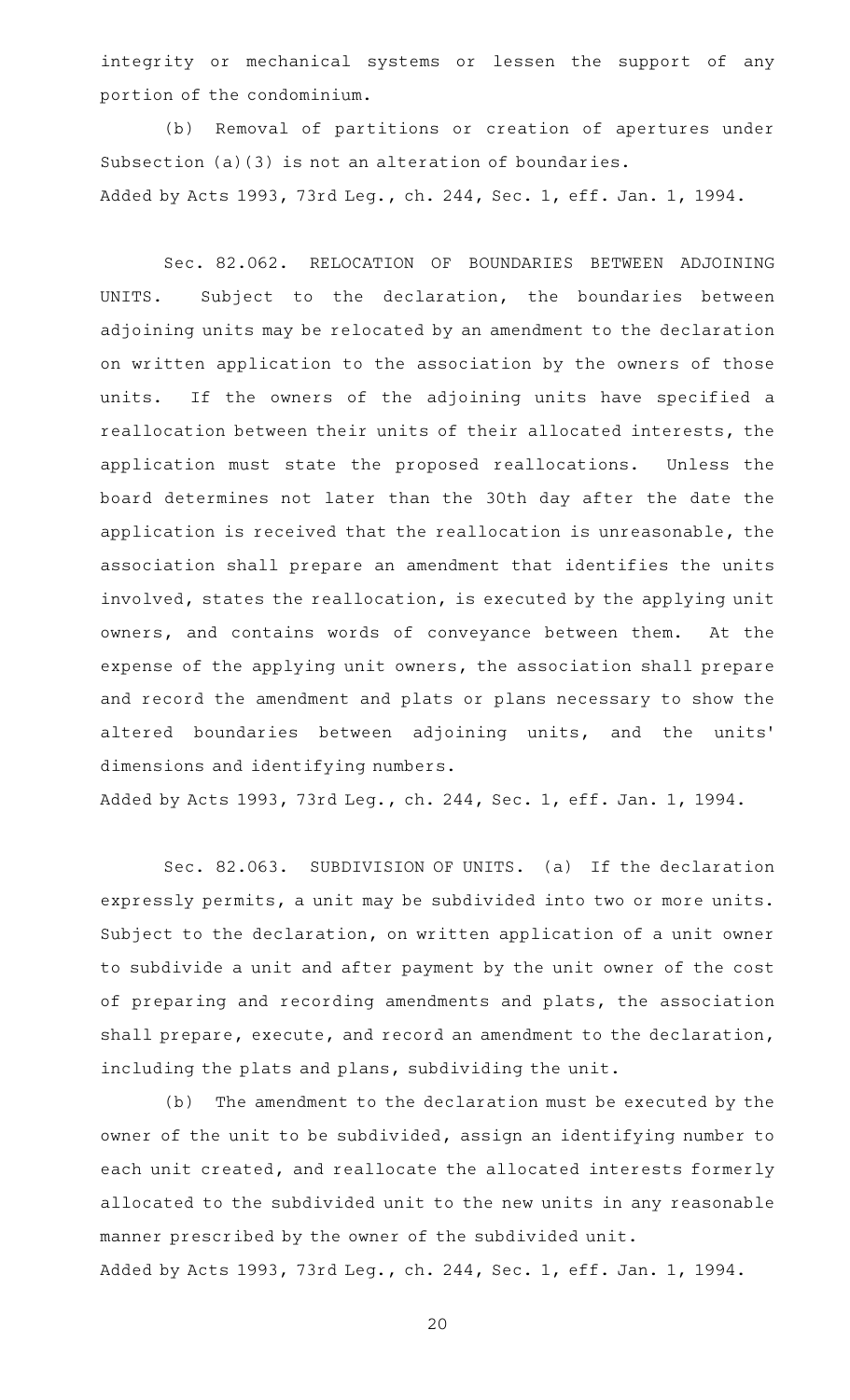Sec. 82.064. EASEMENT FOR ENCROACHMENTS. To the extent that a unit or common element encroaches on another unit or common element, a valid easement for the encroachment exists. The easement does not relieve a unit owner of liability in case of the owner 's wilful misconduct nor relieve a declarant or any other person of liability for failure to adhere to the plats and plans. Added by Acts 1993, 73rd Leg., ch. 244, Sec. 1, eff. Jan. 1, 1994.

Sec. 82.065. USE FOR SALES PURPOSES. The declaration may permit a declarant to maintain sales, leasing, or management offices and models in units or on common elements in the condominium if the declaration specifies the rights of a declarant with regard to the number, size, location, and relocation of the offices and models. If the declaration fails to expressly permit an office or model, a declarant may maintain no more than one unit as a model and no more than one unit as an office for sales, leasing, and management purposes at any one time. A sales, leasing, or management office or model not designated as a unit by the declaration is a common element and is subject to the exclusive use of a declarant until the declarant ceases to be a unit owner or until the declarant no longer uses the office or model for such purposes, whichever occurs earlier. A declarant may modify the exterior of a sales, leasing, or management office to conform to the aesthetic exterior plan of the condominium. A declarant who ceases to be a unit owner ceases to have any rights with regard to an office or model unless it is removed within a reasonable time from the condominium in accordance with a right to remove reserved in the declaration. Subject to limitations in the declaration, a declarant may maintain signs on the common elements that advertise the condominium for sale or lease. This section is subject to local ordinances and other state law.

Added by Acts 1993, 73rd Leg., ch. 244, Sec. 1, eff. Jan. 1, 1994.

Sec. 82.066. EASEMENT RIGHTS. Subject to the declaration, a declarant has an easement through the common elements as may be reasonably necessary for discharging the declarant 's obligations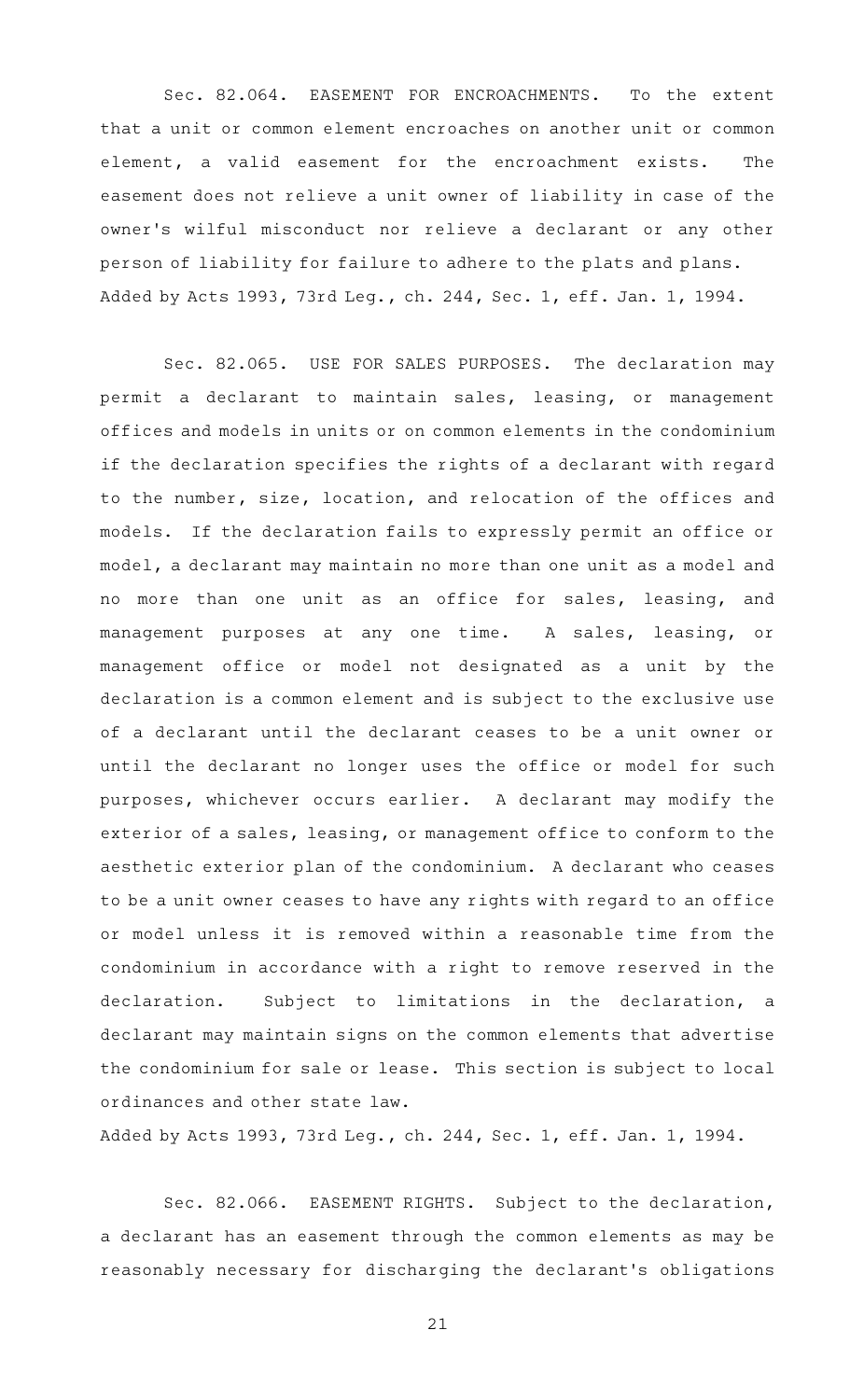or exercising special declarant rights whether arising under this chapter or reserved by the declaration.

Added by Acts 1993, 73rd Leg., ch. 244, Sec. 1, eff. Jan. 1, 1994.

Sec. 82.067. AMENDMENT OF DECLARATION. (a) Except as provided by Subsection (b), a declaration, including the plats and plans, may be amended only by vote or agreement of unit owners to which at least 67 percent of the votes in the association are allocated, or any larger majority the declaration specifies. A declaration may specify a smaller number only if all of the units are restricted exclusively to nonresidential use. An amendment to a declaration may be adopted:

(1) by written ballot that states the exact wording or substance of the amendment and that specifies the date by which a ballot must be received to be counted;

(2) at a meeting of the members of the association after written notice of the meeting has been delivered to an owner of each unit stating that a purpose of the meeting is to consider an amendment to the declaration; or

(3) by any method permitted by the declaration.

(b) The amendment procedures of this section do not apply to amendments that may be executed by:

(1) a declarant under Section  $82.051(c)$  $82.051(c)$ ,  $82.059(f)$  $82.059(f)$ , or [82.060](http://www.statutes.legis.state.tx.us/GetStatute.aspx?Code=PR&Value=82.060) or Subsection (f);

(2) the association under Section  $82.007$ ,  $82.056(d)$  $82.056(d)$ , [82.058](http://www.statutes.legis.state.tx.us/GetStatute.aspx?Code=PR&Value=82.058)(c), [82.062,](http://www.statutes.legis.state.tx.us/GetStatute.aspx?Code=PR&Value=82.062) or [82.063](http://www.statutes.legis.state.tx.us/GetStatute.aspx?Code=PR&Value=82.063) or Subsection (f); or

(3) certain unit owners under Section [82.058\(](http://www.statutes.legis.state.tx.us/GetStatute.aspx?Code=PR&Value=82.058)b), [82.062](http://www.statutes.legis.state.tx.us/GetStatute.aspx?Code=PR&Value=82.062), [82.063](http://www.statutes.legis.state.tx.us/GetStatute.aspx?Code=PR&Value=82.063)(b), or [82.068\(](http://www.statutes.legis.state.tx.us/GetStatute.aspx?Code=PR&Value=82.068)b).

(c) An action to challenge the validity of an amendment adopted by the association under this section must be brought before the first anniversary of the date the amendment is recorded.

(d) To be effective, an amendment to the declaration must be recorded in each county in which any portion of the condominium is located.

(e) Except as permitted or required by this chapter, an amendment may not create or increase special declarant rights, increase the number of units, change the boundaries of a unit, alter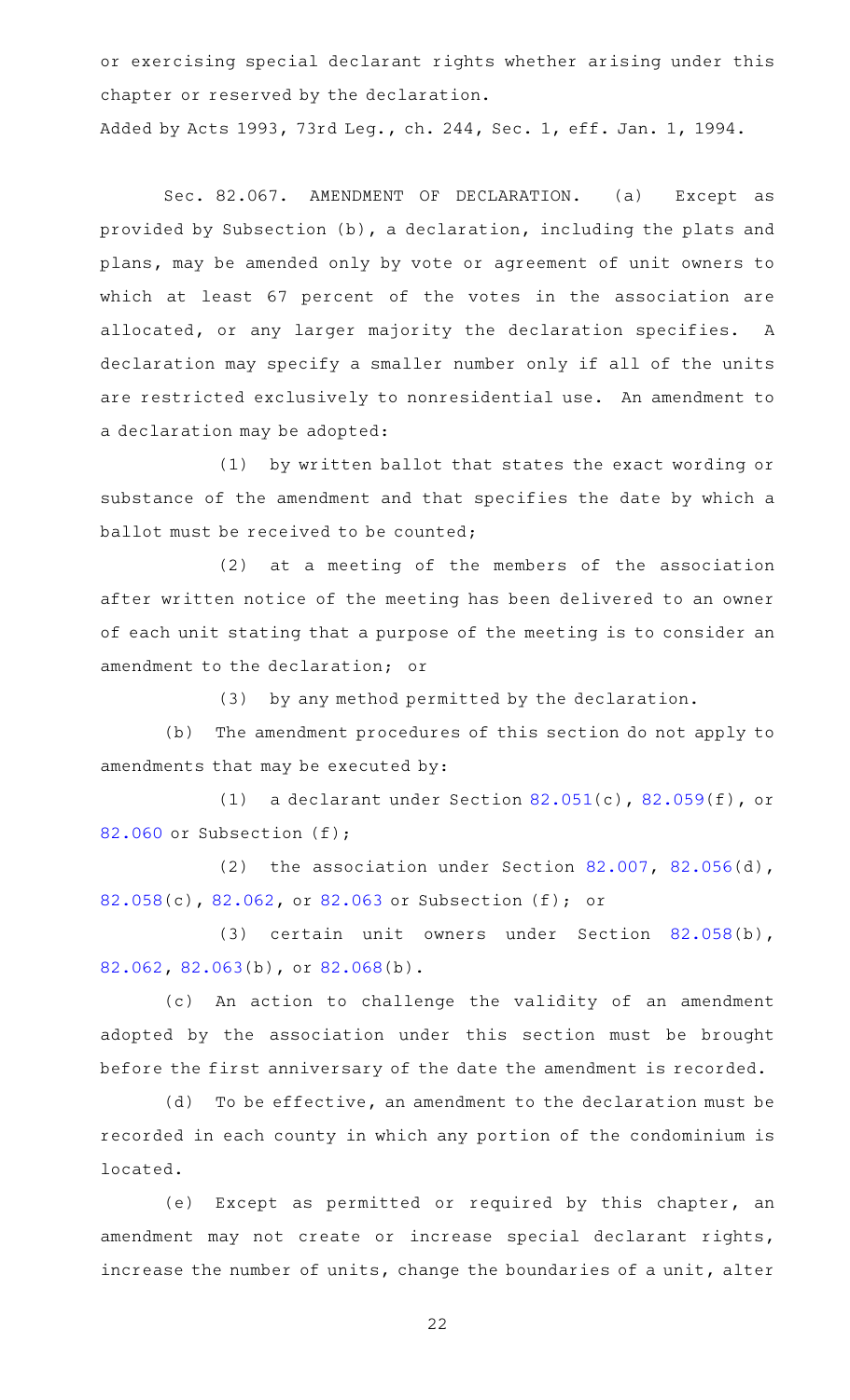or destroy a unit or limited common element, change a unit's allocated interest, or change the use restrictions on a unit unless the amendment is approved by 100 percent of the votes in the association. Except as agreed to by the declarant, an amendment may not increase or otherwise modify the obligations imposed by a declaration on a declarant, or reduce or otherwise modify the rights granted by a declaration to a declarant, including special declarant rights.

 $(f)$  If permitted by the declaration, the board or the declarant, if the declarant owns a unit that has never been occupied, may without a vote of the unit owners or approval of the association amend the declaration in any manner necessary to meet the requirements of the Federal National Mortgage Association, the Federal Home Loan Mortgage Corporation, the Federal Housing Administration, or the Veterans Administration.

(g) Amendments to the declaration required by this chapter to be recorded by the association must be prepared, executed, recorded, and certified by an officer of the association designated for that purpose or, in the absence of designation, by the president of the association.

(h) An association may amend the declaration to authorize the board:

(1) to bring an action to evict a tenant of a unit owner for the tenant 's violation of the declaration, bylaws, or rules of the association;

(2) to bring an action to evict a tenant of a unit owner who fails to pay the association for the cost of repairs to common elements damaged substantially by the owner 's tenant; or

(3) to collect rents from a tenant of a unit owner who is at least 60 days' delinquent in the payment of any amount due to the association.

Added by Acts 1993, 73rd Leg., ch. 244, Sec. 1, eff. Jan. 1, 1994.

Sec. 82.0675. RESTRICTION RELATING TO CLUB MEMBERSHIP. (a) A provision of a declaration or recorded contract that requires owners of units in a condominium to maintain a membership in a specified private club is not valid after the 10th anniversary of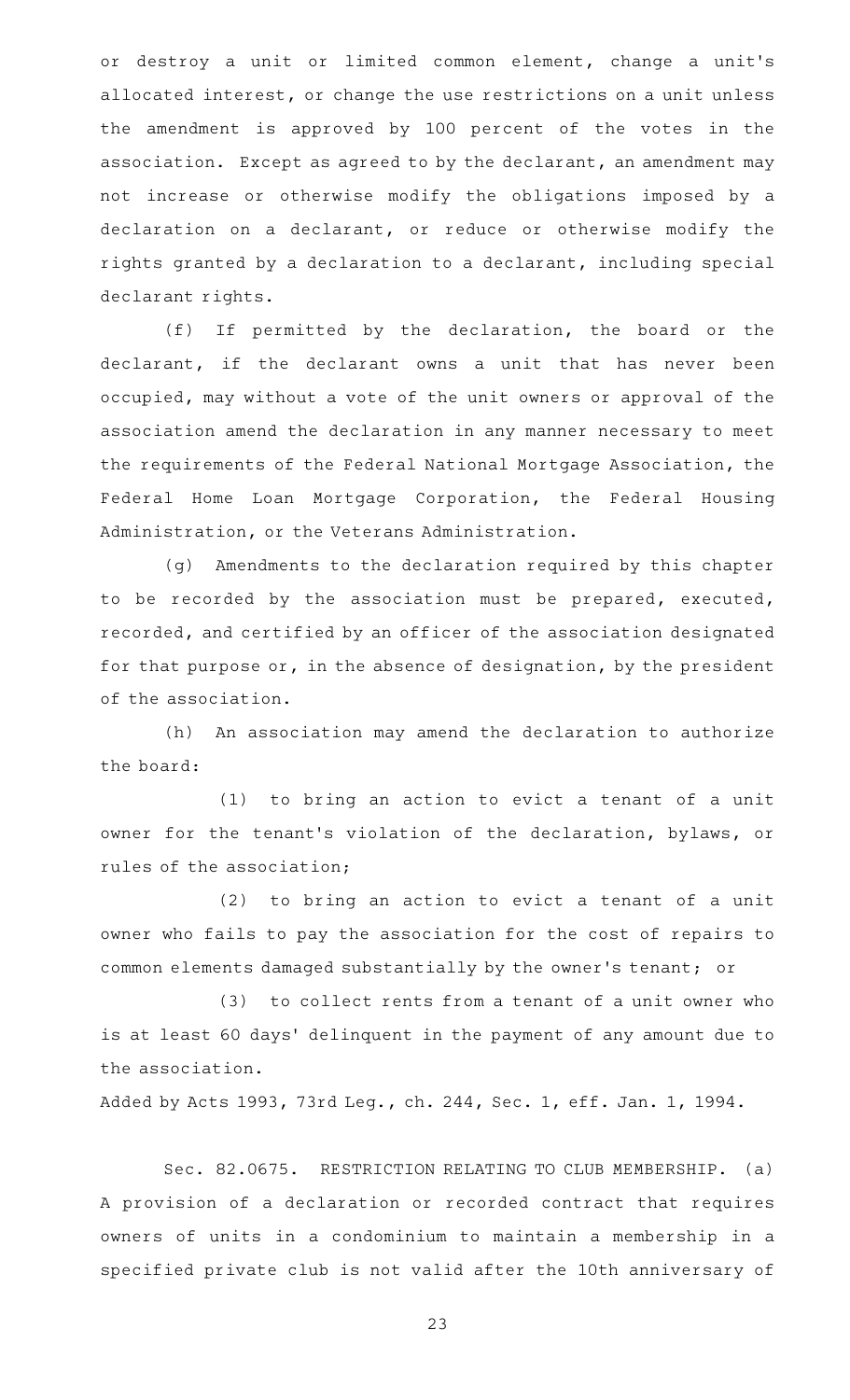the date the provision is recorded or renewed unless renewed after the ninth anniversary of that date in the manner provided by the declaration or recorded contract for amending the declaration or recorded contract and the text of the renewed provision is filed in the real property records of each county in which the condominium is located.

(b) A provision described by this section may not be enacted or renewed as a bylaw by the unit owners' association. Added by Acts 2003, 78th Leg., ch. 1101, Sec. 2, eff. Sept. 1, 2003.

Sec. 82.068. TERMINATION OF CONDOMINIUM. (a) Unless the declaration provides otherwise and except for a taking of all the units by condemnation, a condominium may be terminated only by the agreement of 100 percent of the votes in the association and each holder of a deed of trust or vendor 's lien on a unit. The declaration may not allow a termination by less than 80 percent of the votes in the association if any unit is restricted exclusively to residential uses.

(b) An agreement of unit owners to terminate a condominium must be evidenced by the execution or ratification of a termination agreement by the requisite number of unit owners. If, pursuant to a termination agreement, the real property constituting the condominium is to be sold following termination, the termination agreement must set forth the terms of the sale. To be effective, a termination agreement and all ratifications of the agreement must be recorded in each county in which a portion of the condominium is located.

(c) The association, on behalf of the unit owners, may contract for the sale of real property in the condominium, but the contract is not binding on the unit owners until it is approved under Subsections (a) and (b). If the real property constituting the condominium is to be sold following termination, on termination title to that real property vests in the association as trustee for the holders of all interests in the units, and the association has all powers necessary and appropriate to effect the sale, including the power to convey the interests of nonconsenting owners. Until the sale has been concluded and the proceeds distributed, the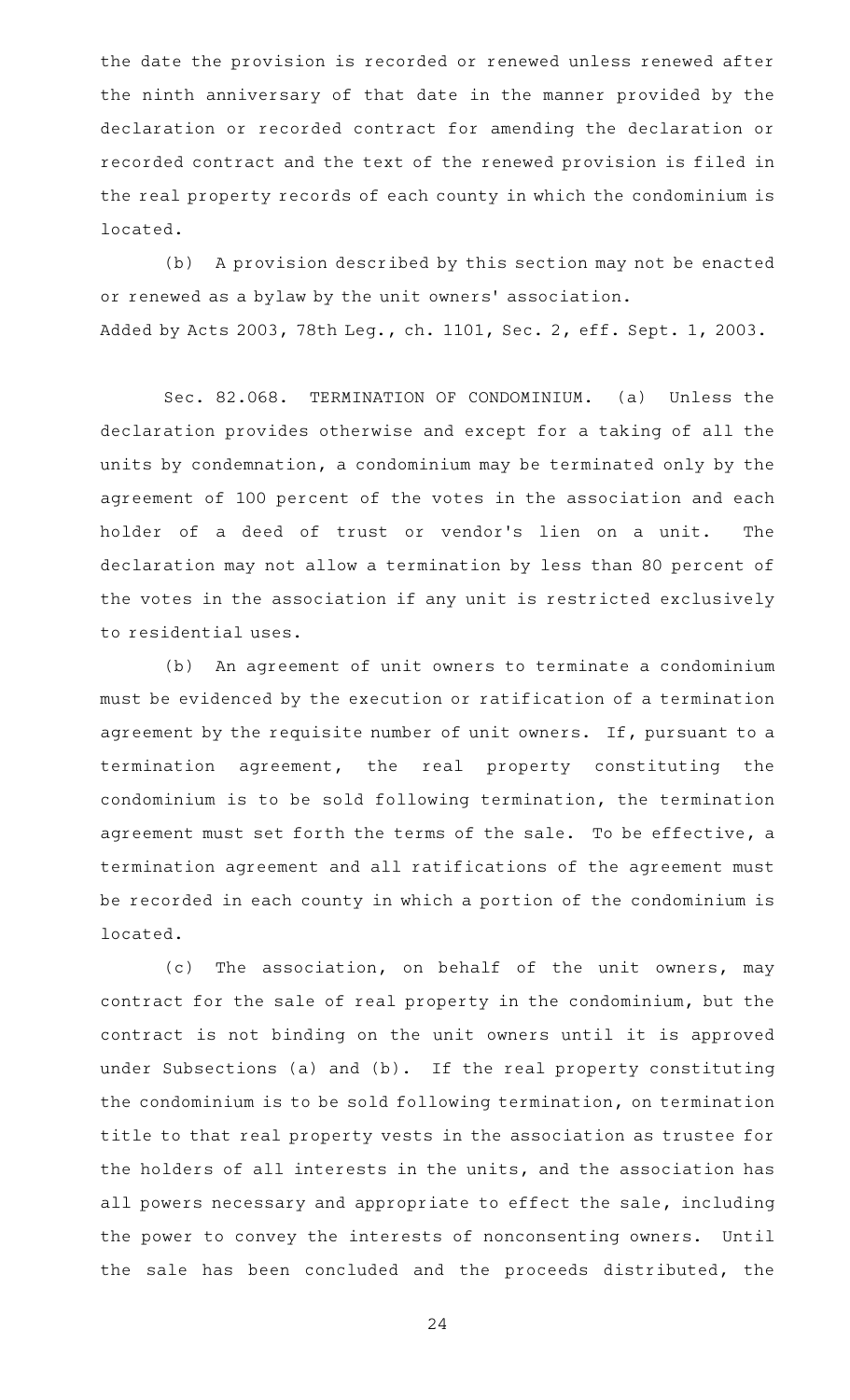association shall continue to exist and retains the powers it had before termination. Proceeds of the sale must be distributed to unit owners and lienholders as their interests may appear, in proportion to the respective interests of unit owners as provided by Subsection (f). Unless the termination agreement specifies differently, as long as the association holds title to the real property, each unit owner and the owner 's successors in interest have an exclusive right to occupy the portion of the real property that formerly constituted the owner 's unit. During that period of occupancy a unit owner and the owner 's successors in interest remain liable for all assessments and other obligations imposed on unit owners by this chapter or the declaration.

(d) If the real property constituting the condominium is not to be sold following termination, on termination title to the real property vests in the unit owners as tenants in common in proportion to their respective interests, and liens on the units shift accordingly. While the tenancy in common exists, a unit owner and the owner 's successors in interest have an exclusive right to occupy the portion of the real property that formerly constituted the owner 's unit.

(e) Following termination of the condominium, and after payment of or provision for the claims of the association 's creditors, the assets of the association shall be distributed to unit owners in proportion to their respective interests. The proceeds of sale described by Subsection (c) and held by the association as trustee are not assets of the association.

 $(f)$  The interest of a unit owner referred to in Subsections (c), (d), and (e) is, except as provided by Subsection (g), the fair market value of the owner 's unit, limited common elements, and common element interest immediately before the termination, as determined by one or more independent appraisers selected by the association. The decision of the independent appraisers shall be distributed to the unit owners and becomes final unless disapproved by unit owners of units to which 25 percent of the votes in the association are allocated not later than the 30th day after the date of distribution. The proportion of a unit owner 's interest to that of all unit owners is determined by dividing the fair market value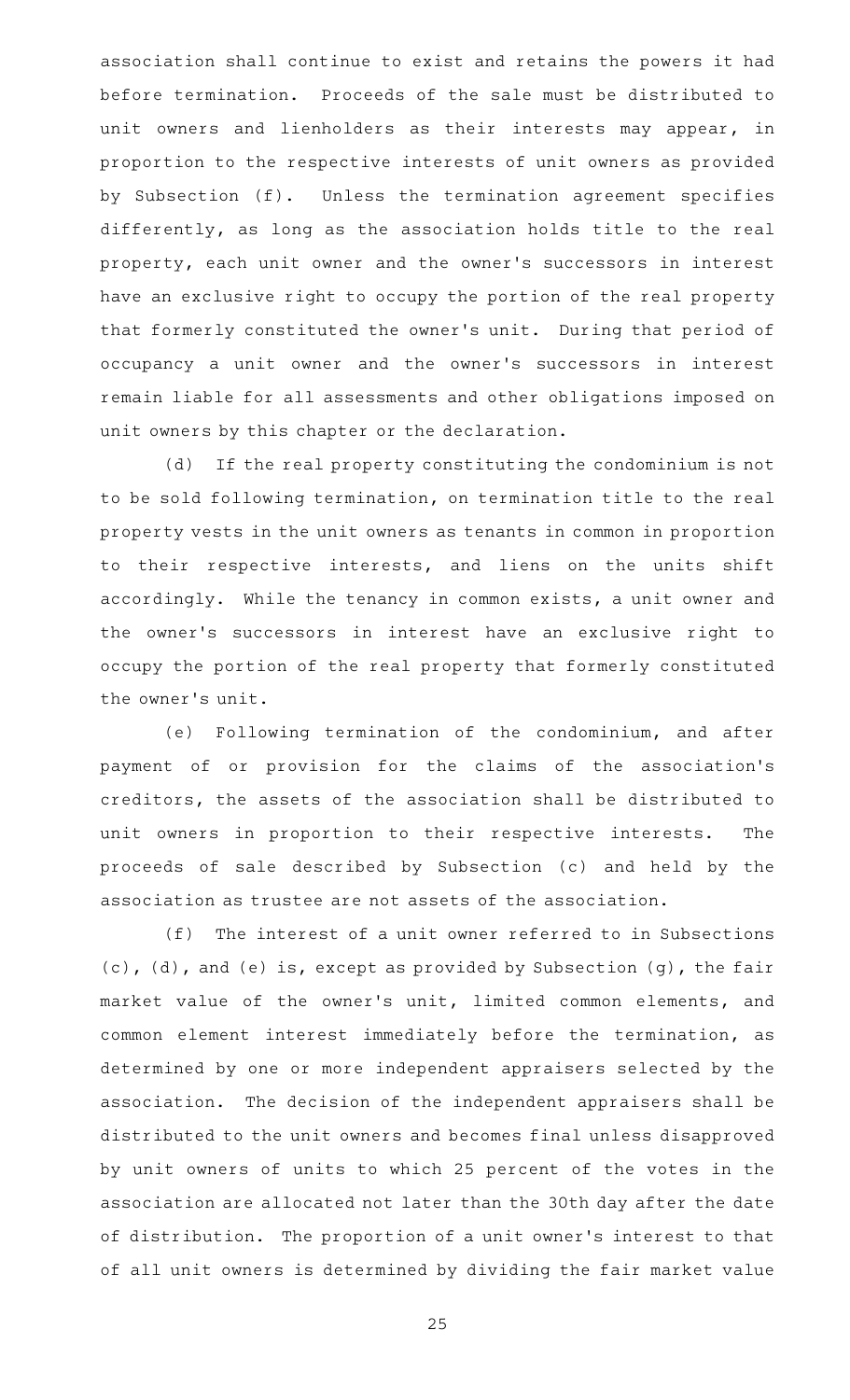of the unit owner 's unit and common element interest by the total fair market values of all the units and common elements.

(g) If a unit or a limited common element is destroyed to the extent that an appraisal of the fair market value before the destruction cannot be made, the interest of a unit owner is the owner's common element interest immediately before the termination.

(h) Foreclosure or enforcement of a lien or encumbrance against the entire condominium does not of itself terminate the condominium, and foreclosure or enforcement of a lien or encumbrance against a portion of the condominium does not withdraw that portion from the condominium, unless the portion is withdrawable real property or unless the mortgage being foreclosed was recorded before the date the declaration was recorded and the mortgagee did not consent in writing to the declaration.

(i) By agreement of the same percentage of unit owners that is required to terminate the condominium, the unit owners may rescind a termination agreement and reinstate the declaration in effect immediately before the election to terminate. To be effective, the rescission agreement must be in writing, executed by the unit owners who desire to rescind, and recorded in each county in which any portion of the condominium is located. Added by Acts 1993, 73rd Leg., ch. 244, Sec. 1, eff. Jan. 1, 1994.

Sec. 82.069. RIGHTS OF SECURED LENDERS. The declaration may require that all or a specified number or percentage of the mortgagees or beneficiaries of deeds of trust encumbering the units approve specified actions of the unit owners or the association as a condition to the effectiveness of those actions, but a requirement for approval may not operate to:

(1) deny or delegate control over the general administrative affairs of the association by the unit owners or the board; or

 $(2)$  prevent the association or the board from:

 $(A)$  commencing, intervening in, or settling any litigation or proceeding; or

(B) receiving and distributing insurance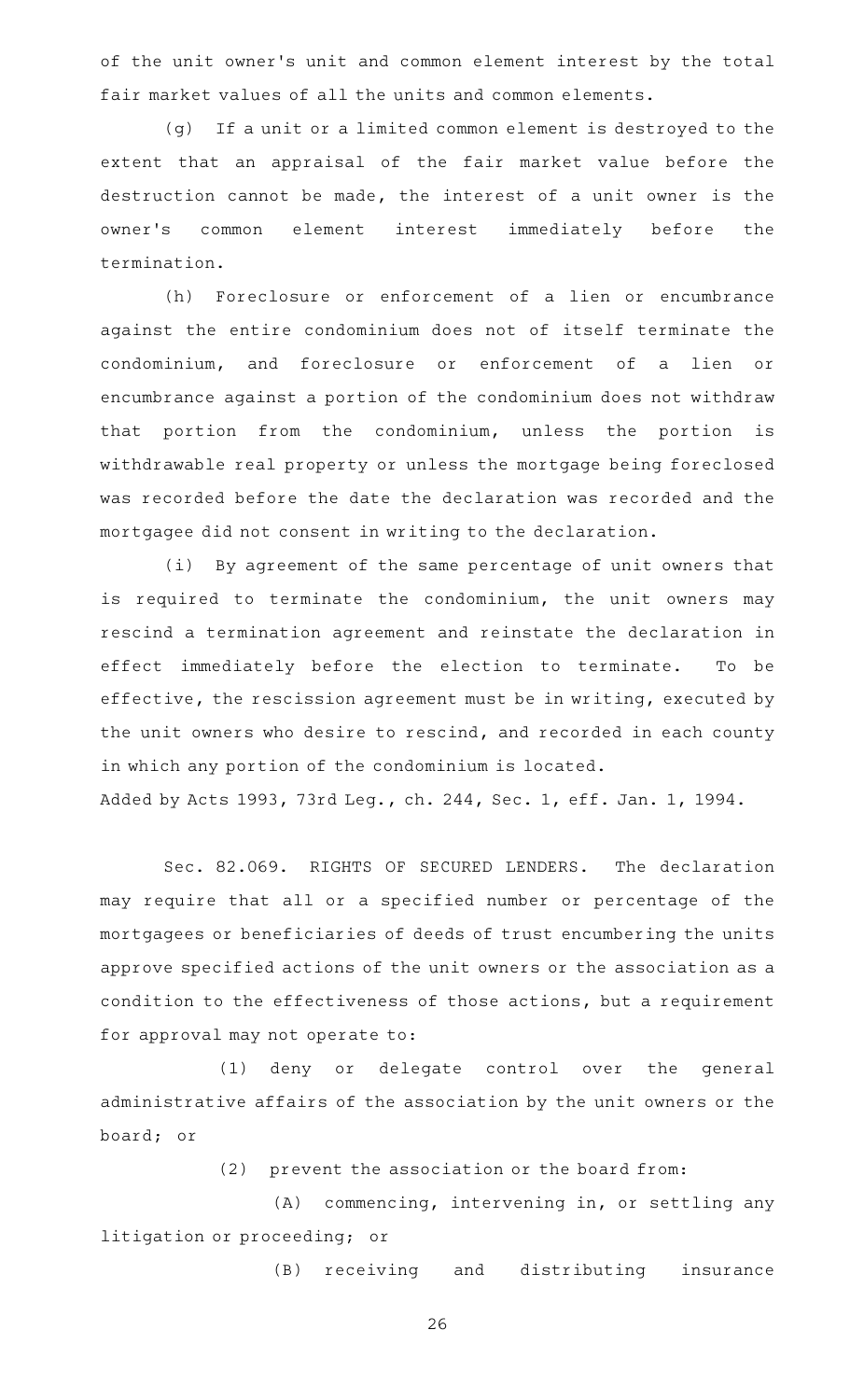proceeds under Section [82.111](http://www.statutes.legis.state.tx.us/GetStatute.aspx?Code=PR&Value=82.111).

Added by Acts 1993, 73rd Leg., ch. 244, Sec. 1, eff. Jan. 1, 1994.

Sec. 82.070. MEETING AT WHICH AMENDMENTS MAY BE ADOPTED. (a) An association or a board may not meet to adopt an amendment or other change to the declaration, articles of incorporation, bylaws, or rules of the association unless the association or board has given to each unit owner a document showing the specific amendment or other change that would be made to the declaration, articles of incorporation, bylaws, or rules.

(b) The information described by Subsection (a) must be given to each unit owner after the 20th day but before the 10th day preceding the date of the meeting. The information is considered to have been given to a unit owner on the date the information is personally delivered to the unit owner, as shown by a receipt signed by the unit owner, or on the date shown by the postmark on the information after it is deposited in the United States mail with a proper address and postage paid.

Added by Acts 1997, 75th Leg., ch. 956, Sec. 2, eff. Jan. 1, 1998.

### SUBCHAPTER C. CONDOMINIUM MANAGEMENT

Sec. 82.101. ORGANIZATION OF UNIT OWNERS' ASSOCIATION. A unit owners' association must be organized as a profit or nonprofit corporation. The declarant may not convey a unit until the secretary of state has issued a certificate of incorporation under Article 3.03, Texas Business Corporation Act, or Article 3.03, Texas Non-Profit Corporation Act (Article 1396-3.03, Vernon's Texas Civil Statutes). The membership of the association at all times consists exclusively of all the unit owners or, following termination of the condominium, all former unit owners entitled to distribution of proceeds, or the owners' heirs, successors, or assigns.

Added by Acts 1993, 73rd Leg., ch. 244, Sec. 1, eff. Jan. 1, 1994.

Sec. 82.102. POWERS OF UNIT OWNERS' ASSOCIATION. (a) Unless otherwise provided by the declaration, the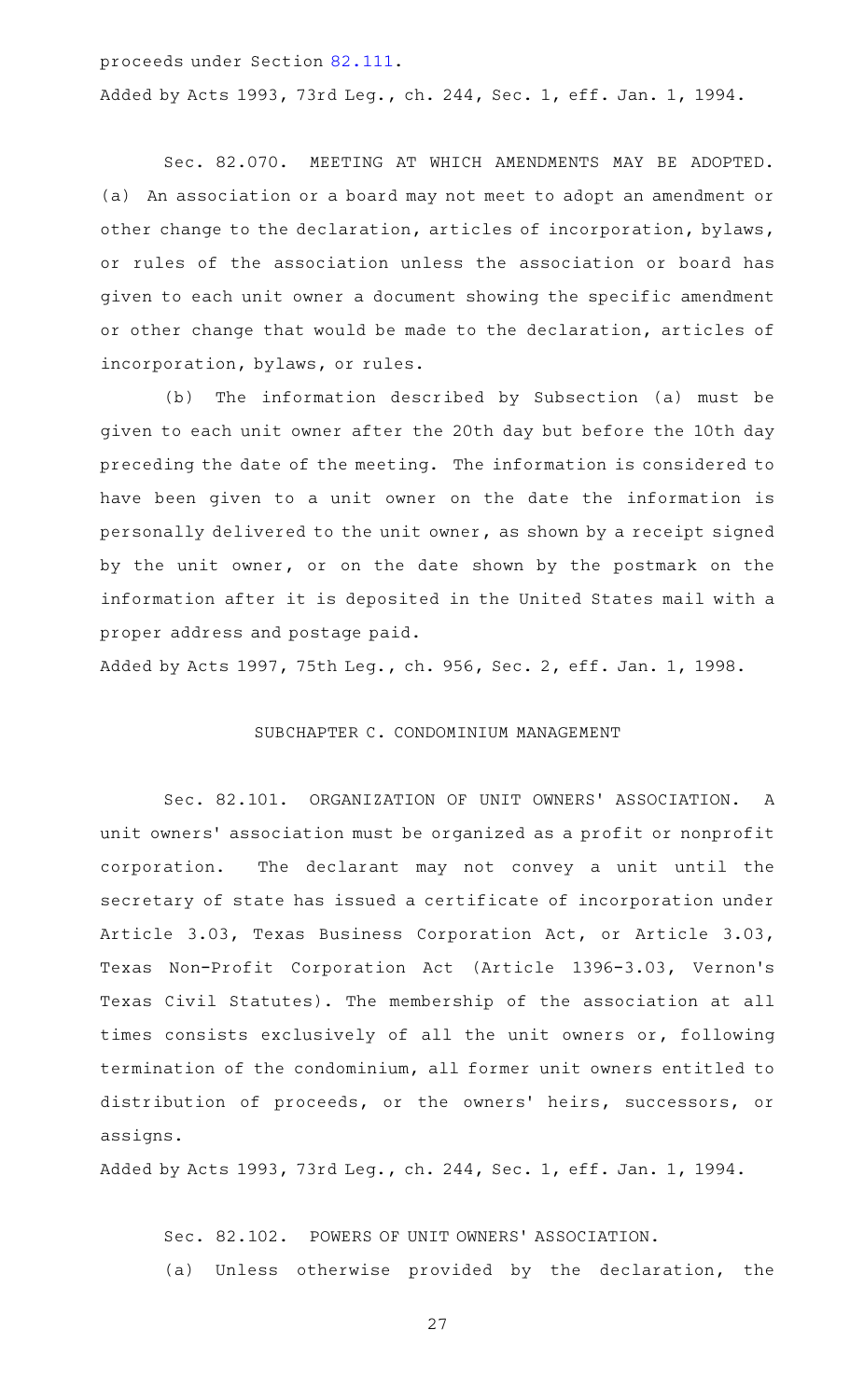association, acting through its board, may:

 $(1)$  adopt and amend bylaws;

(2) adopt and amend budgets for revenues, expenditures, and reserves, and collect assessments for common expenses from unit owners;

(3) hire and terminate managing agents and other employees, agents, and independent contractors;

(4) institute, defend, intervene in, settle, or compromise litigation or administrative proceedings in its own name on behalf of itself or two or more unit owners on matters affecting the condominium;

(5) make contracts and incur liabilities relating to the operation of the condominium;

(6) regulate the use, maintenance, repair, replacement, modification, and appearance of the condominium;

 $(7)$  adopt and amend rules regulating the use, occupancy, leasing or sale, maintenance, repair, modification, and appearance of units and common elements, to the extent the regulated actions affect common elements or other units;

(8) cause additional improvements to be made as a part of the common elements;

(9) acquire, hold, encumber, and convey in its own name any right, title, or interest to real or personal property, except common elements of the condominium;

(10) grant easements, leases, licenses, and concessions through or over the common elements;

(11) impose and receive payments, fees, or charges for the use, rental, or operation of the common elements and for services provided to unit owners;

(12) impose interest and late charges for late payments of assessments, returned check charges, and, if notice and an opportunity to be heard are given in accordance with Subsection (d), reasonable fines for violations of the declaration, bylaws, and rules of the association;

(13) adopt and amend rules regulating the collection of delinquent assessments and the application of payments;

(14) adopt and amend rules regulating the termination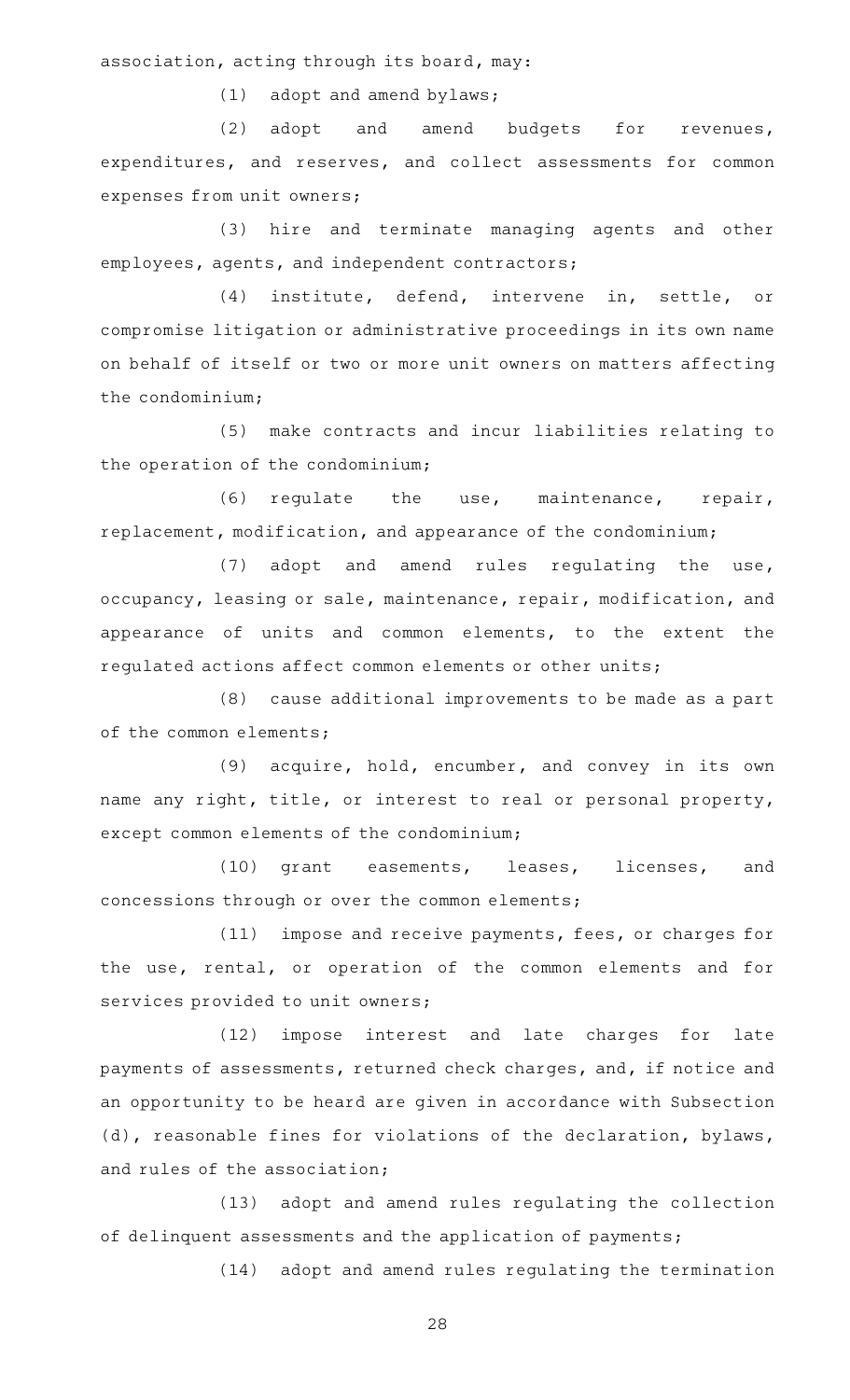of utility service to a unit, the owner of which is delinquent in the payment of an assessment that is used, in whole or in part, to pay the cost of that utility;

(15) impose reasonable charges for preparing, recording, or copying declaration amendments, resale certificates, or statements of unpaid assessments;

(16) enter a unit for bona fide emergency purposes when conditions present an imminent risk of harm or damage to the common elements, another unit, or the occupants;

(17) suspend the voting privileges of or the use of certain general common elements by an owner delinquent for more than 30 days in the payment of assessments;

(18) purchase insurance and fidelity bonds it considers appropriate or necessary;

(19) exercise any other powers conferred by the declaration or bylaws;

(20) exercise any other powers that may be exercised in this state by a corporation of the same type as the association; and

(21) exercise any other powers necessary and proper for the government and operation of the association.

(b) The declaration may not impose limitations on the power of the association to deal with the declarant that are more restrictive than the limitations imposed on the power of the association to deal with other persons.

(c) To be enforceable, a bylaw or rule of the association must not be arbitrary or capricious.

(d) Before an association may charge the unit owner for property damage for which the unit owner is liable or levy a fine for violation of the declaration, bylaws, or rules, the association shall give to the unit owner a written notice that:

(1) describes the violation or property damage and states the amount of the proposed fine or damage charge;

(2) states that not later than the 30th day after the date of the notice, the unit owner may request a hearing before the board to contest the fine or damage charge; and

 $(3)$  allows the unit owner a reasonable time, by a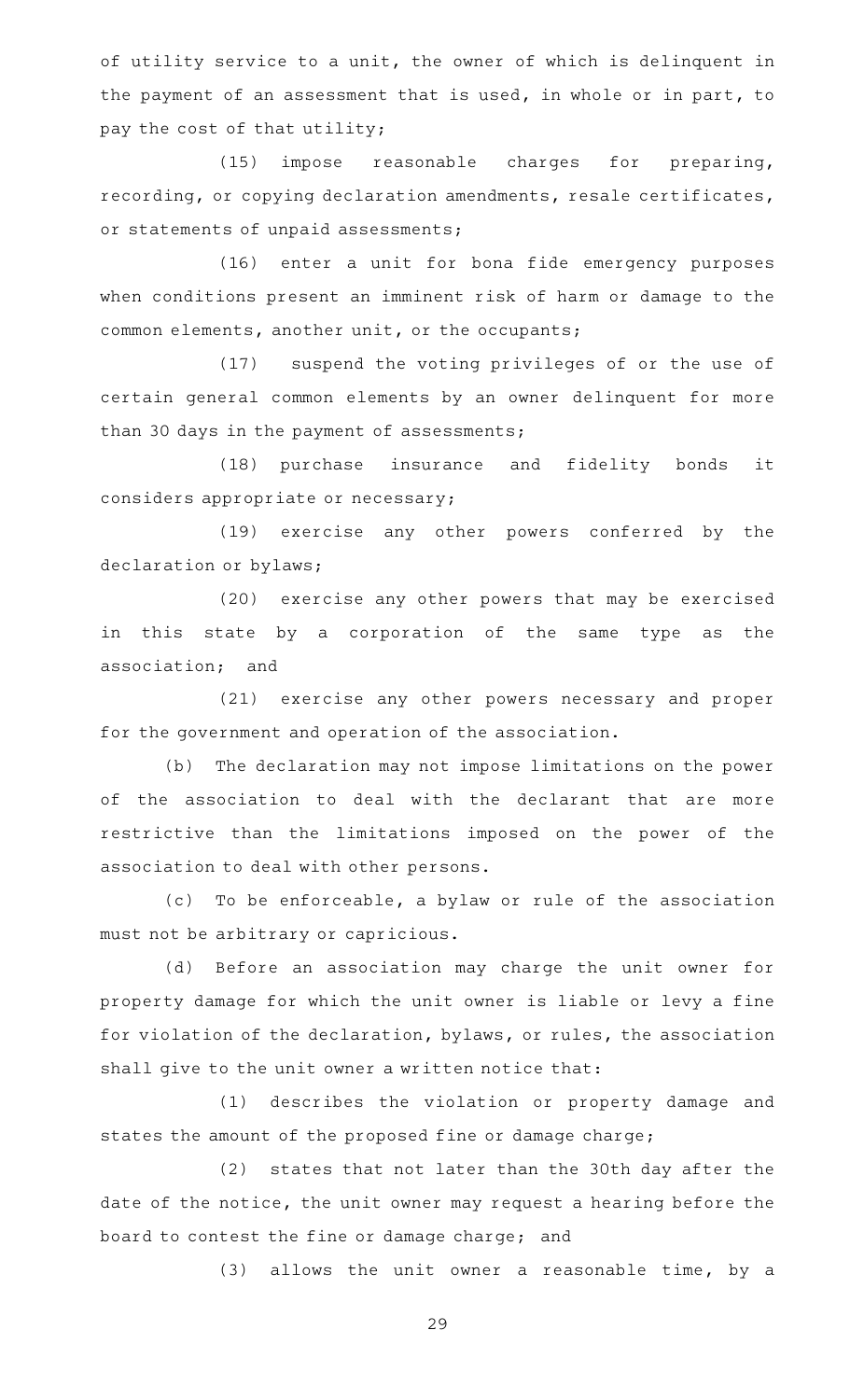specified date, to cure the violation and avoid the fine unless the unit owner was given notice and a reasonable opportunity to cure a similar violation within the preceding 12 months.

(e) The association may give a copy of the notice required by Subsection (d) to an occupant of the unit. The association must give notice of a levied fine or damage charge to the unit owner not later than the 30th day after the date of levy.

(f) Except as provided by Subsection (g), the association by resolution of the board of directors may:

 $(1)$  borrow money; and

(2) assign as collateral for the loan authorized by the resolution:

 $(A)$  the association's right to future income, including the right to receive assessments; and

 $(B)$  the association's lien rights.

(g) If a dedicatory instrument requires a vote of members of the association to borrow money or assign the association 's right to future income or the association's lien rights, the loan or assignment must be approved as provided by the dedicatory instrument. The board may determine whether a vote for that purpose may be cast electronically, by absentee ballot, in person or by proxy at a meeting called for that purpose, or by written consent. If a lower approval threshold is not provided by the dedicatory instrument, approval requires the consent of owners holding 67 percent of all voting interests.

Added by Acts 1993, 73rd Leg., ch. 244, Sec. 1, eff. Jan. 1, 1994. Amended by:

Acts 2013, 83rd Leg., R.S., Ch. 678 (H.B. [2075](http://www.legis.state.tx.us/tlodocs/83R/billtext/html/HB02075F.HTM)), Sec. 3, eff. September 1, 2013.

Sec. 82.103. BOARD MEMBERS AND OFFICERS. (a) Except as provided by the declaration, bylaws, or this chapter, the board shall act in all instances on behalf of the association if in the good-faith judgment of the board the action is reasonable. Each officer or member of the board is liable as a fiduciary of the unit owners for the officer 's or member 's acts or omissions. All acts of the association must be by and through the board unless otherwise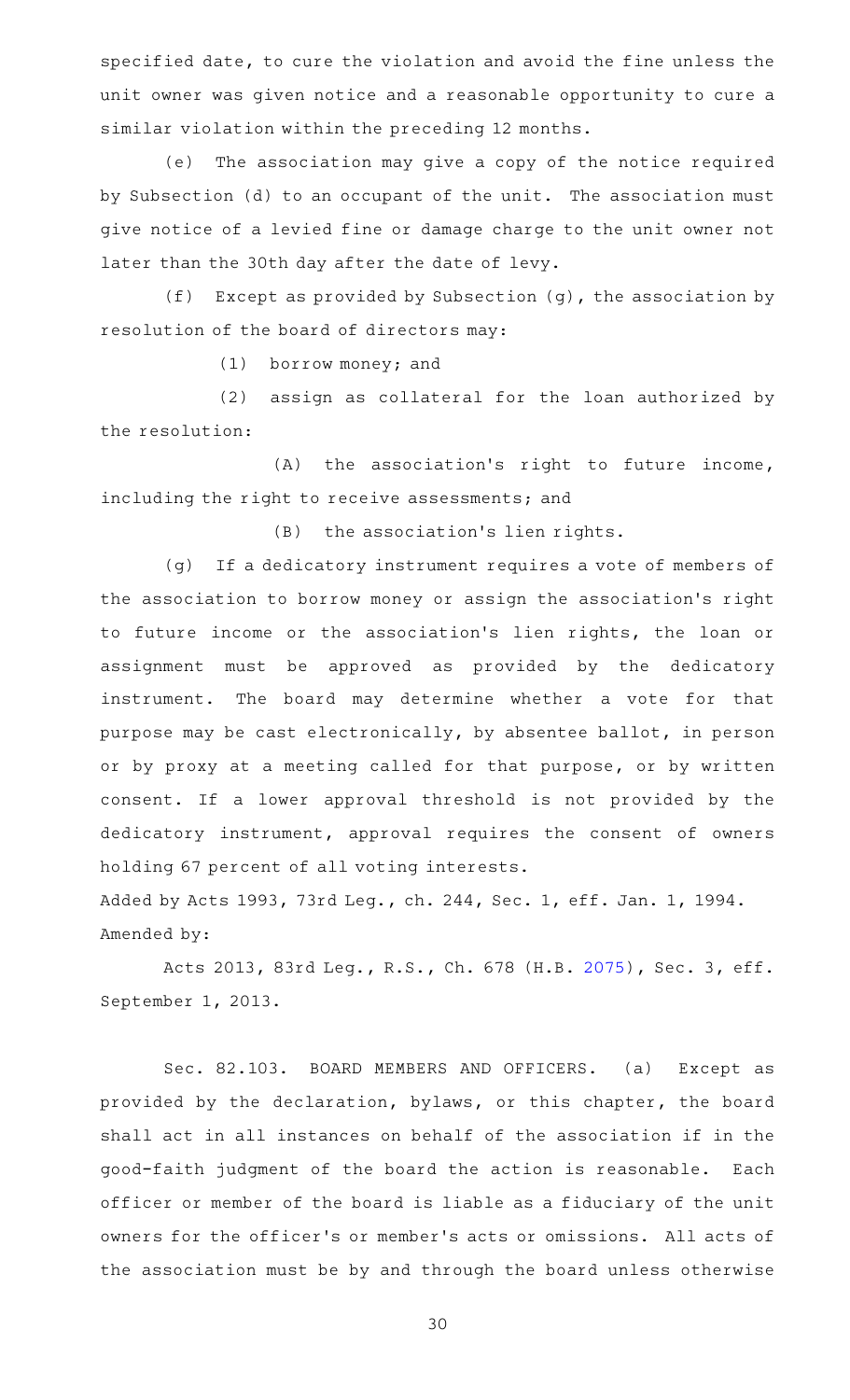provided by the declaration or bylaws or by law.

(b) The board may not act on behalf of the association to amend the declaration except as permitted by this chapter, to terminate the condominium, to elect members of the board, or to determine the qualifications, powers and duties, or terms of office of board members. The board may fill a vacancy in its membership for the unexpired portion of a term.

(c) Subject to Subsection (d), the declaration may provide for a period of declarant control of the association during which a declarant, or persons designated by the declarant, may appoint and remove the officers and members of the board. Regardless of the period provided by the declaration, a period of declarant control terminates not later than the 120th day after conveyance of 75 percent of the units that may be created to unit owners other than a declarant. Transfer of special declarant rights does not terminate the period of declarant control. A declarant may voluntarily surrender the right to appoint and remove officers and members of the board before termination of the period, but in that event the declarant may require, for the duration of the period that the declarant would otherwise control, that specified actions of the association or board be approved by the declarant before they become effective.

(d) Not later than the 120th day after conveyance of 50 percent of the units that may be created to unit owners other than a declarant, not less than one-third of the members of the board must be elected by unit owners other than the declarant.

(e) Not later than the termination of a period of declarant control, the unit owners shall elect a board of at least three members who need not be unit owners. The board shall elect the officers before the 31st day after the date declarant control terminates. The persons elected shall take office on election.

(f) An officer or director of the association is not liable to the association or any unit owner for monetary damages for an act or omission occurring in the person 's capacity as an officer or director unless:

(1) the officer or director breached a fiduciary duty to the association or a unit owner;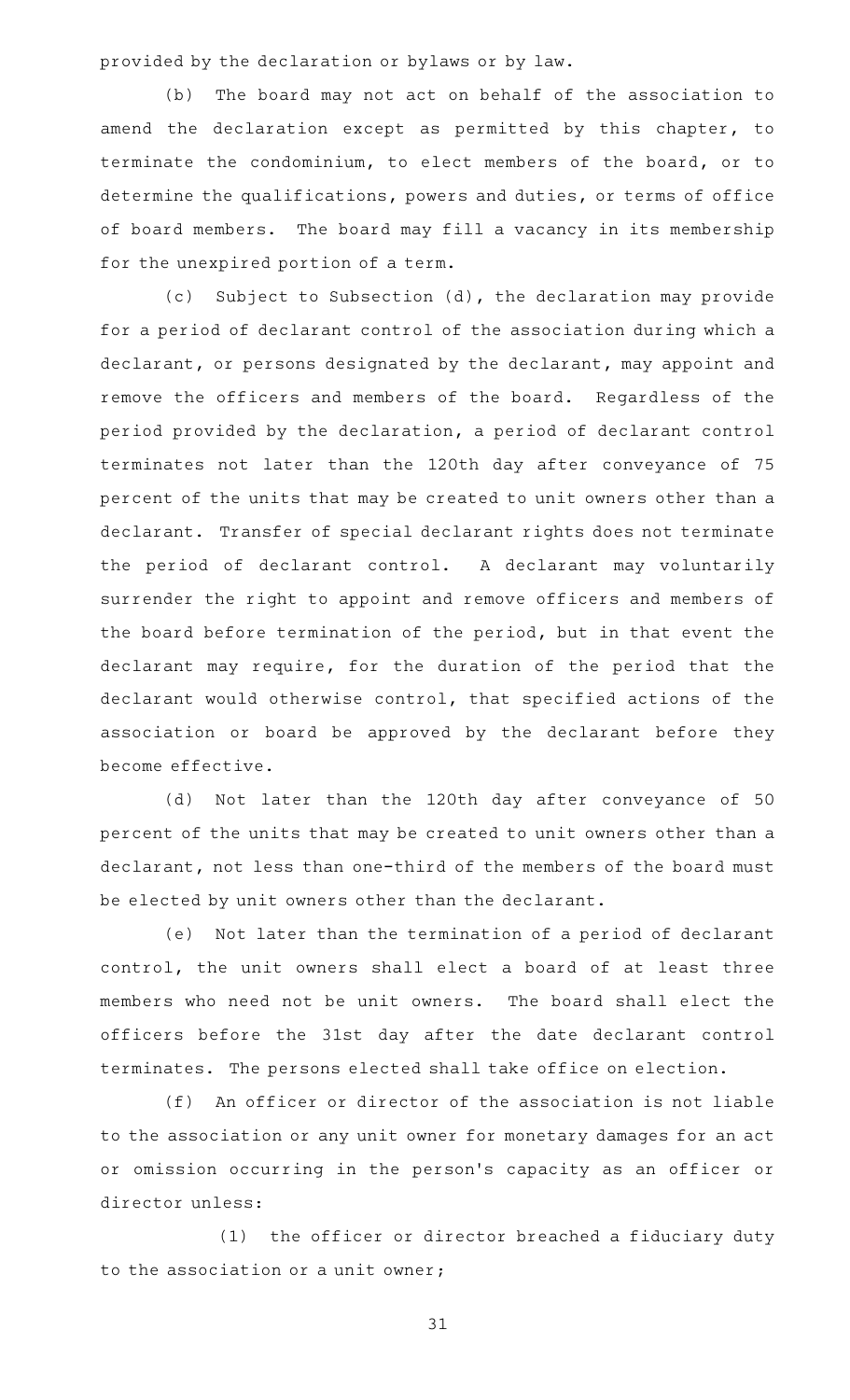(2) the officer or director received an improper benefit; or

(3) the act or omission was in bad faith, involved intentional misconduct, or was one for which liability is expressly provided by statute.

(g) Subsection (f) does not diminish a limitation of liability provided an officer or director of the association by the declaration, bylaws, articles of incorporation of the association, or other laws.

Added by Acts 1993, 73rd Leg., ch. 244, Sec. 1, eff. Jan. 1, 1994.

Sec. 82.104. TRANSFER OF SPECIAL DECLARANT RIGHTS. (a) Special declarant rights created or reserved under this chapter may not be transferred except by an instrument evidencing the transfer recorded in each county in which any portion of the condominium is located. The instrument is not effective unless executed by the transferee.

(b) On transfer of any special declarant right, a transferor is not relieved of an obligation or liability arising before the transfer. A transferor is not liable for an act or omission or a breach of an obligation arising from the exercise of a special declarant right by a successor declarant who is not an affiliate of the transferor.

(c) Unless otherwise provided by a mortgage instrument or deed of trust, in case of foreclosure of a mortgage, tax sale, judicial sale, sale by a trustee under a deed of trust, or sale under Bankruptcy Code or receivership proceedings, of a unit owned by a declarant or of real property in a condominium subject to development rights, a person acquiring title to all the real property being foreclosed or sold may request to succeed to all special declarant rights or only to rights reserved by the declaration to maintain models, offices, and signs. The judgment or instrument conveying title may provide for transfer of only the special declarant rights requested.

(d) On foreclosure, tax sale, judicial sale, sale by a trustee under a deed of trust, or sale under Bankruptcy Code or receivership proceedings of all units and other real property in a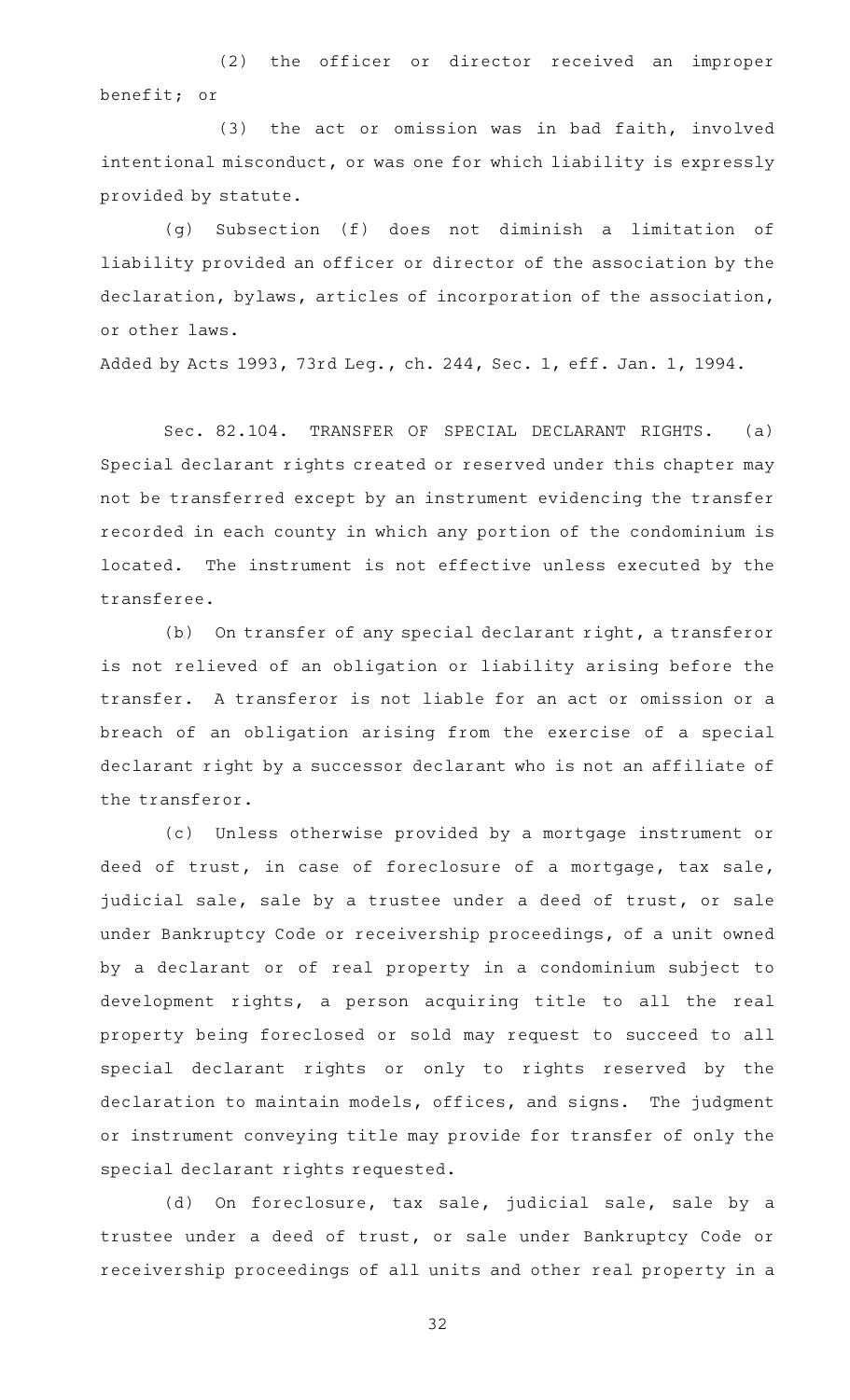condominium owned by a declarant:

(1) the declarant ceases to have any special declarant rights; and

(2) the period of declarant control terminates unless the judgment or instrument conveying title provides for transfer of all special declarant rights held by that declarant to a successor declarant.

(e) The liabilities and obligations of a person who succeeds to special declarant rights are as follows:

 $(1)$  a successor to a special declarant right who is an affiliate of a declarant is subject to all obligations and liabilities imposed on the transferor by this chapter or by the declaration;

 $(2)$  a successor to a special declarant right, other than a successor described by Subdivision (3) or (4), who is not an affiliate of a declarant, is subject to all obligations and liabilities imposed on the transferor by this chapter or by the declaration;

 $(3)$  a successor to only a right reserved by the declaration to maintain models, offices, and signs, who is not an affiliate of a declarant, may not exercise any other special declarant right, and is not subject to any liability or obligation as a declarant, except the obligation to provide a condominium information statement and any liability arising as a result; and

(4) a successor to all special declarant rights held by the successor 's transferor who is not an affiliate of that declarant and who succeeded to those rights pursuant to a deed in lieu of foreclosure or a judgment or instrument conveying title to units under Subsection (c) may declare the person's intention in a recorded instrument to hold those rights solely for transfer to another person; thereafter, until all special declarant rights are transferred to a person acquiring title to any unit owned by the successor, or until an instrument permitting exercise of all those rights is recorded, the successor may not exercise any of those rights other than any right held by the successor 's transferor to control the board as provided by Section [82.103\(](http://www.statutes.legis.state.tx.us/GetStatute.aspx?Code=PR&Value=82.103)c) for the duration of the period of declarant control, and an attempt to exercise those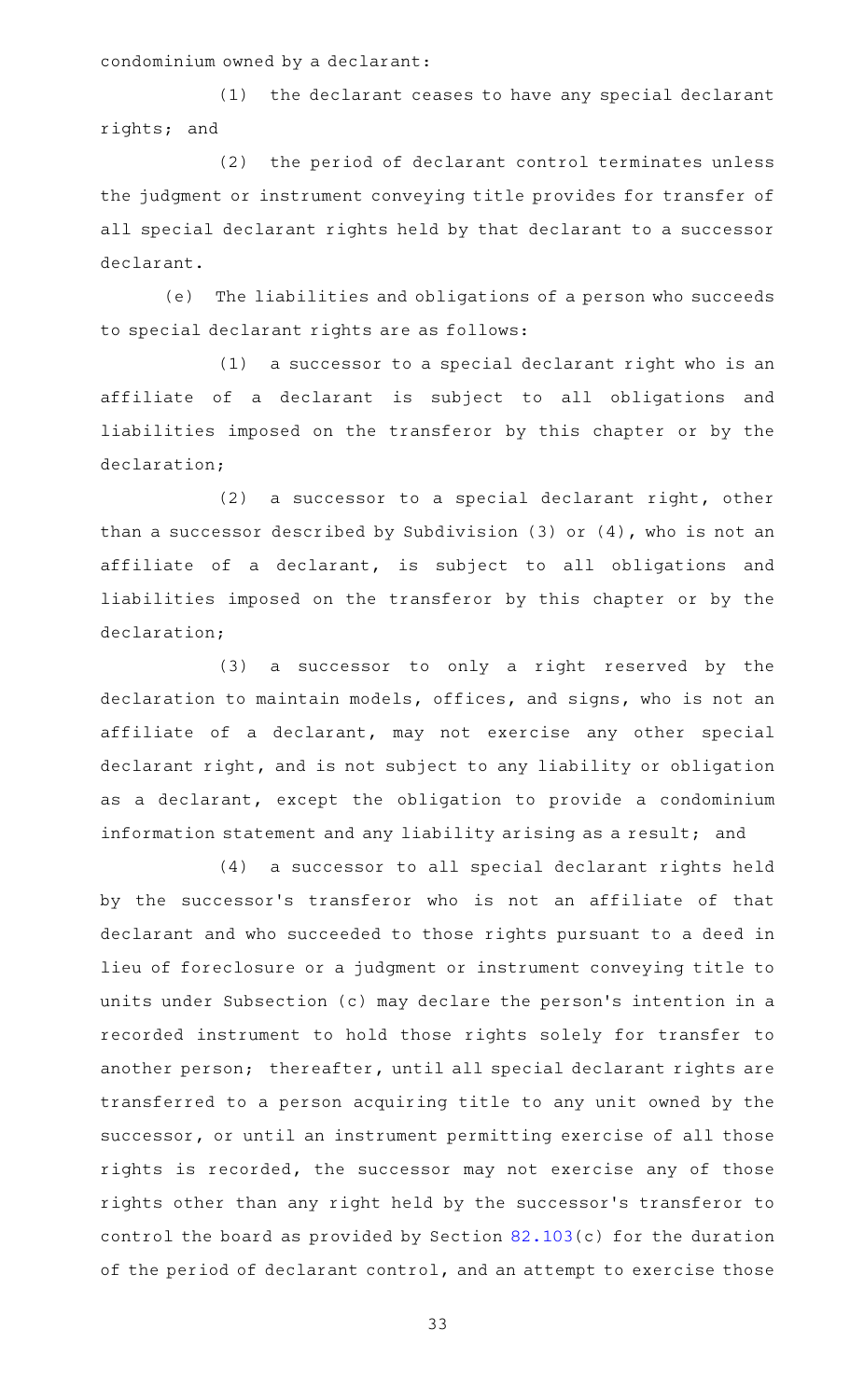rights is void; so long as a successor declarant may not exercise special declarant rights under this subdivision, the successor is not subject to any liability or obligation as a declarant other than liability for acts and omissions under Section [82.103](http://www.statutes.legis.state.tx.us/GetStatute.aspx?Code=PR&Value=82.103)(a).

(f) This section does not subject a successor to a special declarant right to any claims against or other obligations of a transferor declarant, other than claims and obligations arising under this chapter or the declaration.

Added by Acts 1993, 73rd Leg., ch. 244, Sec. 1, eff. Jan. 1, 1994.

Sec. 82.105. TERMINATION OF CONTRACTS AND LEASES OF DECLARANT. An association in a residential or recreational condominium may terminate, without penalty, contracts or leases between the association and a declarant or an affiliate of a declarant if:

 $(1)$  the contract is entered into by the association while controlled by the declarant;

(2) the association terminates the contract or lease before the first anniversary of the date a board elected by the unit owners takes office; and

(3) the association gives at least 90 days' notice of its intent to terminate the contract or lease to the other party. Added by Acts 1993, 73rd Leg., ch. 244, Sec. 1, eff. Jan. 1, 1994.

Sec. 82.106. BYLAWS. (a) The administration and operation of the condominium are governed by the bylaws, which must provide for:

(1) the number of members on the board and the titles of the officers of the association;

(2) election by the board of a president, treasurer, secretary, and any other officers the bylaws specify;

(3) the qualifications, powers and duties, terms of office, and the manner of electing and removing a board member or officer and filling vacancies;

 $(4)$  the powers, if any, that the board or an officer may delegate to other persons or to a managing agent;

(5) the designation of officers who are authorized to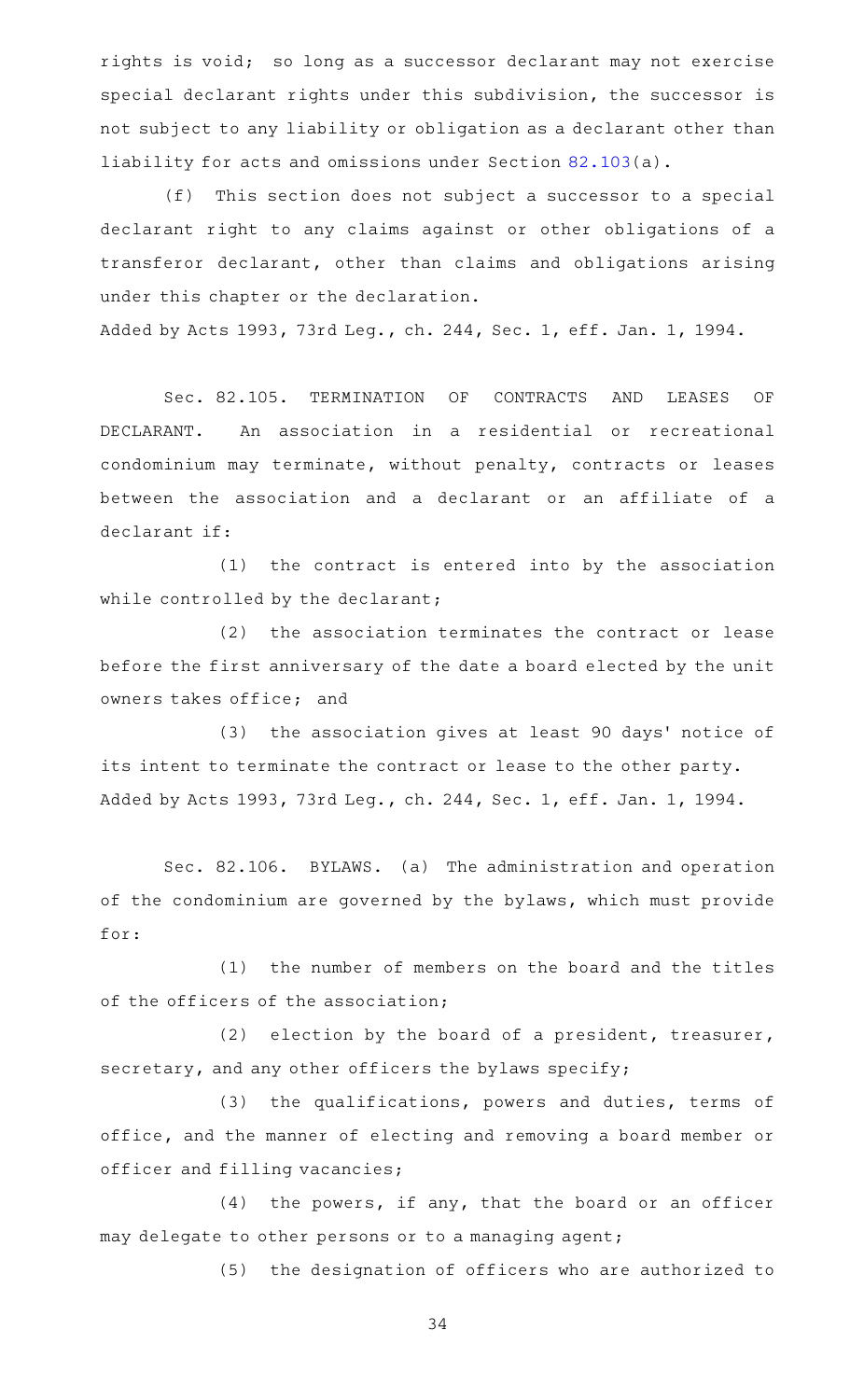prepare, execute, certify, and record amendments to the declaration on behalf of the association;

(6) the method of amending the bylaws; and

(7) the manner of notice of meetings of the association.

(b) Subject to the declaration, the bylaws may provide for other matters the association considers desirable, necessary, or appropriate.

Added by Acts 1993, 73rd Leg., ch. 244, Sec. 1, eff. Jan. 1, 1994.

Sec. 82.107. UPKEEP OF CONDOMINIUM. (a) Except as provided by the declaration or Subsections (b) and (c), the association is responsible for maintenance, repair, and replacement of the common elements, and each unit owner is responsible for maintenance, repair, and replacement of the owner 's unit. Each unit owner shall afford to the association and the other unit owners, and to their agents or employees, access through the owner 's unit reasonably necessary for those purposes. If damage is inflicted on the common elements or on any unit through which access is taken, the unit owner responsible for the damage, or the association if it is responsible, is liable for the prompt repair of the damage.

(b) Except as provided by the declaration, each unit owner is responsible for the cost of maintenance, repair, and replacement of any utility installation or equipment serving only the owner 's unit, without regard to whether the installation or equipment is located wholly or partially outside the designated boundaries of the unit. For purposes of this subsection, utility installations and equipment include electricity, water, sewage, gas, water heaters, heating and air conditioning equipment, and television antennas.

(c) Except as provided by the declaration, each unit owner is responsible for the cost of maintenance, repair, and replacement of windows and doors serving only the owner 's unit.

(d) Unless otherwise provided by the declaration, the association may enter a unit, after giving notice to the owner and occupant of the unit, to:

(1) prevent or terminate waste of water purchased by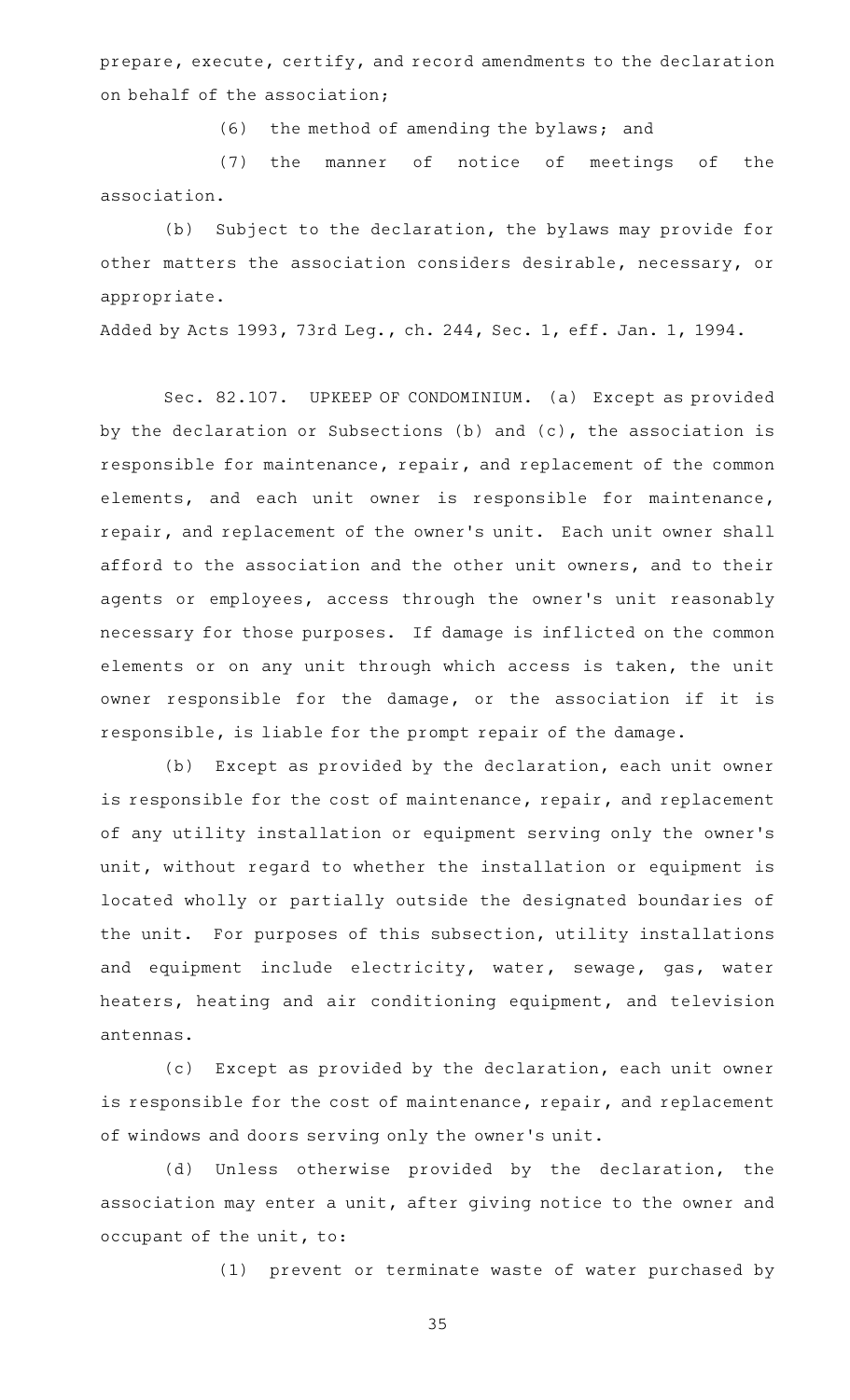#### the association as a common expense; or

(2) perform maintenance and repairs of the condominium that, if not performed, may result in increased damage by water to components of the condominium that the association maintains. Added by Acts 1993, 73rd Leg., ch. 244, Sec. 1, eff. Jan. 1, 1994.

Sec. 82.108. MEETINGS. (a) Meetings of the association must be held at least once each year. Unless the declaration provides otherwise, special meetings of the association may be called by the president, a majority of the board, or unit owners having at least 20 percent of the votes in the association.

(b) Meetings of the association and board must be open to unit owners, subject to the right of the board to adjourn a meeting of the board and reconvene in closed executive session to consider actions involving personnel, pending litigation, contract negotiations, enforcement actions, matters involving the invasion of privacy of individual unit owners, or matters that are to remain confidential by request of the affected parties and agreement of the board. The general nature of any business to be considered in executive session must first be announced at the open meeting.

(c) Unless the declaration, bylaws, or articles of incorporation of the association provide otherwise:

(1) a meeting of the board may be held by any method of communication, including electronic and telephonic, if:

(A) notice of the meeting has been given in accordance with Subsection (e);

(B) each director may hear and be heard by every other director; and

(C) the meeting does not involve voting on a fine, damage assessment, appeal from a denial of architectural control approval, or suspension of a right of a particular association member before the member has an opportunity to attend a board meeting to present the member 's position, including any defense, on the issue; and

(2) the board may act by unanimous written consent of all the directors, without a meeting, if:

(A) the board action does not involve voting on a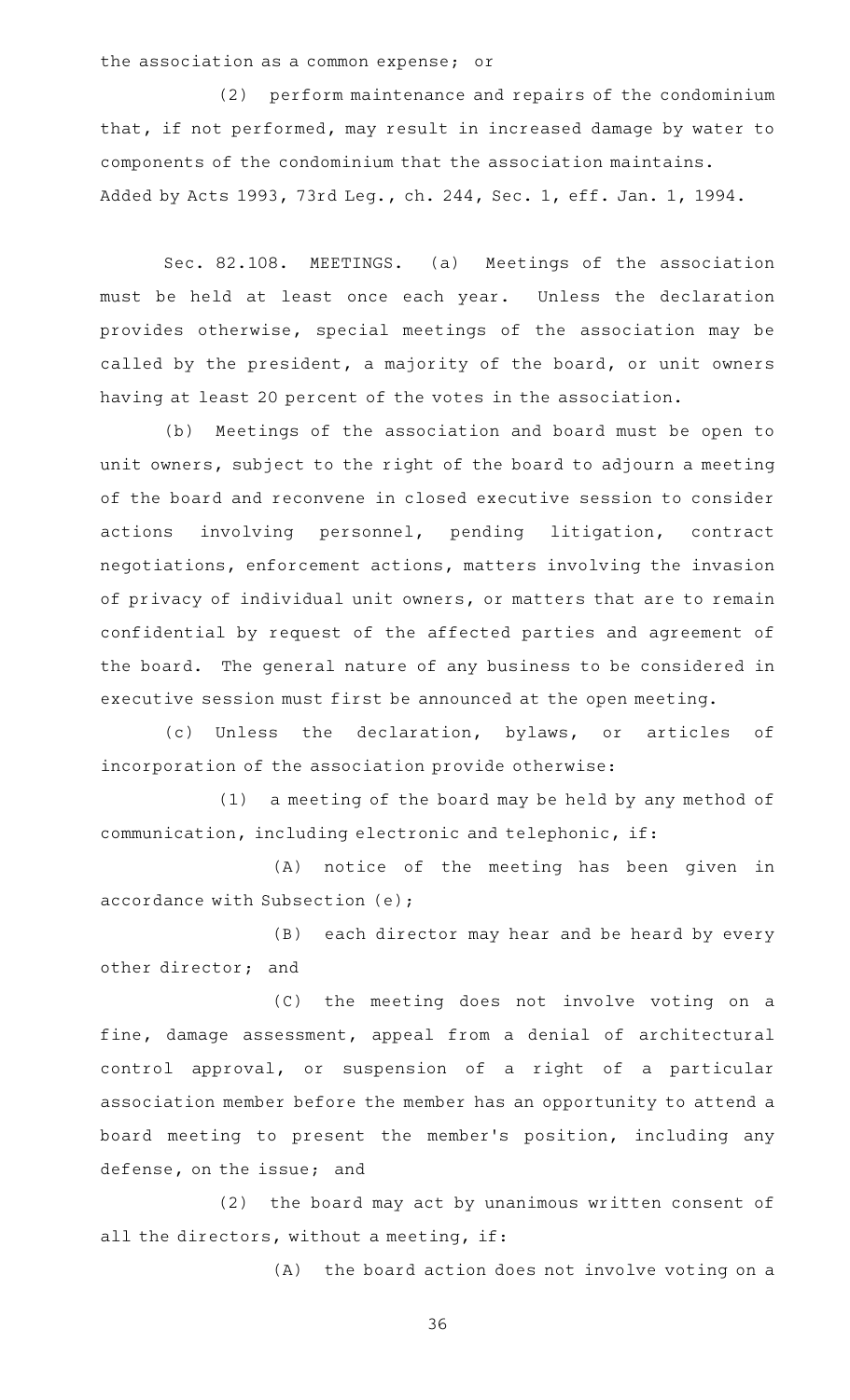fine, damage assessment, appeal from a denial of architectural control approval, or suspension of a right of a particular association member before the member has an opportunity to attend a board meeting to present the member 's position, including any defense, on the issue; and

 $(B)$  a record of the board action is filed with the minutes of board meetings.

(d) Notice of a meeting of the association must be given as provided by the bylaws, or, if the bylaws do not provide for notice, notice must be given to each unit owner in the same manner in which notice is given to members of a nonprofit corporation under Section A, Article 2.11, Texas Non-Profit Corporation Act (Article 1396-2.11, Vernon's Texas Civil Statutes).

(e) Notice of a meeting of the board must be given as provided by the bylaws, or, if the bylaws do not provide for notice, notice must be given to each board member in the same manner in which notice is given to members of the board of a nonprofit corporation under Section B, Article 2.19, Texas Non-Profit Corporation Act (Article 1396-2.19, Vernon's Texas Civil Statutes).

(f) An association, on the written request of a unit owner, shall inform the unit owner of the time and place of the next regular or special meeting of the board. If the association representative to whom the request is made does not know the time and place of the meeting, the association promptly shall obtain the information and disclose it to the unit owner or inform the unit owner where the information may be obtained.

Added by Acts 1993, 73rd Leg., ch. 244, Sec. 1, eff. Jan. 1, 1994. Amended by Acts 1997, 75th Leg., ch. 956, Sec. 3, eff. Jan. 1, 1998.

Sec. 82.109. QUORUMS. (a) Unless the bylaws provide otherwise, a quorum is present throughout any meeting of the association if persons entitled to cast at least 20 percent of the votes that may be cast for election of the board are present in person or by proxy at the beginning of the meeting. The bylaws may not reduce the standard for a quorum to less than 10 percent.

(b) Unless the bylaws specify a larger percentage, a quorum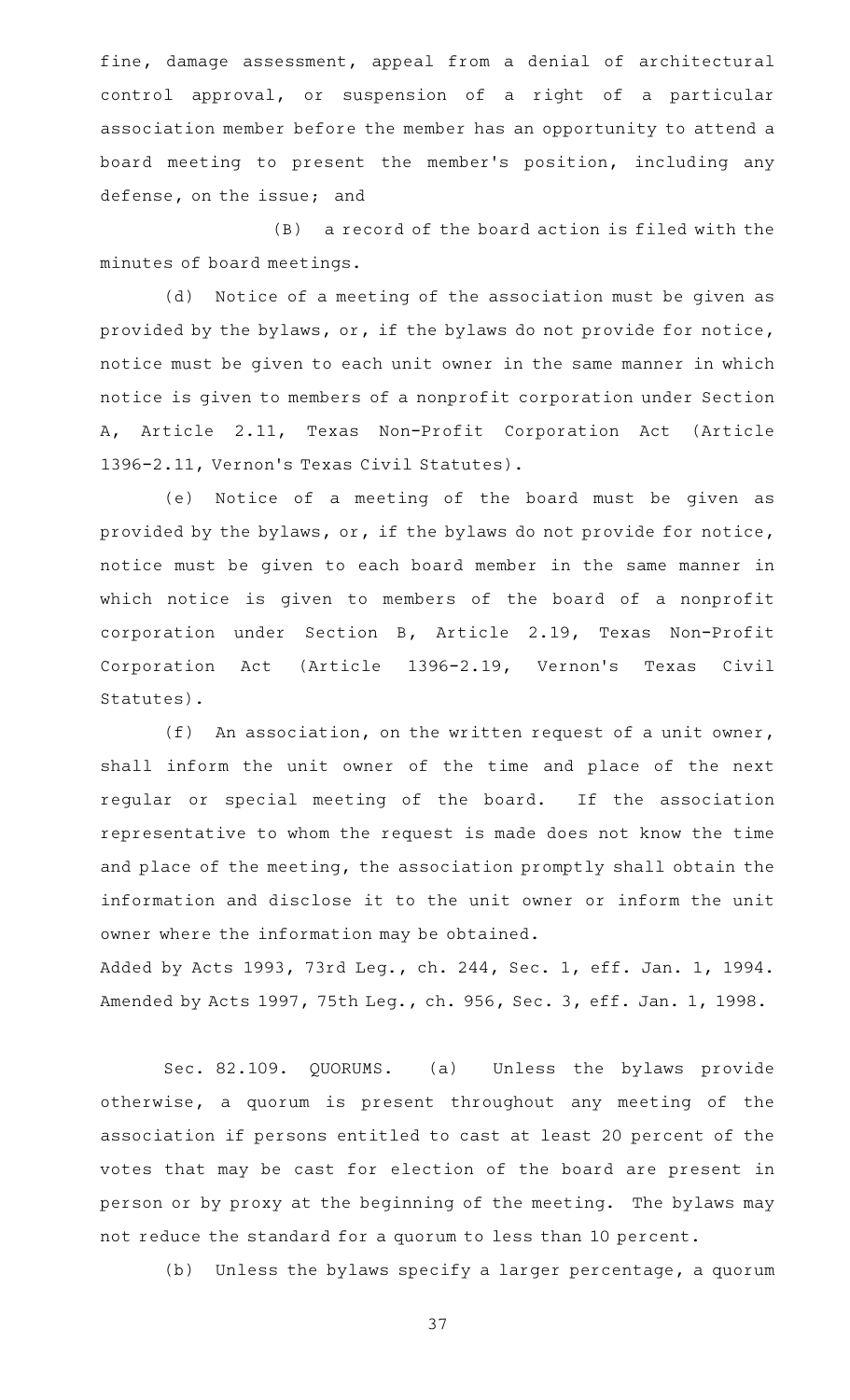is present throughout a meeting of the board if persons entitled to cast at least 50 percent of the votes on the board are present at the beginning of the meeting.

Added by Acts 1993, 73rd Leg., ch. 244, Sec. 1, eff. Jan. 1, 1994.

Sec. 82.110. VOTING AND PROXIES. (a) If only one of the multiple owners of a unit is present at a meeting of the association, that person may cast the vote or votes allocated to that unit. If more than one of the multiple owners is present, the vote or votes allocated to that unit may be cast only in accordance with the owners' unanimous agreement unless the declaration provides otherwise. Multiple owners are in unanimous agreement if one of the multiple owners casts the votes allocated to a unit and none of the other owners makes prompt protest to the person presiding over the meeting.

(b) Votes allocated to a unit may be cast under a written proxy duly executed by a unit owner. If a unit is owned by more than one person, each owner of the unit may vote or register protest to the casting of votes by the other owners of the unit through a proxy duly executed by the unit owner. A unit owner may not revoke a proxy given under this section except by giving actual notice of revocation to the person presiding over a meeting of the association. A proxy is void if it is not dated or if it purports to be revocable without notice. A proxy terminates one year after its date unless it specifies a shorter or longer time.

(c) Cumulative voting is not allowed. Added by Acts 1993, 73rd Leg., ch. 244, Sec. 1, eff. Jan. 1, 1994.

Sec. 82.111. INSURANCE. (a) Beginning not later than the time of the first conveyance of a unit to a person other than a declarant, the association shall maintain, to the extent reasonably available:

(1) property insurance on the insurable common elements insuring against all risks of direct physical loss commonly insured against, including fire and extended coverage, in a total amount of at least 80 percent of the replacement cost or actual cash value of the insured property as of the effective date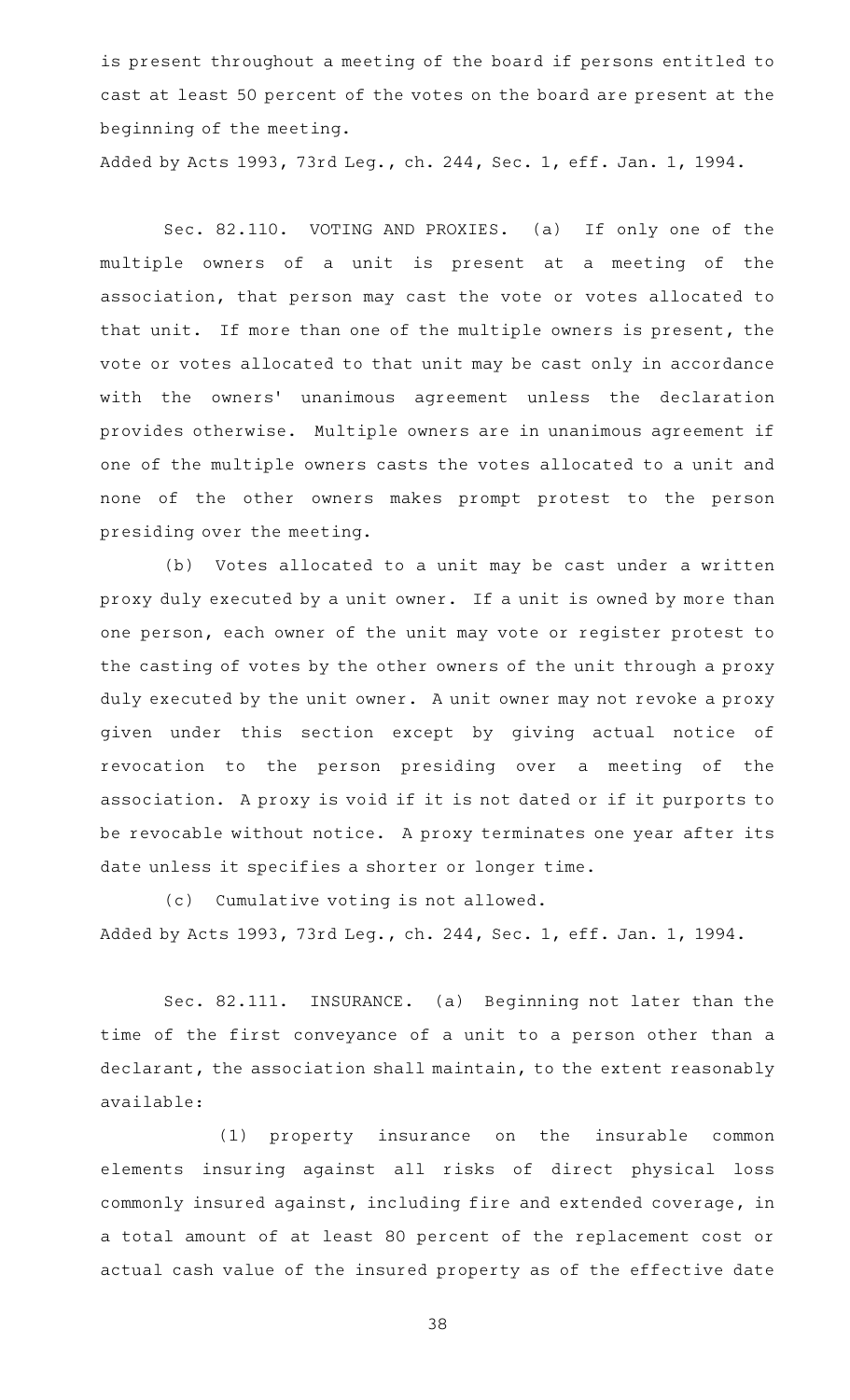and at each renewal date of the policy; and

(2) commercial general liability insurance, including medical payments insurance, in an amount determined by the board but not less than any amount specified by the declaration covering all occurrences commonly insured against for death, bodily injury, and property damage arising out of or in connection with the use, ownership, or maintenance of the common elements.

(b) If a building contains units having horizontal boundaries described in the declaration, the insurance maintained under Subsection (a)(1), to the extent reasonably available, must include the units, but need not include improvements and betterments installed by unit owners.

(c) If the insurance described by Subsections (a) and (b) is not reasonably available, the association shall cause notice of that fact to be delivered or mailed to all unit owners and lienholders. The declaration may require the association to carry any other insurance, and the association in any event may carry any other insurance the board considers appropriate to protect the condominium, the association, or the unit owners. Insurance policies maintained under Subsection (a) may provide for commercially reasonable deductibles as the board determines appropriate or necessary. This section does not affect the right of a holder of a mortgage on a unit to require a unit owner to acquire insurance in addition to that provided by the association.

(d) Insurance policies carried under Subsection (a) must provide that:

(1) each unit owner is an insured person under the policy with respect to liability arising out of the person's ownership of an undivided interest in the common elements or membership in the association;

(2) the insurer waives its right to subrogation under the policy against a unit owner;

(3) no action or omission of a unit owner, unless within the scope of the unit owner 's authority on behalf of the association, will void the policy or be a condition to recovery under the policy; and

 $(4)$  if, at the time of a loss under the policy, there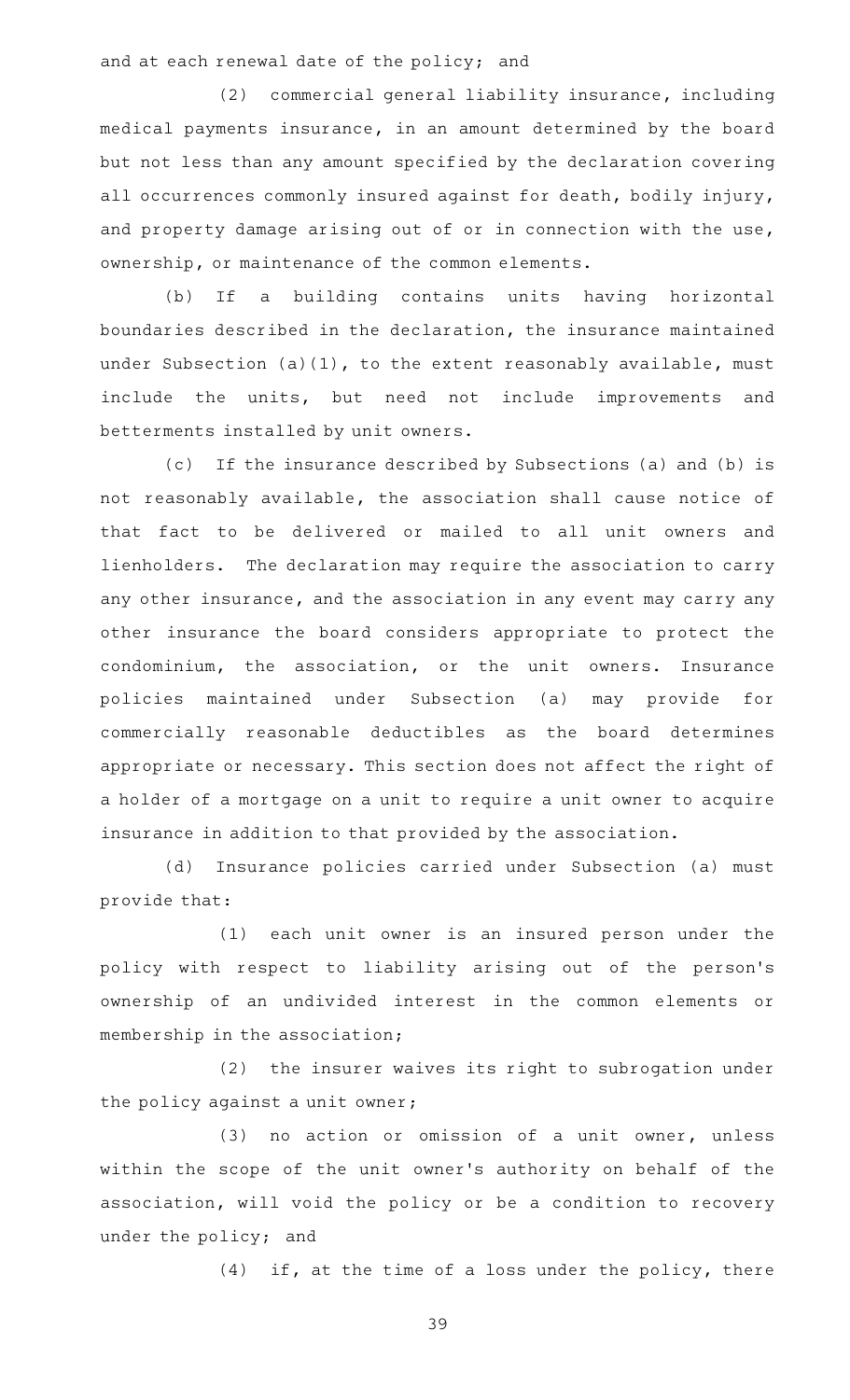is other insurance in the name of a unit owner covering the same property covered by the policy, the association 's policy provides primary insurance.

(e) A claim for any loss covered by the policy under Subsection (a)(1) must be submitted by and adjusted with the association. The insurance proceeds for that loss shall be payable to an insurance trustee designated by the association for that purpose, if the designation of an insurance trustee is considered by the board to be necessary or desirable, or otherwise to the association, and not to any unit owner or lienholder.

(f) The insurance trustee or the association shall hold insurance proceeds in trust for unit owners and lienholders as their interests may appear. Subject to Subsection (i), the proceeds paid under a policy must be disbursed first for the repair or restoration of the damaged common elements and units, and unit owners and lienholders are not entitled to receive payment of any portion of the proceeds unless there is a surplus of proceeds after the property has been completely repaired or restored, or the condominium is terminated.

(g) An insurance policy issued to the association does not prevent a unit owner from obtaining insurance for the owner 's own benefit.

(h) The insurer issuing the policy may not cancel or refuse to renew it less than 30 days after written notice of the proposed cancellation or nonrenewal has been mailed to the association.

(i) Except as provided by this section, any portion of the condominium for which insurance is required that is damaged or destroyed shall be promptly repaired or replaced by the association unless the condominium is terminated, repair or replacement would be illegal under any state or local health or safety statute or ordinance, or at least 80 percent of the unit owners vote to not rebuild. Each owner of a unit may vote, regardless of whether the owner 's unit or limited common element has been damaged or destroyed. A vote may be cast electronically or by written ballot if a meeting is not held for that purpose or in person or by proxy at a meeting called for that purpose. A vote to not rebuild does not increase an insurer 's liability to loss payment obligation under a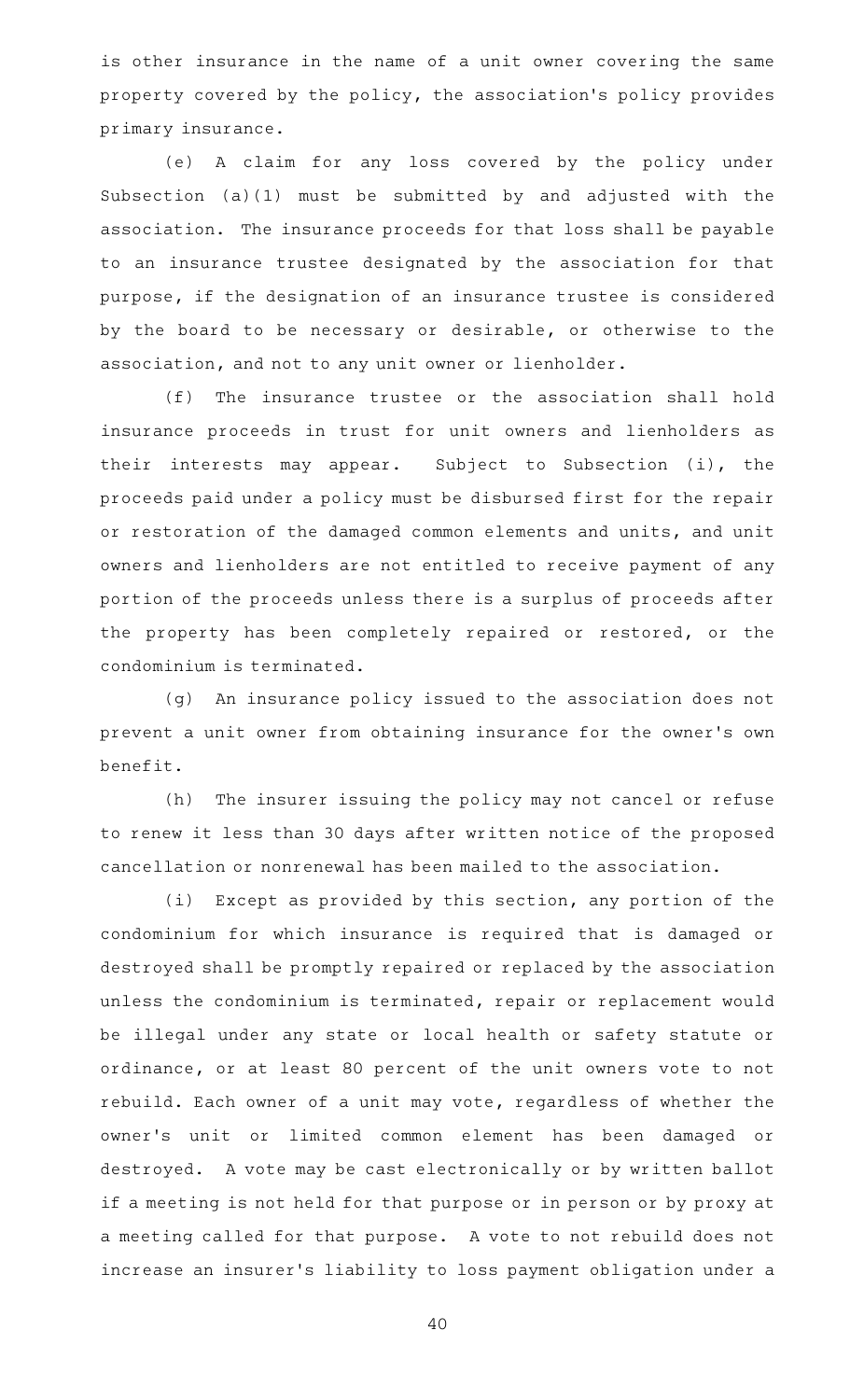policy, and the vote does not cause a presumption of total loss. Except as provided by this section, the cost of repair or replacement in excess of the insurance proceeds is a common expense, and the board may levy an assessment to pay the expenses in accordance with each owner 's common expense liability. If the entire condominium is not repaired or replaced, any insurance proceeds attributable to the damaged common elements shall be used to restore the damaged area to a condition compatible with the remainder of the condominium, the insurance proceeds attributable to units and limited common elements that are not rebuilt shall be distributed to the owners of those units and the owners of the units to which those limited common elements were assigned, or to their mortgagees, as their interests may appear, and the remainder of the proceeds shall be distributed to all the unit owners in accordance with each owner 's undivided interest in the common elements unless otherwise provided in the declaration. If the unit owners vote to not rebuild any unit, that unit 's allocated interests shall be automatically reallocated on the vote as if the unit had been condemned, and the association shall prepare, execute, and record an amendment to the declaration reflecting the reallocation. Section [82.068](http://www.statutes.legis.state.tx.us/GetStatute.aspx?Code=PR&Value=82.068) governs the distribution of insurance proceeds if the condominium is terminated.

(j) If the cost to repair damage to a unit or common element covered by the association 's insurance is less than the amount of the applicable insurance deductible, the party who would be responsible for the repair in the absence of insurance shall pay the cost for the repair of the unit or common element.

(k) If the association's insurance provides coverage for the loss and the cost to repair the damage to a unit or common element is more than the amount of the applicable insurance deductible, the dedicatory instruments determine payment for the cost of the association 's deductible and costs incurred before insurance proceeds are available. If the dedicatory instruments are silent, the board of directors of the association by resolution shall determine the payment of those costs, or if the board does not approve a resolution, the costs are a common expense. A resolution under this subsection is considered a dedicatory instrument and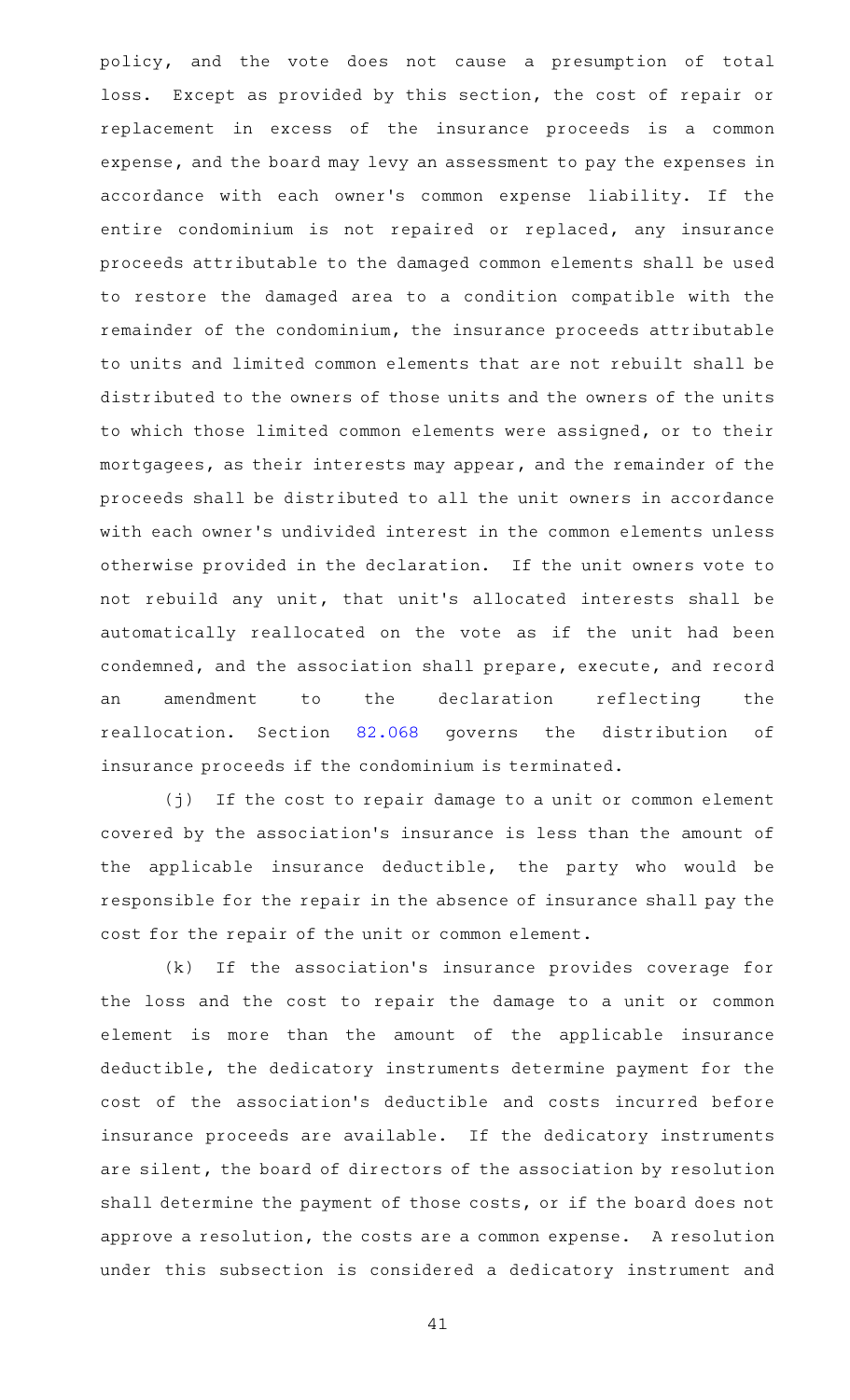must be recorded in each location in which the declaration is recorded.

(1) If damage to a unit or the common elements is due wholly or partly to an act or omission of any unit owner or a guest or invitee of the unit owner, the association may assess the deductible expense and any other expense in excess of insurance proceeds against the owner and the owner 's unit.

(m) The provisions of this section may be varied or waived if all the units in a condominium are restricted to nonresidential use.

Added by Acts 1993, 73rd Leg., ch. 244, Sec. 1, eff. Jan. 1, 1994. Amended by:

Acts 2013, 83rd Leg., R.S., Ch. 678 (H.B. [2075](http://www.legis.state.tx.us/tlodocs/83R/billtext/html/HB02075F.HTM)), Sec. 4, eff. September 1, 2013.

Sec. 82.112. ASSESSMENTS FOR COMMON EXPENSES. (a) Until an association makes a common expense assessment, a declarant shall pay all the expenses of the condominium as the expenses accrue. After an initial assessment by an association, assessments must be made at least annually and must be based on a budget adopted at least annually by the association. The association 's reserves and the unit owners' working capital contributions may not be used to pay operational expenses until the declarant control terminates.

(b) From the date of the initial assessment until declarant control terminates, or three years from a declarant's first conveyance of a unit, whichever is earlier, the declarant shall periodically pay to the association:

(1) an amount equal to all operational expenses of the association, less the operational expense portion of the assessments paid by unit owners other than declarant; or

(2) the common expense liability allocated to each unit owned by the declarant.

(c) Common expenses shall be assessed against all units conveyed, rented, or used as models or offices by the declarant and against all units owned by a declarant after termination of a declarant's control or three years from a declarant's first conveyance of a unit, whichever is earlier, in accordance with the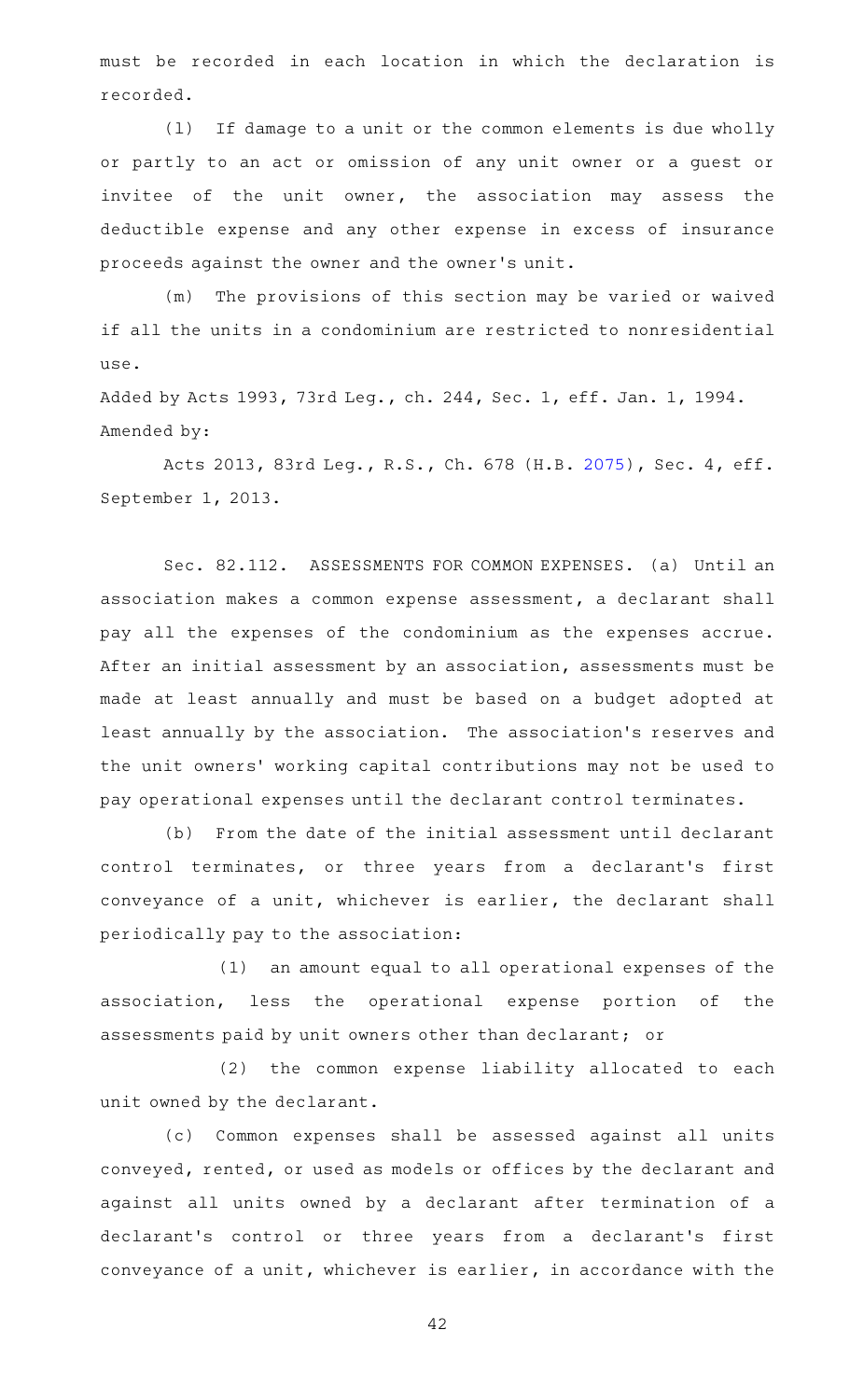common expense liability allocated to each unit. A past due assessment or installment of an assessment may bear interest at a lawful rate established by the association.

(d) Except as provided by the declaration and Section [82.107](http://www.statutes.legis.state.tx.us/GetStatute.aspx?Code=PR&Value=82.107), a common expense for the maintenance, repair, or replacement of a limited common element shall be assessed against all the units as if it were for a general common element.

(e) If common expense liabilities are reallocated, common expense assessments and an assessment installment not yet due shall be recomputed in accordance with the reallocated common expense liabilities.

(f)AAA declaration may allow the accumulation of reserve funds for an unspecified period to provide for any anticipated expense of the condominium.

(g) This section does not prevent a declarant from collecting from a purchaser at closing the prorated amount of any expenses, such as insurance or taxes, that the declarant has prepaid to the association or directly to others on behalf of the unit that is being purchased.

Added by Acts 1993, 73rd Leg., ch. 244, Sec. 1, eff. Jan. 1, 1994.

Sec. 82.113. ASSOCIATION'S LIEN FOR ASSESSMENTS. (a) An assessment levied by the association against a unit or unit owner is a personal obligation of the unit owner and is secured by a continuing lien on the unit and on rents and insurance proceeds received by the unit owner and relating to the owner 's unit. In this section, "assessments" means regular and special assessments, dues, fees, charges, interest, late fees, fines, collection costs, attorney 's fees, and any other amount due to the association by the unit owner or levied against the unit by the association, all of which are enforceable as assessments under this section unless the declaration provides otherwise.

(b) The association's lien for assessments has priority over any other lien except:

(1) a lien for real property taxes and other governmental assessments or charges against the unit unless otherwise provided by Section [32.05](http://www.statutes.legis.state.tx.us/GetStatute.aspx?Code=TX&Value=32.05), Tax Code;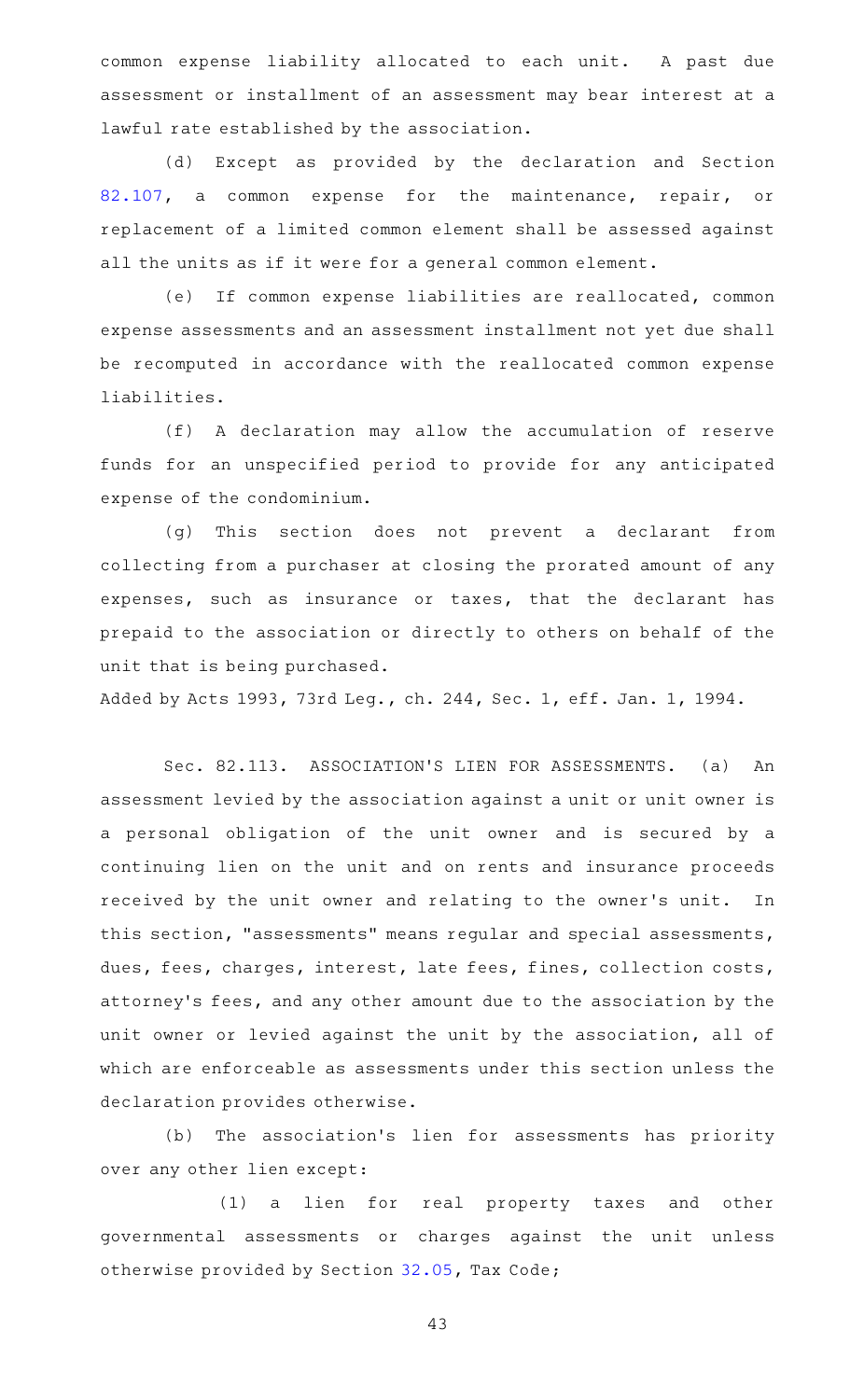(2) a lien or encumbrance recorded before the declaration is recorded;

(3) a first vendor's lien or first deed of trust lien recorded before the date on which the assessment sought to be enforced becomes delinquent under the declaration, bylaws, or rules; and

 $(4)$  unless the declaration provides otherwise, a lien for construction of improvements to the unit or an assignment of the right to insurance proceeds on the unit if the lien or assignment is recorded or duly perfected before the date on which the assessment sought to be enforced becomes delinquent under the declaration, bylaws, or rules.

(c) The association's lien for assessments is created by recordation of the declaration, which constitutes record notice and perfection of the lien. Unless the declaration provides otherwise, no other recordation of a lien or notice of lien is required.

(d) By acquiring a unit, a unit owner grants to the association a power of sale in connection with the association 's lien. By written resolution, a board may appoint, from time to time, an officer, agent, trustee, or attorney of the association to exercise the power of sale on behalf of the association. Except as provided by the declaration, an association shall exercise its power of sale pursuant to Section [51.002.](http://www.statutes.legis.state.tx.us/GetStatute.aspx?Code=PR&Value=51.002)

(e) The association has the right to foreclose its lien judicially or by nonjudicial foreclosure pursuant to the power of sale created by this chapter or the declaration, except that the association may not foreclose a lien for assessments consisting solely of fines. Costs of foreclosure may be added to the amount owed by the unit owner to the association. A unit owner may not petition a court to set aside a sale solely because the purchase price at the foreclosure sale was insufficient to fully satisfy the owner 's debt.

(f) The association may bid for and purchase the unit at foreclosure sale as a common expense. The association may own, lease, encumber, exchange, sell, or convey a unit.

(g) The owner of a unit purchased at a foreclosure sale of the association's lien for assessments may redeem the unit not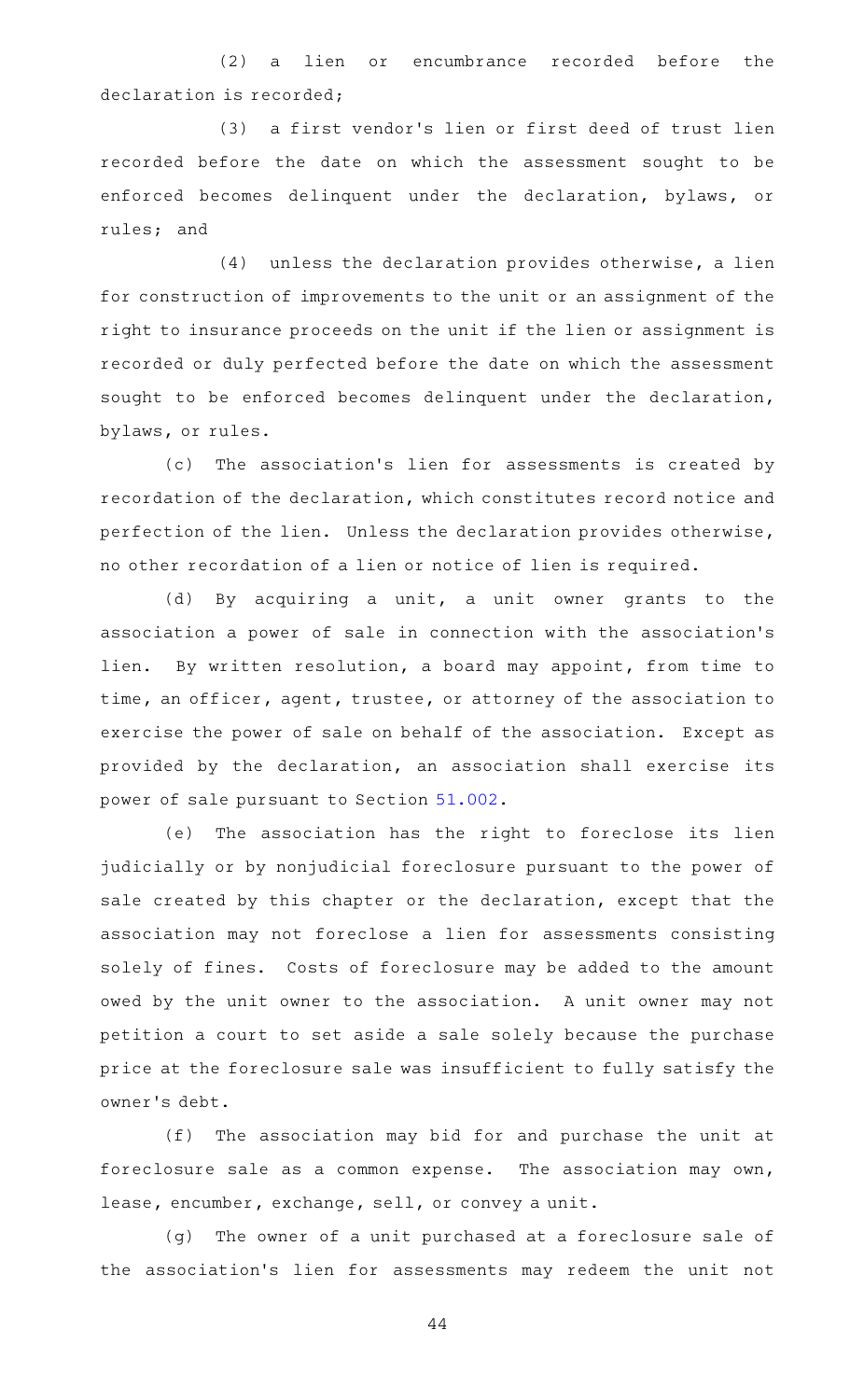later than the 90th day after the date of the foreclosure sale. If the association is the purchaser, the owner must pay to the association to redeem the unit all amounts due the association at the time of the foreclosure sale, interest from the date of foreclosure sale to the date of redemption at the rate provided by the declaration for delinquent assessments, reasonable attorney 's fees and costs incurred by the association in foreclosing the lien, any assessment levied against the unit by the association after the foreclosure sale, and any reasonable cost incurred by the association as owner of the unit, including costs of maintenance and leasing. If a party other than the association is the purchaser, the redeeming owner must pay to the purchaser of the unit at the foreclosure sale an amount equal to the amount bid at the sale, interest on the bid amount computed from the date of the foreclosure sale to the date of redemption at the rate of six percent, any assessment paid by the purchaser after the date of foreclosure, and any reasonable costs incurred by the purchaser as the owner of the unit, including costs of maintenance and leasing. The redeeming owner must also pay to the association all assessments that are due as of the date of the redemption and reasonable attorney 's fees and costs incurred by the association in foreclosing the lien. On redemption, the purchaser of the unit at the foreclosure sale shall execute a deed with no warranty to the redeeming unit owner. The exercise of the right of redemption is not effective against a subsequent purchaser or lender for value without notice of the redemption after the redemption period expires unless the redeeming unit owner records the deed from the purchaser of the unit at the foreclosure sale or an affidavit stating that the owner has exercised the right of redemption. A unit that has been redeemed remains subject to all liens and encumbrances on the unit before foreclosure. All rents and other income collected from the unit by the purchaser of the unit at the foreclosure sale from the date of foreclosure sale to the date of redemption belong to the purchaser of the unit at the foreclosure sale, but the rents and income shall be credited against the redemption amount. The purchaser of a unit at a sale foreclosing an association 's assessment lien may not transfer ownership of the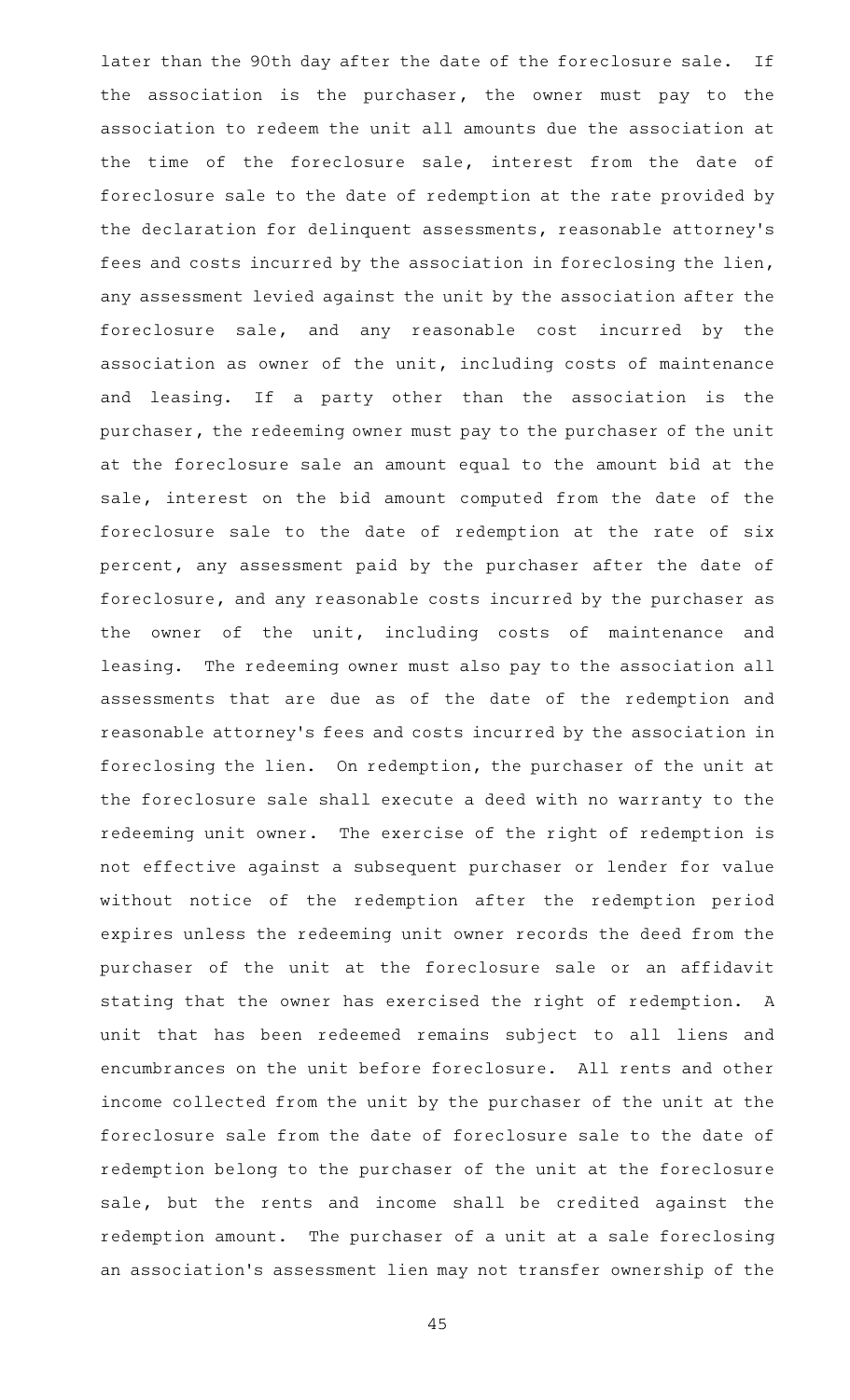unit during the redemption period to a person other than a redeeming owner.

(h) If a unit owner defaults in the owner's monetary obligations to the association, the association may notify other lien holders of the default and the association's intent to foreclose its lien. The association shall notify any holder of a recorded lien or duly perfected mechanic 's lien against a unit who has given the association a written request for notification of the unit owner 's monetary default or the association 's intent to foreclose its lien.

(i) This section does not prohibit the association from taking a deed in lieu of foreclosure or from filing suit to recover a money judgment for sums that may be secured by the lien.

(j) At any time before a nonjudicial foreclosure sale, a unit owner may avoid foreclosure by paying all amounts due the association.

 $(k)$  If, on January 1, 1994, a unit is the homestead of the unit owner and is subject to a declaration that does not contain a valid assessment lien against the unit, the lien provided by this section does not attach against the unit until the unit ceases to be the homestead of the person owning it on January 1, 1994.

(1) Foreclosure of a tax lien attaching against a unit under Chapter [32,](http://www.statutes.legis.state.tx.us/GetStatute.aspx?Code=TX&Value=32) Tax Code, does not discharge the association 's lien for assessments under this section or under a declaration for amounts becoming due to the association after the date of foreclosure of the tax lien.

(m) If a unit owner is delinquent in payment of assessments to an association, at the request of the association a holder of a recorded lien against the unit may provide the association with information about the unit owner 's debt secured by the holder 's lien against the unit and other relevant information. At the request of a lien holder, the association may furnish the lien holder with information about the condominium and the unit owner 's obligations to the association.

Added by Acts 1993, 73rd Leg., ch. 244, Sec. 1, eff. Jan. 1, 1994. Amended by:

Acts 2013, 83rd Leg., R.S., Ch. 678 (H.B. [2075](http://www.legis.state.tx.us/tlodocs/83R/billtext/html/HB02075F.HTM)), Sec. 5, eff.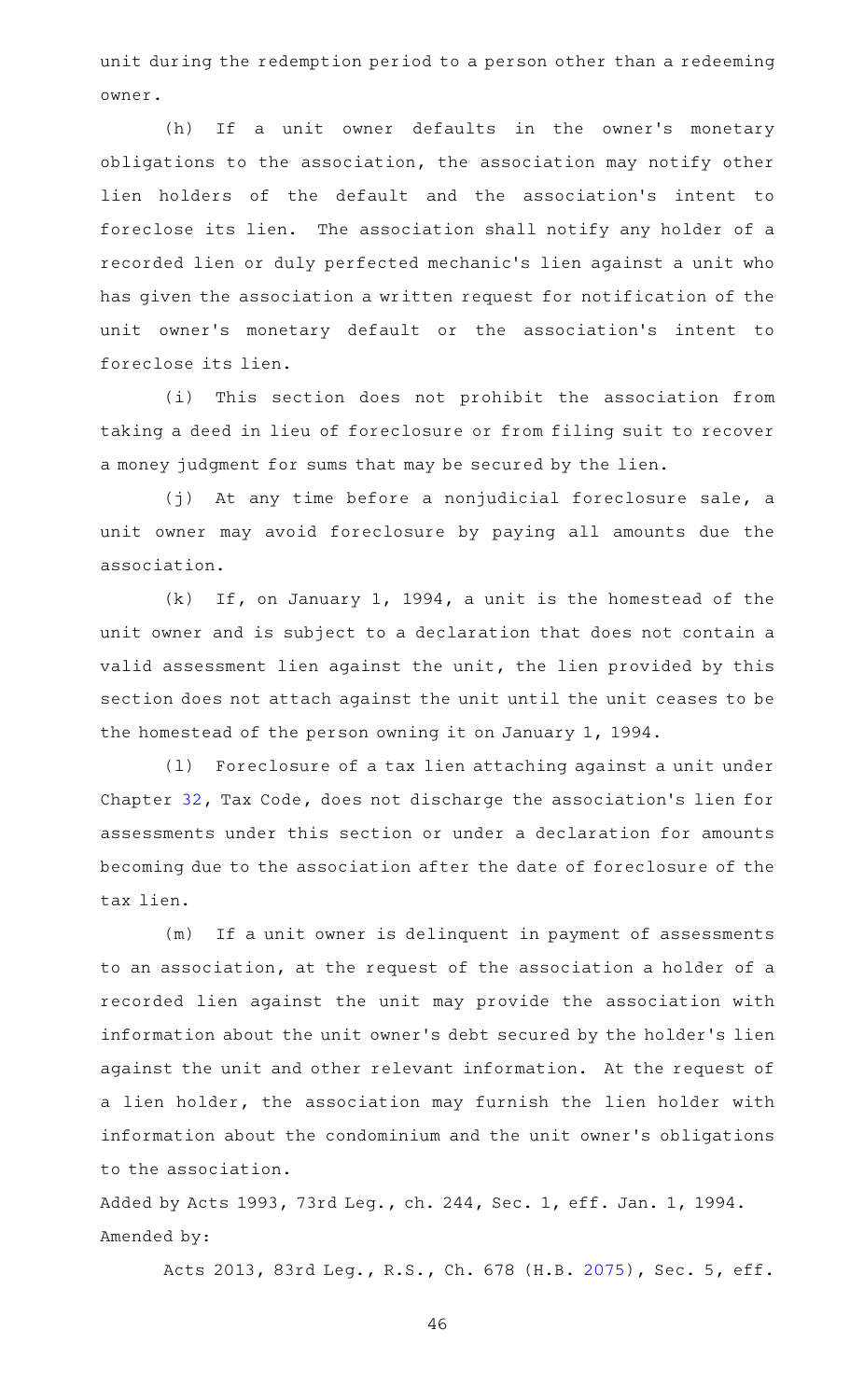Sec. 82.114. ASSOCIATION RECORDS. (a) The association shall keep:

(1) detailed financial records that comply with generally accepted accounting principles and that are sufficiently detailed to enable the association to prepare a resale certificate under Section [82.157;](http://www.statutes.legis.state.tx.us/GetStatute.aspx?Code=PR&Value=82.157)

 $(2)$  the plans and specifications used to construct the condominium except for buildings originally constructed before January 1, 1994;

(3) the condominium information statement prepared under Section [82.152](http://www.statutes.legis.state.tx.us/GetStatute.aspx?Code=PR&Value=82.152) and any amendments;

 $(4)$  the name and mailing address of each unit owner;

(5) voting records, proxies, and correspondence relating to amendments to the declaration; and

(6) minutes of meetings of the association and board.

(b) All financial and other records of the association shall be reasonably available at its registered office or its principal office in this state for examination and production in accordance with Section [82.1141.](http://www.statutes.legis.state.tx.us/GetStatute.aspx?Code=PR&Value=82.1141)

(c) The association shall, as a common expense, annually obtain an independent audit of the records. Copies of the audit must be made available to the unit owners. An audit required by this subsection shall be performed by a certified public accountant if required by the bylaws or a vote of the board of directors or a majority vote of the members of the association voting at a meeting of the association.

(d) A declarant shall furnish copies to the association of the information required by Subsection (a) on the date the first unit is sold.

(e) Not later than the 30th day after the date of acquiring an interest in a unit, the unit owner shall provide the association with:

(1) the unit owner's mailing address, telephone number, and driver 's license number, if any;

(2) the name and address of the holder of any lien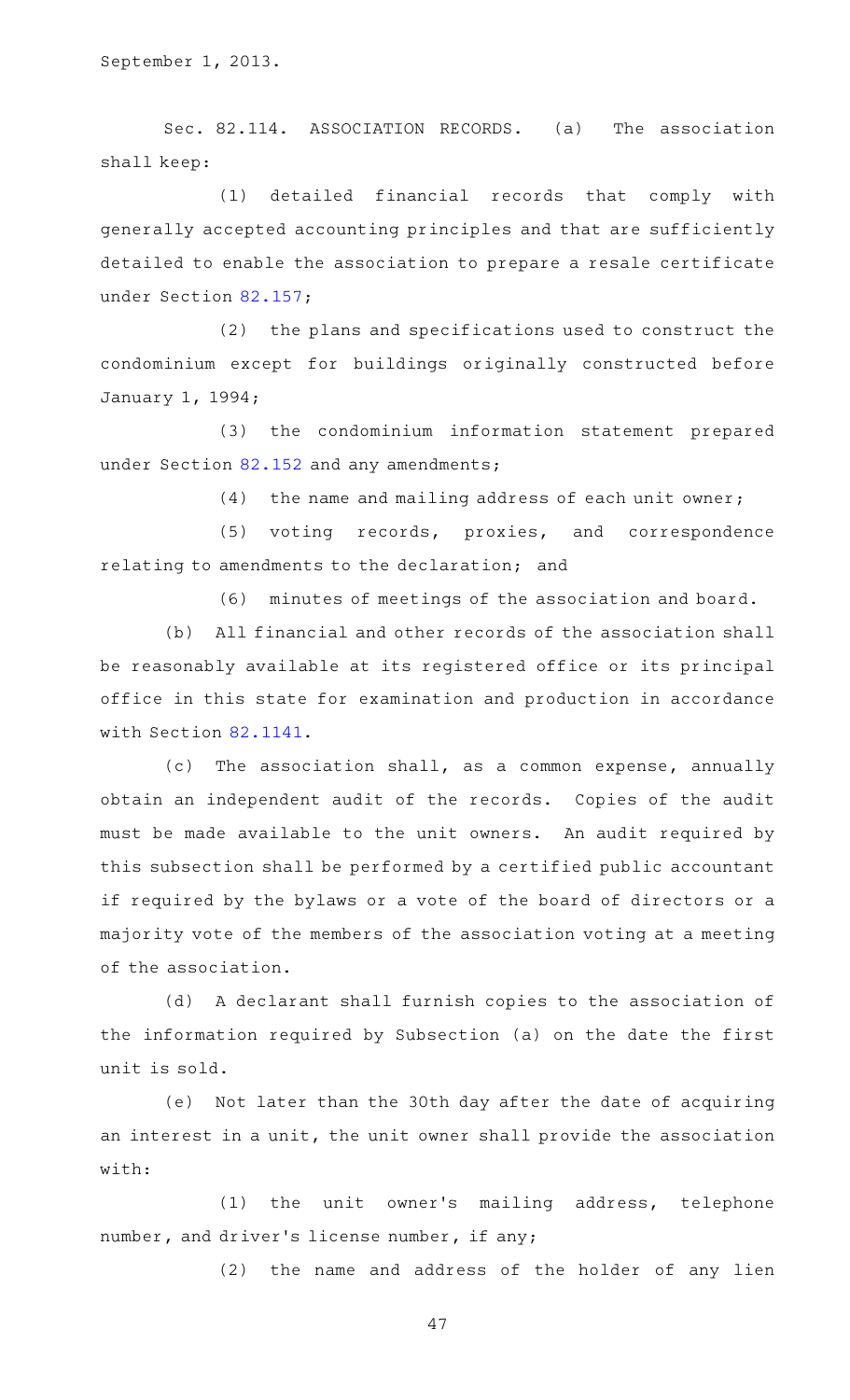against the unit, and any loan number;

(3) the name and telephone number of any person occupying the unit other than the unit owner; and

(4) the name, address, and telephone number of any person managing the unit as agent of the unit owner.

(f) A unit owner shall notify the association not later than the 30th day after the date the owner has notice of a change in any information required by Subsection (e), and shall provide the information on request by the association from time to time. Added by Acts 1993, 73rd Leg., ch. 244, Sec. 1, eff. Jan. 1, 1994. Amended by:

Acts 2021, 87th Leg., R.S., Ch. 555 (S.B. [318](http://www.legis.state.tx.us/tlodocs/87R/billtext/html/SB00318F.HTM)), Sec. 1, eff. September 1, 2021.

Sec. 82.1141. ACCESS TO ASSOCIATION RECORDS. (a) This section applies to all associations governed by this chapter and controls over other law not specifically applicable to an association.

(b) Notwithstanding a provision in a dedicatory instrument, an association shall make the books and records of the association, including financial records, open to and reasonably available for examination by a unit owner, or a person designated in a writing signed by the unit owner as the unit owner 's agent, attorney, or certified public accountant, in accordance with this section. A unit owner is entitled to obtain from the association copies of information contained in the books and records.

(c) Except as provided by this subsection, an attorney's files and records relating to the association, excluding invoices requested by a unit owner for attorney's fees and other costs relating only to a matter for which the association seeks reimbursement of fees and costs from the unit owner, are not records of the association and are not subject to inspection by the unit owner or production in a legal proceeding. If a document in an attorney 's files and records relating to the association would be responsive to a legally authorized request to inspect or copy association documents, the document shall be produced by using the copy from the attorney 's files and records if the association has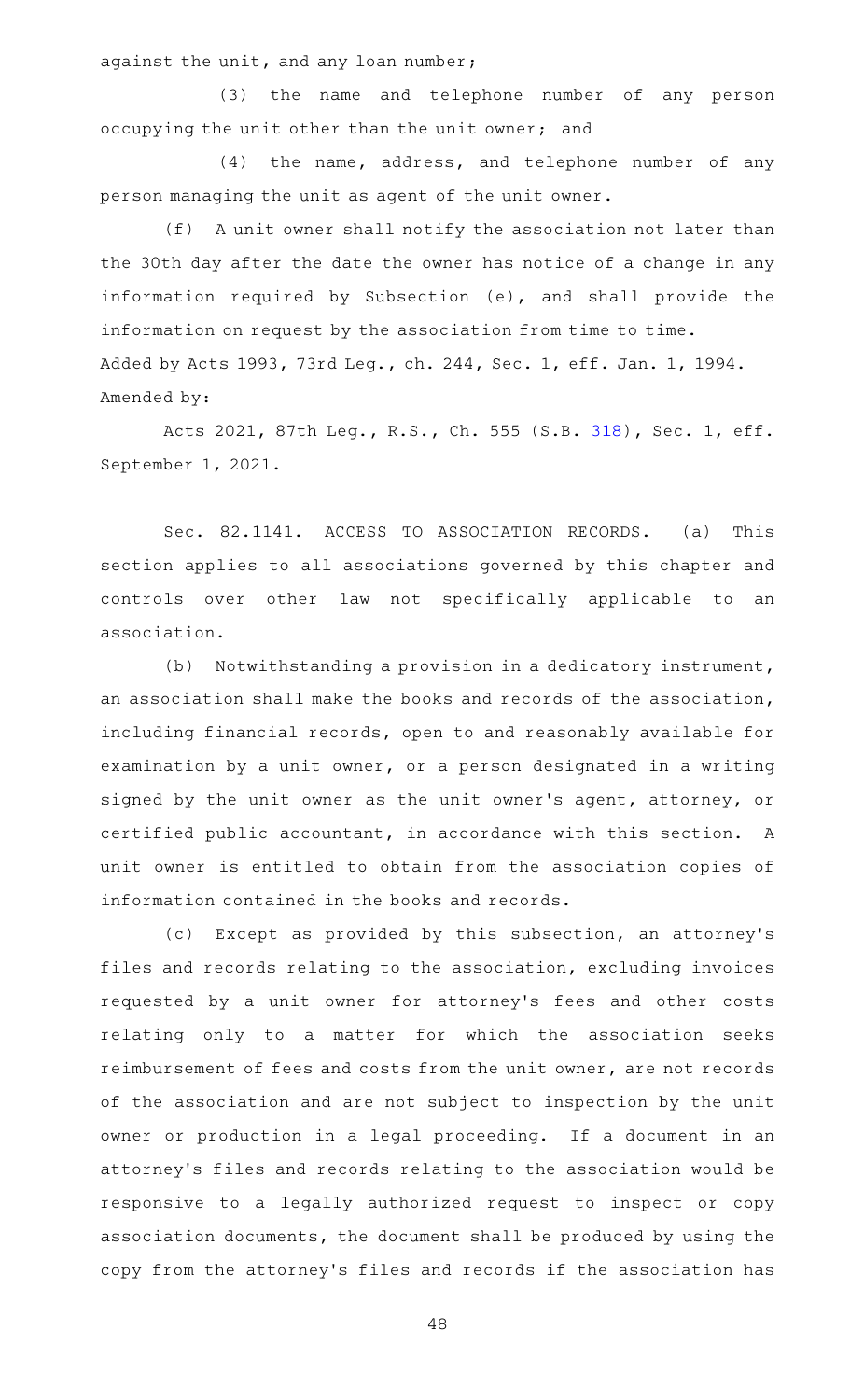not maintained a separate copy of the document. This subsection does not require production of a document that constitutes attorney work product or that is privileged as an attorney-client communication.

(d) A unit owner or the unit owner's authorized representative described by Subsection (b) must submit a written request for access or information under Subsection (b) by certified mail, with sufficient detail describing the association 's books and records requested, to the mailing address of the association or authorized representative as reflected on the most current management certificate filed under Section [82.116.](http://www.statutes.legis.state.tx.us/GetStatute.aspx?Code=PR&Value=82.116) The request must contain an election either to inspect the books and records before obtaining copies or to have the association forward copies of the requested books and records and:

 $(1)$  if an inspection is requested, the association, on or before the 10th business day after the date the association receives the request, shall send written notice of dates during normal business hours that the unit owner may inspect the requested books and records to the extent those books and records are in the possession, custody, or control of the association; or

(2) if copies of identified books and records are requested, the association shall, to the extent those books and records are in the possession, custody, or control of the association, produce the requested books and records for the requesting party on or before the 10th business day after the date the association receives the request, except as otherwise provided by this section.

(e) If the association is unable to produce the books or records requested under Subsection (d) on or before the 10th business day after the date the association receives the request, the association must provide to the requestor written notice that:

 $(1)$  informs the requestor that the association is unable to produce the information on or before the 10th business day after the date the association received the request; and

 $(2)$  states a date by which the information will be sent or made available for inspection to the requesting party that is not later than the 15th business day after the date notice under this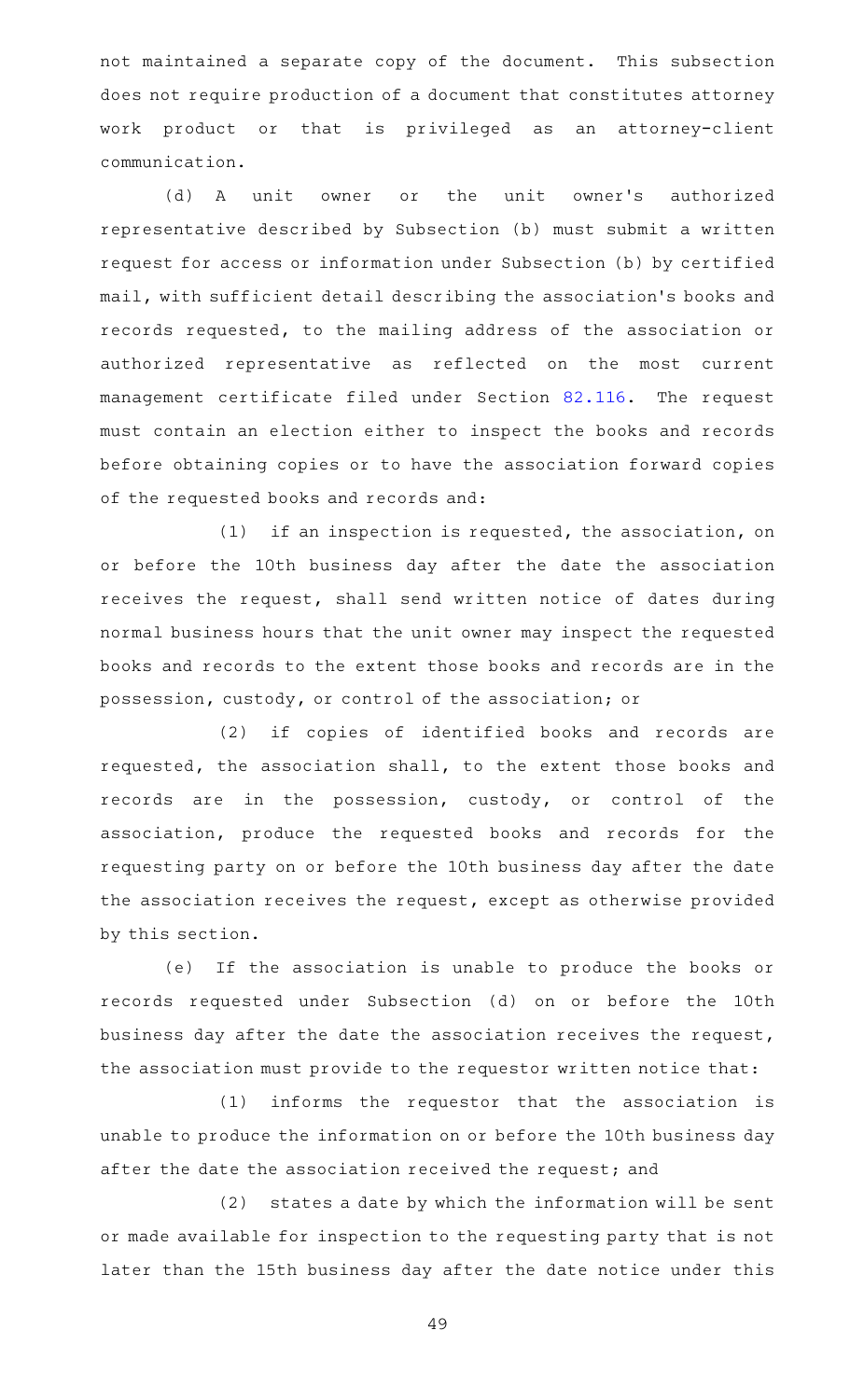subsection is given.

 $(f)$  If an inspection is requested or required, the inspection shall take place at a mutually agreed on time during normal business hours, and the requesting party shall identify the books and records for the association to copy and forward to the requesting party.

(g) An association may produce books and records requested under this section in hard copy, electronic, or other format reasonably available to the association.

(h) An association board must adopt a records production and copying policy that prescribes the costs the association will charge for the compilation, production, and reproduction of information requested under this section. The prescribed charges may include all reasonable costs of materials, labor, and overhead but may not exceed costs that would be applicable for an item under 1 T.A.C. Section 70.3 for an item produced by the association and may not exceed actual costs for an item produced by a third party. The policy required by this subsection must be recorded as a dedicatory instrument in accordance with Section [202.006](http://www.statutes.legis.state.tx.us/GetStatute.aspx?Code=PR&Value=202.006). An association may not charge a unit owner for the compilation, production, or reproduction of information requested under this section unless the policy prescribing those costs has been recorded as required by this subsection. A unit owner is responsible for costs related to the compilation, production, and reproduction of the requested information in the amounts prescribed by the policy adopted under this subsection. The association may require advance payment of the estimated costs of compilation, production, and reproduction of the requested information. If the estimated costs are lesser or greater than the actual costs, the association shall submit a final invoice to the unit owner on or before the 30th business day after the date the information is delivered. If the final invoice includes additional amounts due from the unit owner, the additional amounts, if not reimbursed to the association before the 30th business day after the date the invoice is sent to the unit owner, may be added to the unit owner's account as an assessment. If the estimated costs exceeded the final invoice amount, the unit owner is entitled to a refund, and the refund shall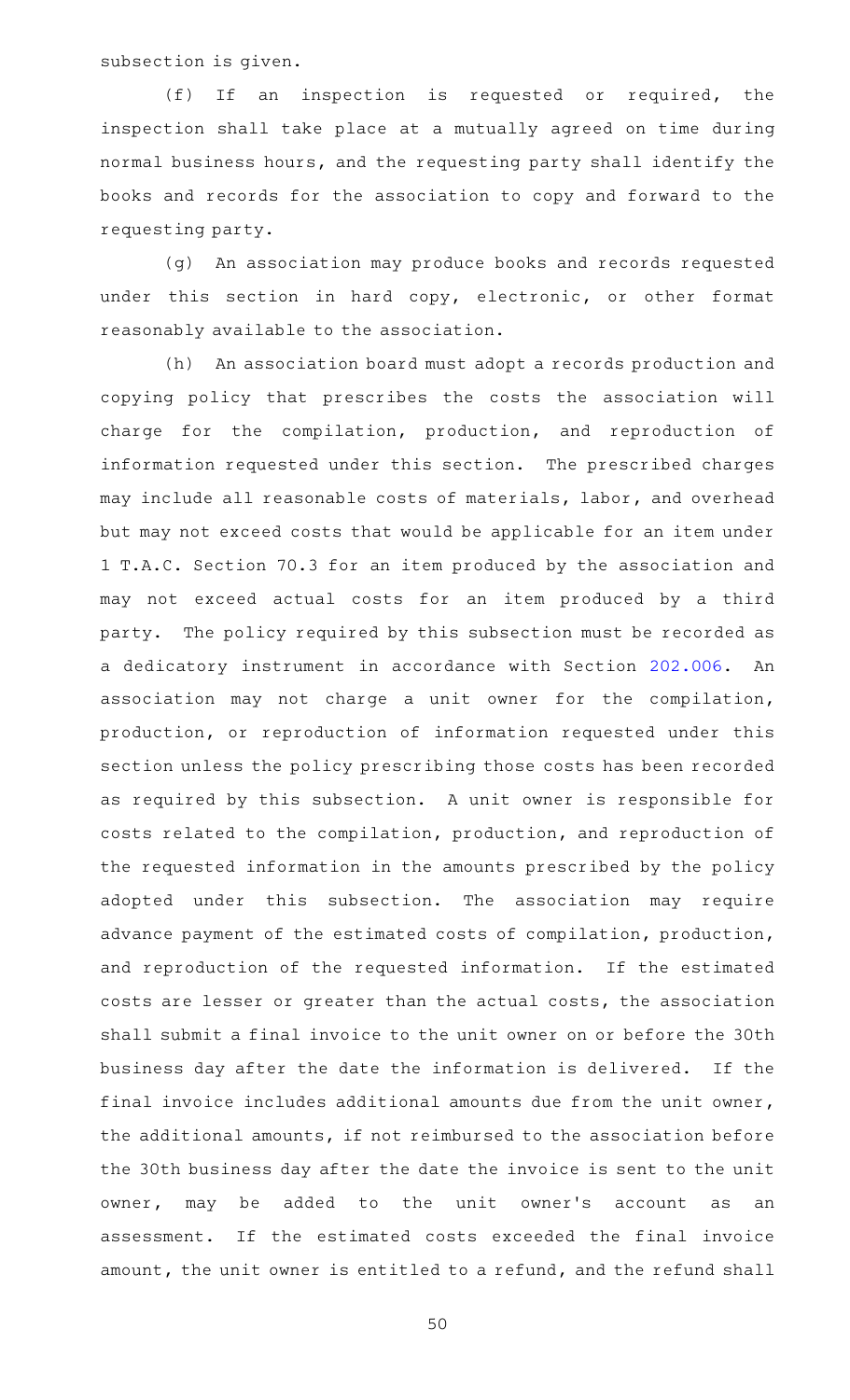be issued to the unit owner not later than the 30th business day after the date the invoice is sent to the unit owner.

(i) An association must estimate costs under this section using amounts prescribed by the policy adopted under Subsection (h).

(j) Except as provided by Subsection (k) and to the extent the information is provided in the meeting minutes, the association is not required to release or allow inspection of any books or records that identify the dedicatory instrument violation history of an individual unit owner of an association, a unit owner 's personal financial information, including records of payment or nonpayment of amounts due the association, a unit owner 's contact information, a unit owner 's address, or information related to an employee of the association, including personnel files. Information may be released in an aggregate or summary manner that would not identify an individual unit owner.

 $(k)$  The books and records described by Subsection (j) shall be released or made available for inspection if:

(1) the express written approval of the unit owner whose records are the subject of the request for inspection is provided to the association; or

(2) a court orders the release of the books and records or orders that the books and records be made available for inspection.

(1) In addition to retaining records as necessary for compliance with Section [82.114,](http://www.statutes.legis.state.tx.us/GetStatute.aspx?Code=PR&Value=82.114) an association composed of eight or more units shall adopt and comply with a document retention policy that includes, at a minimum, the following requirements:

(1) certificates of formation, bylaws, dedicatory instruments, and all amendments to the certificates of formation, bylaws, and dedicatory instruments shall be retained permanently;

(2) financial books and records shall be retained for seven years;

(3) account records of current unit owners shall be retained for five years;

(4) contracts with a term of one year or more shall be retained for four years after the expiration of the contract term;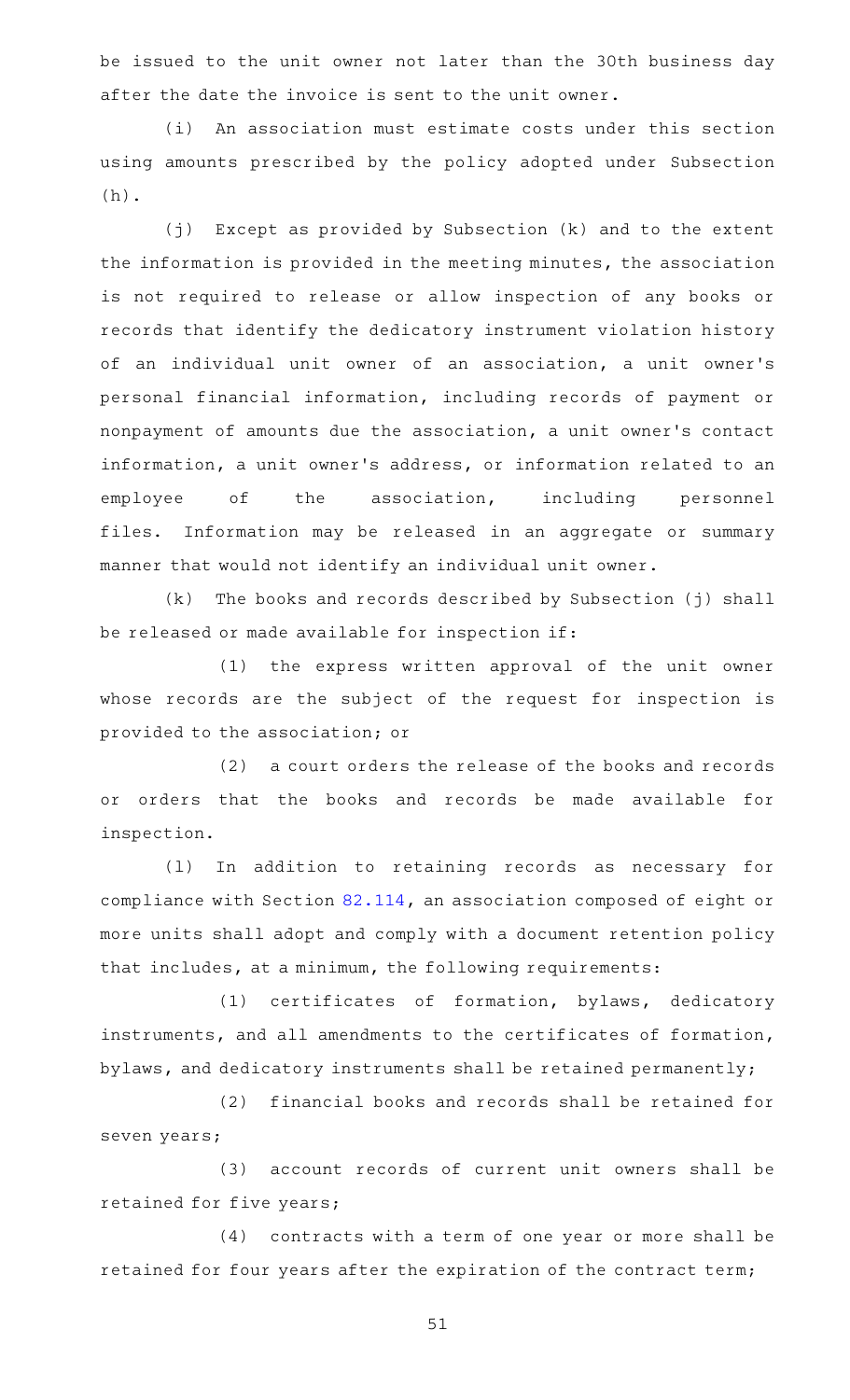(5) minutes of meetings of the unit owners and the board shall be retained for seven years; and

(6) tax returns and audit records shall be retained for seven years.

(m)AAA member of an association who is denied access to or copies of association books or records to which the member is entitled under this section may file a petition with the justice of the peace of a justice precinct in which all or part of the condominium is located requesting relief in accordance with this subsection. If the justice of the peace finds that the member is entitled to access to or copies of the records, the justice of the peace may grant one or more of the following remedies:

(1) a judgment ordering the association to release or allow access to the books or records; or

(2) a judgment against the association for court costs and attorney's fees incurred in connection with seeking a remedy under this section.

(n) If the association prevails in an action under Subsection (m), the association is entitled to a judgment for court costs and attorney 's fees incurred by the association in connection with the action.

(o) On or before the 10th business day before the date a person brings an action against an association under this section, the person must send written notice to the association of the person's intent to bring the action. The notice must:

(1) be sent certified mail, return receipt requested, or delivered by the United States Postal Service with signature confirmation service to the mailing address of the association or authorized representative as reflected on the most current management certificate filed under Section [82.116](http://www.statutes.legis.state.tx.us/GetStatute.aspx?Code=PR&Value=82.116); and

(2) describe with sufficient detail the books and records being requested.

 $(p)$  For the purposes of this section, "business day" means a day other than Saturday, Sunday, or a state or federal holiday. Added by Acts 2021, 87th Leg., R.S., Ch. 555 (S.B. [318](http://www.legis.state.tx.us/tlodocs/87R/billtext/html/SB00318F.HTM)), Sec. 2, eff. September 1, 2021.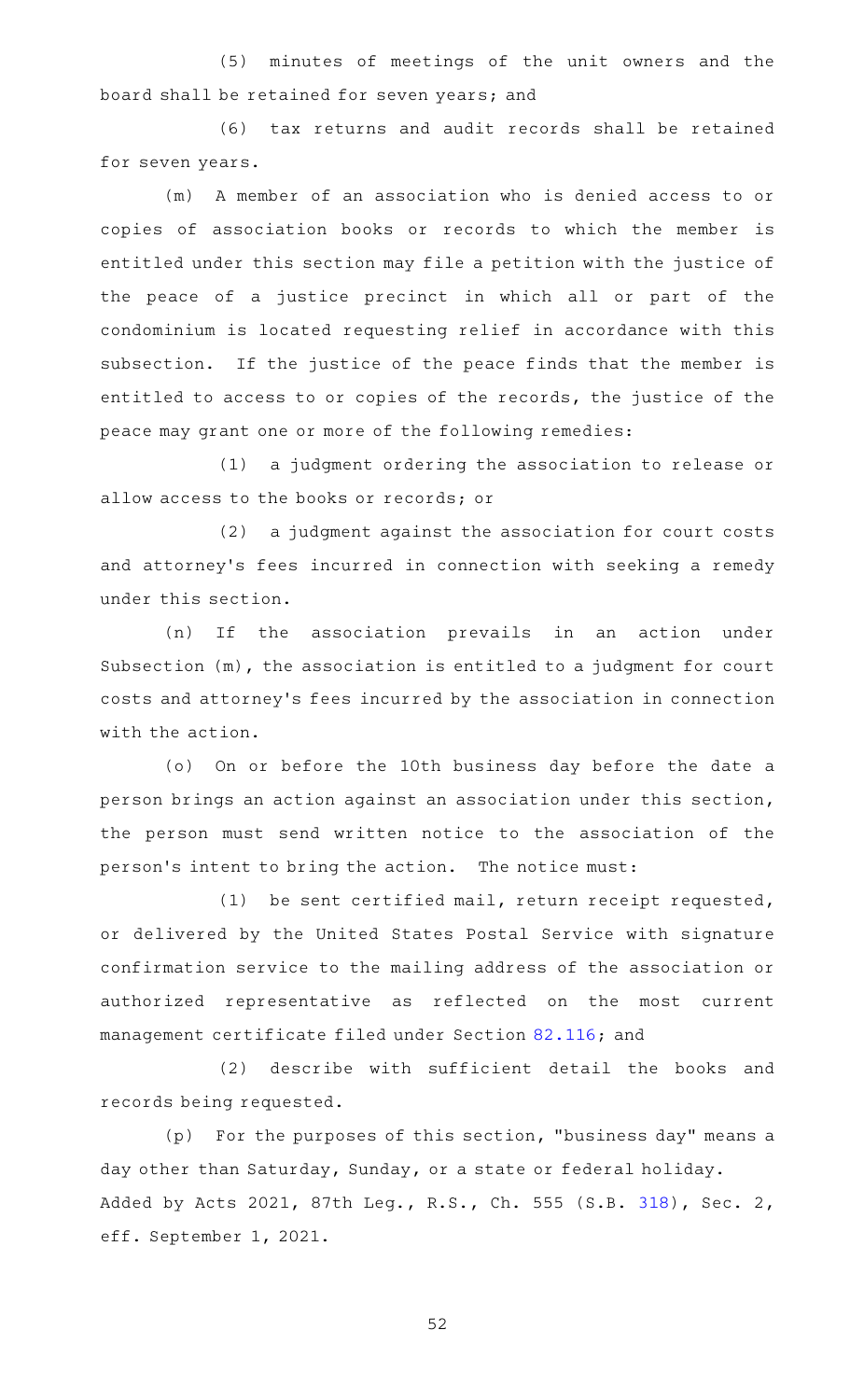Sec. 82.115. ASSOCIATION AS TRUSTEE. A third person dealing with an association in the association 's capacity as a trustee may assume without inquiry the existence of trust powers and their proper exercise by the association. A third person who lacks actual knowledge that an association is exceeding or improperly exercising its powers is fully protected in dealing with the association as if the association possessed and properly exercised the powers it purports to exercise. A third person is not bound to ensure the proper application of trust assets paid or delivered to an association in its capacity as trustee. Added by Acts 1993, 73rd Leg., ch. 244, Sec. 1, eff. Jan. 1, 1994.

Sec. 82.116. MANAGEMENT CERTIFICATE. (a) An association shall record in each county in which any portion of the condominium is located a certificate, signed and acknowledged by an officer of the association, stating:

- $(1)$  the name of the condominium;
- $(2)$  the name of the association;
- $(3)$  the location of the condominium;
- $(4)$  the recording data for the declaration;

 $(5)$  the mailing address of the association, or the name and mailing address of the person or entity managing the association; and

(6) other information the association considers appropriate.

 $(a-1)$  The county clerk of each county in which a management certificate is filed as required by this section shall record the management certificate in the real property records of the county and index the document as a "Condominium Association Management Certificate."

(b) The association shall record a management certificate not later than the 30th day after the date the association has notice of a change in any information in a recorded certificate required by Subdivisions  $(a)(1)-(5)$ .

(c) The association and its officers, directors, employees, and agents are not subject to liability to any person for delay or failure to record a management certificate, unless the delay or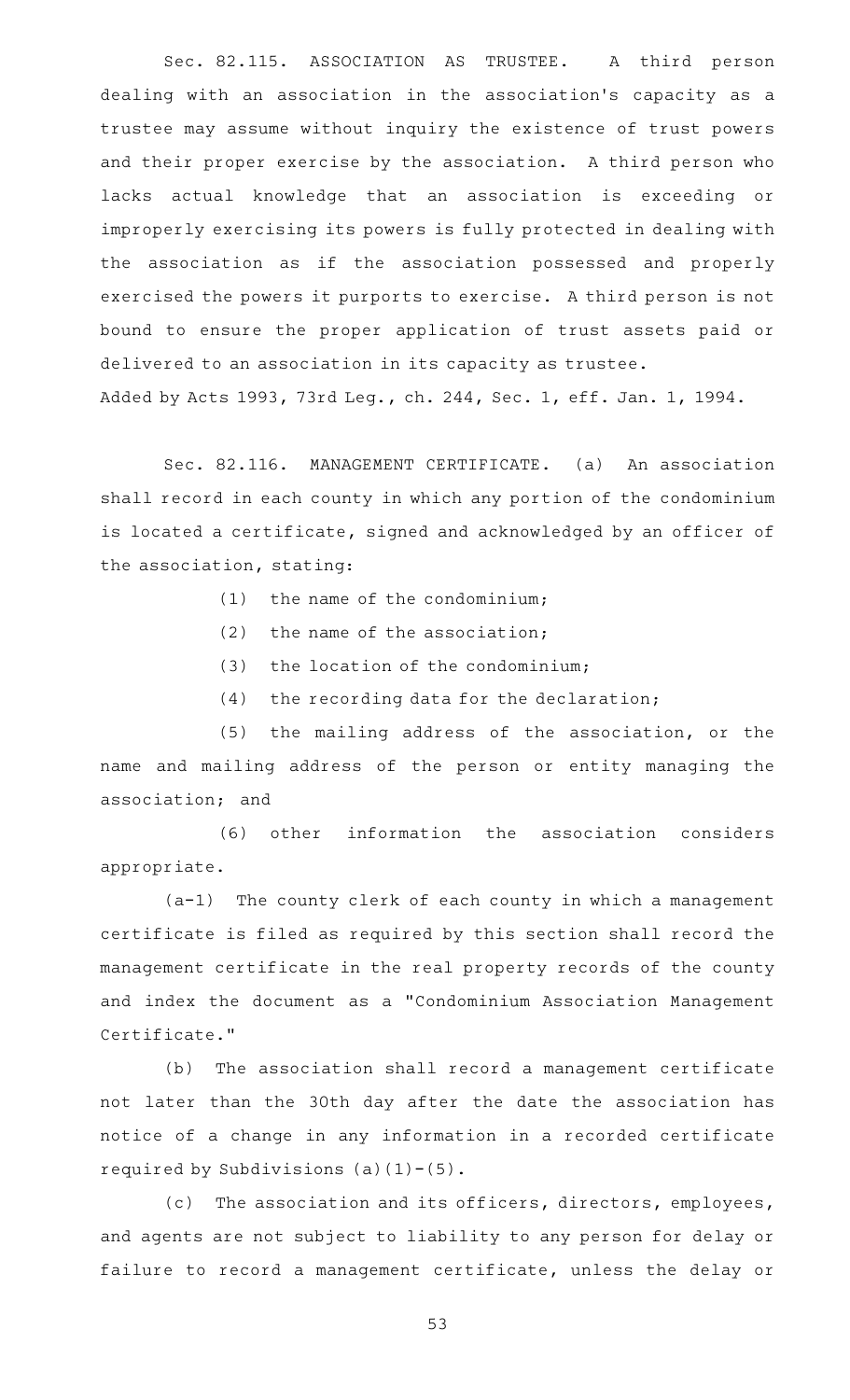failure is wilful or caused by gross negligence.

Added by Acts 1993, 73rd Leg., ch. 244, Sec. 1, eff. Jan. 1, 1994. Amended by:

Acts 2013, 83rd Leg., R.S., Ch. 678 (H.B. [2075](http://www.legis.state.tx.us/tlodocs/83R/billtext/html/HB02075F.HTM)), Sec. 6, eff. September 1, 2013.

Sec. 82.117. OBLIGATIONS OF UNIT OWNERS. Without limiting the obligations of the unit owners and except as provided by the declaration, bylaws, rules of the association, or this chapter, the unit owner:

 $(1)$  shall pay assessments, interest, and other charges properly levied by the association against the owner or the owner 's unit, and shall pay regular periodic assessments without demand by the association;

(2) shall comply with the declaration, bylaws, and rules of the association, including any amendments;

(3) shall pay for damage to the condominium caused by the negligence or wilful misconduct of the owner, an occupant of the owner 's unit, or the owner or occupant 's family, guests, employees, contractors, agents, or invitees; and

 $(4)$  is liable to the association for violations of the declaration, bylaws, or rules of the association, including any amendments, by the owner, an occupant of the owner 's unit, or the owner or occupant 's family, guests, employees, agents, or invitees, and for costs incurred by the association to obtain compliance, including attorney 's fees whether or not suit is filed. Added by Acts 1993, 73rd Leg., ch. 244, Sec. 1, eff. Jan. 1, 1994.

Sec. 82.118. SERVICE OF PROCESS ON UNIT OWNERS IN CERTAIN MUNICIPALITIES; CHANGE OF ADDRESS REQUIRED. (a) A unit owner of a condominium located wholly or partly in a municipality with a population of more than 1.9 million may be served with process by the municipality or the municipality's agent for a judicial or administrative proceeding initiated by the municipality and directly related to the unit owner 's property interest in the condominium by serving the unit owner at the unit owner 's last known address, according to the records of the appraisal district in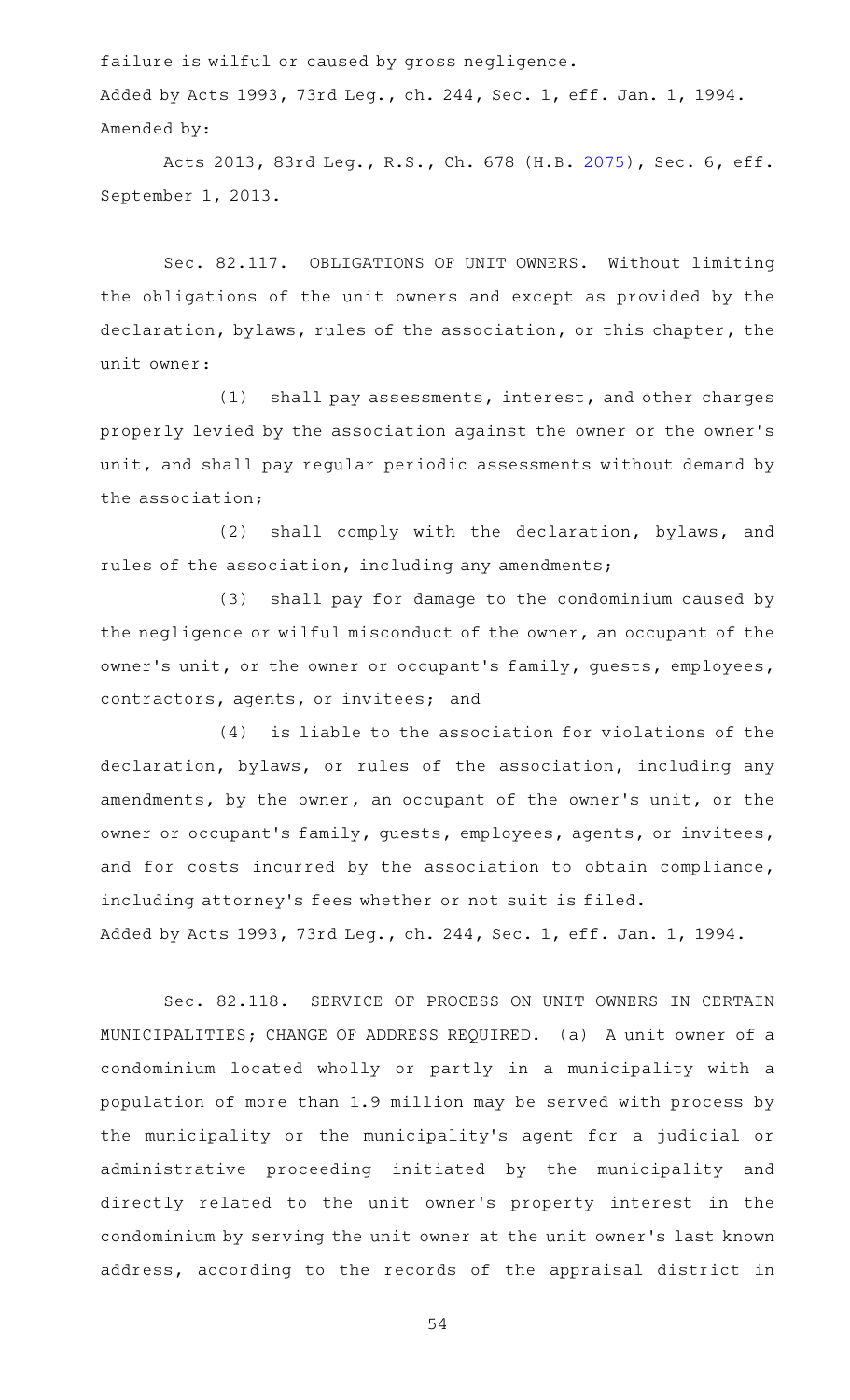which the condominium is located, by any means permitted by Rule 21a, Texas Rules of Civil Procedure.

(b) Notwithstanding Subsection (a), a unit owner may not offer proof in the judicial or administrative proceeding, or in a subsequent related proceeding, that otherwise proper service by mail of the notice was not received not later than three days after the date the notice was deposited in a post office or official depository under the care and custody of the United States Postal Service.

(c) Not later than the 90th day after the date a unit owner changes the unit owner 's mailing address, the owner must provide written notice of the owner's new address to the appraisal district in which the condominium is located.

Added by Acts 2009, 81st Leg., R.S., Ch. 1323 (H.B. [3128\)](http://www.legis.state.tx.us/tlodocs/81R/billtext/html/HB03128F.HTM), Sec. 2, eff. September 1, 2009.

### Amended by:

Acts 2011, 82nd Leg., R.S., Ch. 693 (H.B. [364](http://www.legis.state.tx.us/tlodocs/82R/billtext/html/HB00364F.HTM)), Sec. 2, eff. September 1, 2011.

Acts 2011, 82nd Leg., R.S., Ch. 693 (H.B. [364](http://www.legis.state.tx.us/tlodocs/82R/billtext/html/HB00364F.HTM)), Sec. 3, eff. September 1, 2011.

Sec. 82.119. PROCEDURES FOR FILING SUIT OR INITIATING ARBITRATION PROCEEDINGS FOR DEFECT OR DESIGN CLAIMS FOR CERTAIN ASSOCIATIONS. (a) This section does not apply to an association with less than eight units.

(b) In addition to any preconditions to filing suit or initiating an arbitration proceeding included in the declaration, an association, before filing suit or initiating an arbitration proceeding to resolve a claim pertaining to the construction or design of a unit or the common elements, must:

(1) obtain an inspection and a written independent third-party report from a licensed professional engineer that:

(A) identifies the specific units or common elements subject to the claim;

(B) describes the present physical condition of the units or common elements subject to the claim; and

(C) describes any modifications, maintenance, or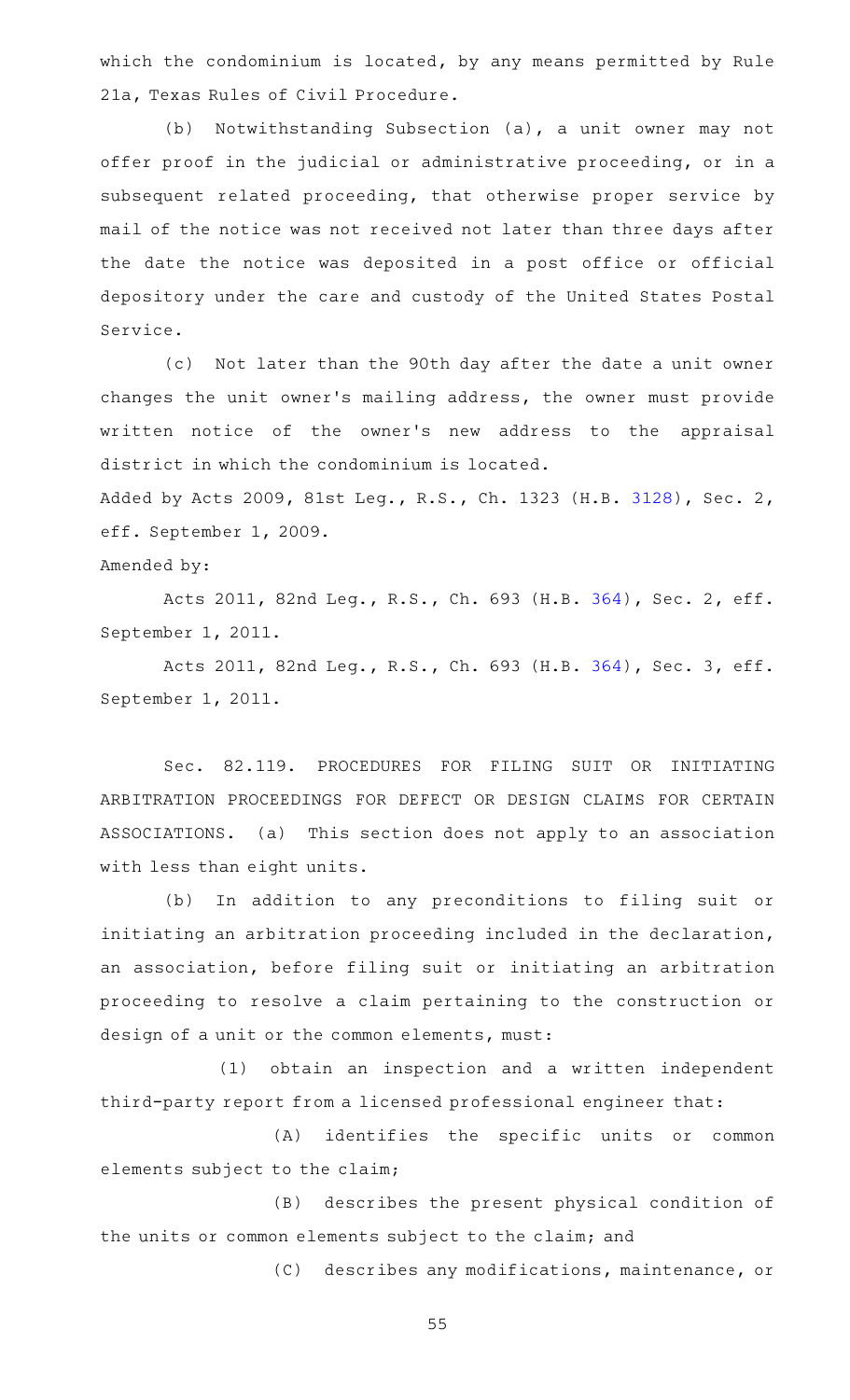repairs to the units or common elements performed by the unit owners or the association; and

(2) obtain approval from unit owners holding more than 50 percent of the total votes allocated under the declaration, voting in person or by proxy as provided by Section [82.110](http://www.statutes.legis.state.tx.us/GetStatute.aspx?Code=PR&Value=82.110), at a regular, annual, or special meeting called in accordance with the declaration or bylaws, as applicable.

(c) The association must provide written notice of the inspection to be conducted by the engineer to each party subject to a claim not later than the 10th day before the date the inspection occurs. The notice must:

(1) identify the party engaged to prepare the report required by Subsection (b)(1);

(2) identify the specific units or common elements to be inspected; and

(3) include the date and time the inspection will occur.

(d) Each party subject to a claim may attend the inspection conducted by the engineer, either personally or through an agent.

(e) Before providing the notice of the meeting under Subsection (f), an association must:

(1) on completion of the independent third-party report, provide the report to each unit owner and each party subject to a claim; and

(2) allow each party subject to a claim at least 90 days after the date of completion of the report to inspect and correct any condition identified in the report.

(f) Not later than the 30th day before the date the meeting described by Subsection (b)(2) is held, the association must provide each unit owner with written notice of the date, time, and location of the meeting. The notice must also include:

 $(1)$  a description of the nature of the claim, the relief sought, the anticipated duration of prosecuting the claim, and the likelihood of success;

(2) a copy of the report required by Subsection (b)(1);

(3) a copy of the contract or proposed contract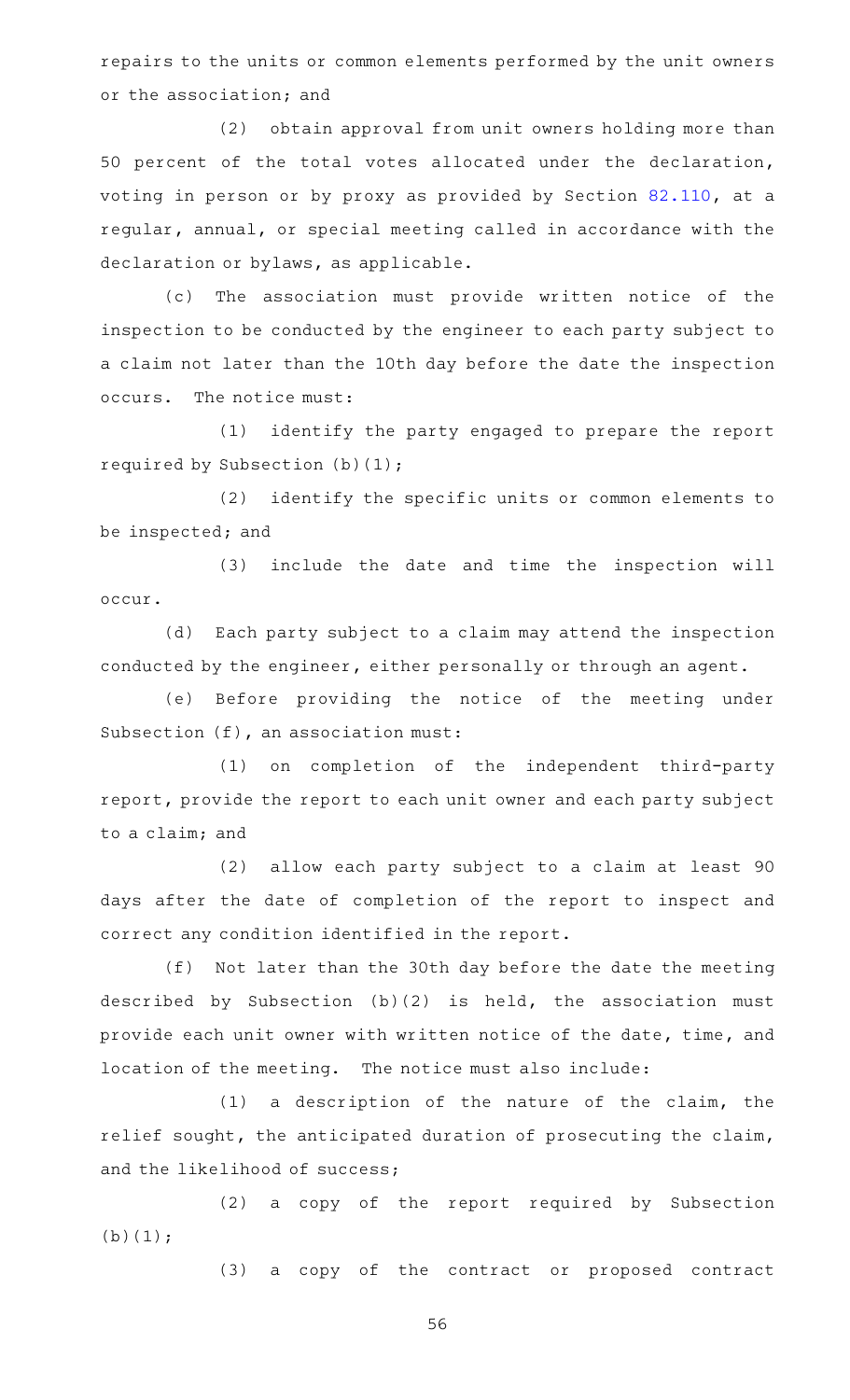between the association and the attorney selected by the board to assert or provide assistance with the claim;

(4) a description of the attorney's fees, consultant fees, expert witness fees, and court costs, whether incurred by the association directly or for which the association may be liable as a result of prosecuting the claim;

(5) a summary of the steps previously taken by the association to resolve the claim;

(6) a statement that initiating a lawsuit or arbitration proceeding to resolve a claim may affect the market value, marketability, or refinancing of a unit while the claim is prosecuted; and

(7) a description of the manner in which the association proposes to fund the cost of prosecuting the claim.

(g) The notice required by Subsection (f) must be prepared and signed by a person who is not:

(1) the attorney who represents or will represent the association in the claim;

 $(2)$  a member of the law firm of the attorney who represents or will represent the association in the claim; or

(3) employed by or otherwise affiliated with the law firm of the attorney who represents or will represent the association in the claim.

(h) The period of limitations for filing a suit or initiating an arbitration proceeding for a claim described by Subsection (b) is tolled until the first anniversary of the date the procedures are initiated by the association under that subsection if the procedures are initiated during the final year of the applicable period of limitation.

Added by Acts 2015, 84th Leg., R.S., Ch. 730 (H.B. [1455](http://www.legis.state.tx.us/tlodocs/84R/billtext/html/HB01455F.HTM)), Sec. 1, eff. September 1, 2015.

Sec. 82.120. BINDING ARBITRATION FOR CERTAIN CLAIMS. (a) A declaration may provide that a claim pertaining to the construction or design of a unit or the common elements must be resolved by binding arbitration and may provide for a process by which the claim is resolved.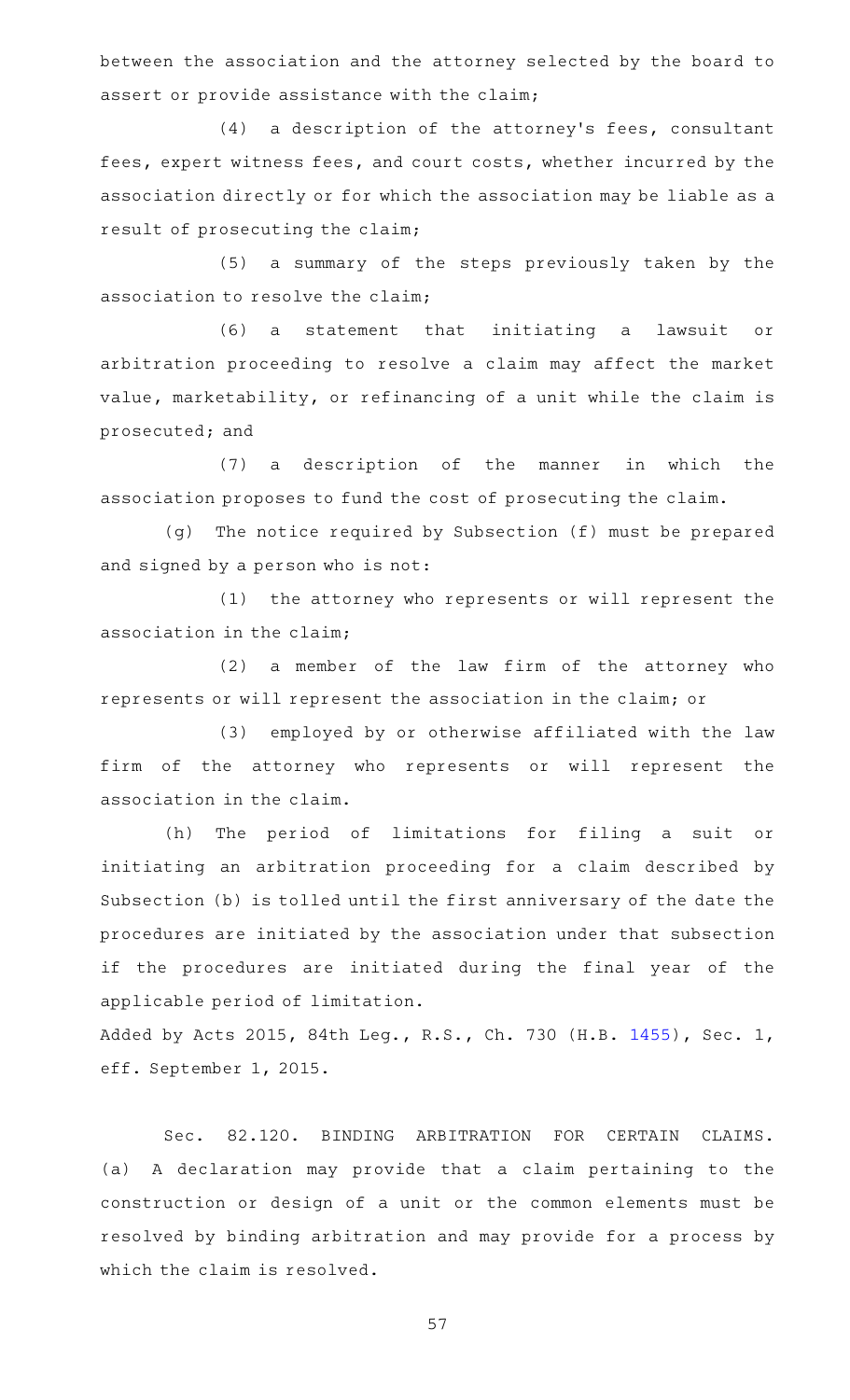(b) An amendment to the declaration that modifies or removes the arbitration requirement or the process associated with resolution of a claim may not apply retroactively to a claim regarding the construction or design of units or common elements based on an alleged act or omission that occurred before the date of the amendment.

Added by Acts 2015, 84th Leg., R.S., Ch. 730 (H.B. [1455](http://www.legis.state.tx.us/tlodocs/84R/billtext/html/HB01455F.HTM)), Sec. 1, eff. September 1, 2015.

Sec. 82.121. POSSESSION OF FIREARM OR FIREARM AMMUNITION ON CONDOMINIUM PROPERTY. (a) Unless possession of a firearm or firearm ammunition on condominium property is prohibited by state or federal law, a condominium unit owner, or a tenant or guest of a condominium unit owner, or a guest of a tenant of a condominium unit owner may not be prohibited from lawfully possessing, carrying, transporting, or storing a firearm, any part of a firearm, or firearm ammunition:

 $(1)$  in the condominium unit owner's unit;

(2) in a vehicle located in a parking area provided for the residents or guests of the condominium property; or

(3) in other common element locations as necessary to:

 $(A)$  enter or exit the condominium property;

(B) enter or exit the condominium unit owner's

unit; or

(C) enter or exit a vehicle on the condominium property or located in a parking area provided for residents or guests of the condominium property.

(b) This section applies notwithstanding any provision of a dedicatory instrument to the contrary and regardless of the date of the provision's adoption.

Added by Acts 2019, 86th Leg., R.S., Ch. 39 (H.B. [302](http://www.legis.state.tx.us/tlodocs/86R/billtext/html/HB00302F.HTM)), Sec. 5, eff. September 1, 2019.

# SUBCHAPTER D. PROTECTION OF PURCHASERS

Sec. 82.151. APPLICABILITY. (a) This subchapter applies to each unit subject to this chapter, except as provided by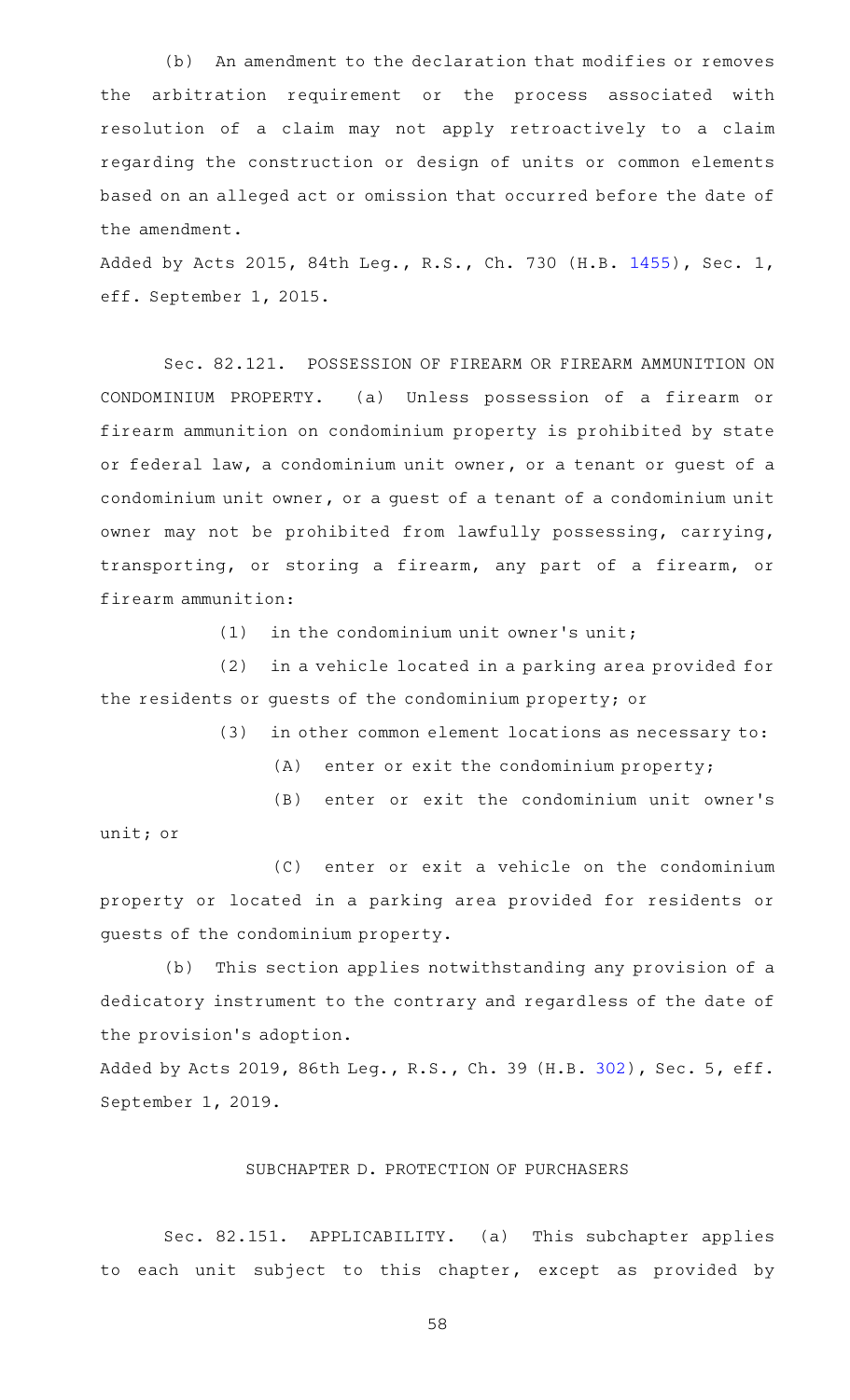Subsection (b) or as modified or waived by the agreement of a purchaser of a unit in a condominium in which all units are restricted to nonresidential use.

(b) A condominium information statement or resale certificate need not be prepared or delivered in the case of:

 $(1)$  a gratuitous disposition of a unit;

 $(2)$  a disposition pursuant to court order;

(3) a disposition by a government or governmental agency;

(4) a disposition by foreclosure or deed in lieu of foreclosure; or

(5) a disposition that may be canceled at any time, for any reason, and without penalty. Added by Acts 1993, 73rd Leg., ch. 244, Sec. 1, eff. Jan. 1, 1994.

Sec. 82.152. LIABILITY FOR CONDOMINIUM INFORMATION STATEMENT. (a) Except as provided by Subsection (b), a declarant shall prepare a condominium information statement before offering

to the public any interest in a unit.

(b) A declarant may transfer responsibility for preparation of all or a part of the condominium information statement to a successor declarant or to a person in the business of selling real property who intends to offer units in the condominium for the person's own account. On such transfer, the transferor shall provide the transferee with any information necessary to enable the transferee to prepare a condominium information statement.

(c)AAA declarant or other person in the business of selling real property who offers a unit for the person's own account to a purchaser shall provide a purchaser of a unit with a copy of the condominium information statement, as amended, before conveyance of the unit or the date of a contract of sale, whichever is earlier.

(d) The person preparing all or part of the condominium information statement is liable for any false or misleading statement or for any omission of material fact in the portion of the condominium information statement that the person prepared. If a declarant did not prepare any part of a condominium information statement that the declarant delivers, the declarant is not liable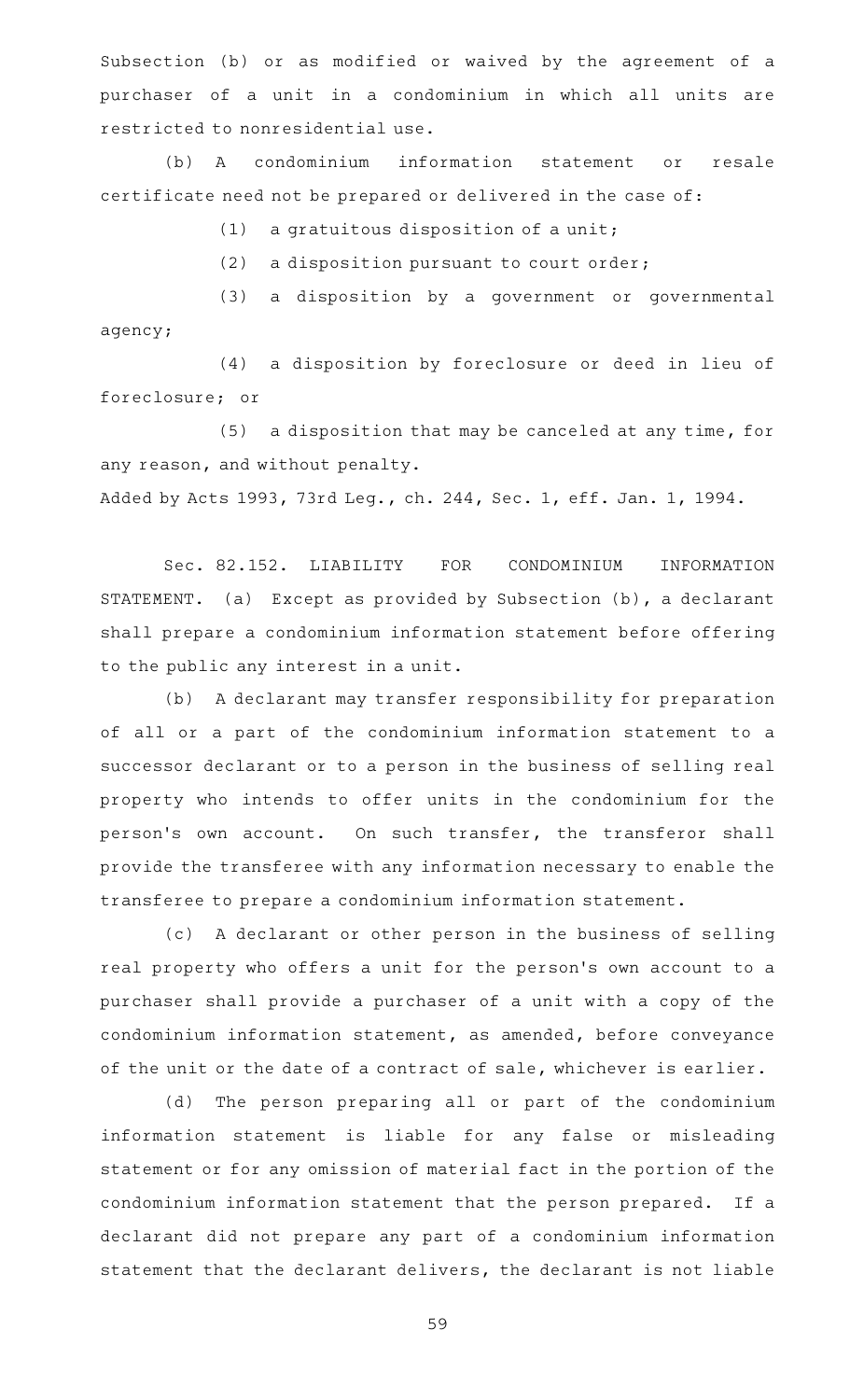for any false or misleading statement or any omission of material fact unless the declarant actually knew or should have known of the statement or omission.

Added by Acts 1993, 73rd Leg., ch. 244, Sec. 1, eff. Jan. 1, 1994.

Sec. 82.153. CONDOMINIUM INFORMATION STATEMENTS IN GENERAL. (a) A condominium information statement must contain or accurately disclose:

(1) the name and principal address of the declarant and of the condominium;

(2) a general description of the condominium that includes the types of units and the maximum number of units;

(3) the minimum and maximum number of additional units, if any, that may be included in the condominium;

(4) a brief narrative description of any development rights reserved by a declarant and of any conditions relating to or limitations upon the exercise of development rights;

(5) copies of the declaration, articles of incorporation of the association, the bylaws, any rules of the association, and amendments to any of them, and copies of leases and contracts, other than loan documents, that are required by the declarant to be signed by purchasers at closing;

(6) a projected or pro forma budget for the association that complies with Subsection (b) for the first fiscal year of the association following the date of the first conveyance to a purchaser, identification of the person who prepared the budget, and a statement of the budget 's assumptions concerning occupancy and inflation factors;

(7) a general description of each lien, lease, or encumbrance on or affecting the title to the condominium after conveyance by the declarant;

(8) a copy of each written warranty provided by the declarant;

(9) a description of any unsatisfied judgments against the association and any pending suits to which the association is a party or which are material to the land title and construction of the condominium of which a declarant has actual knowledge;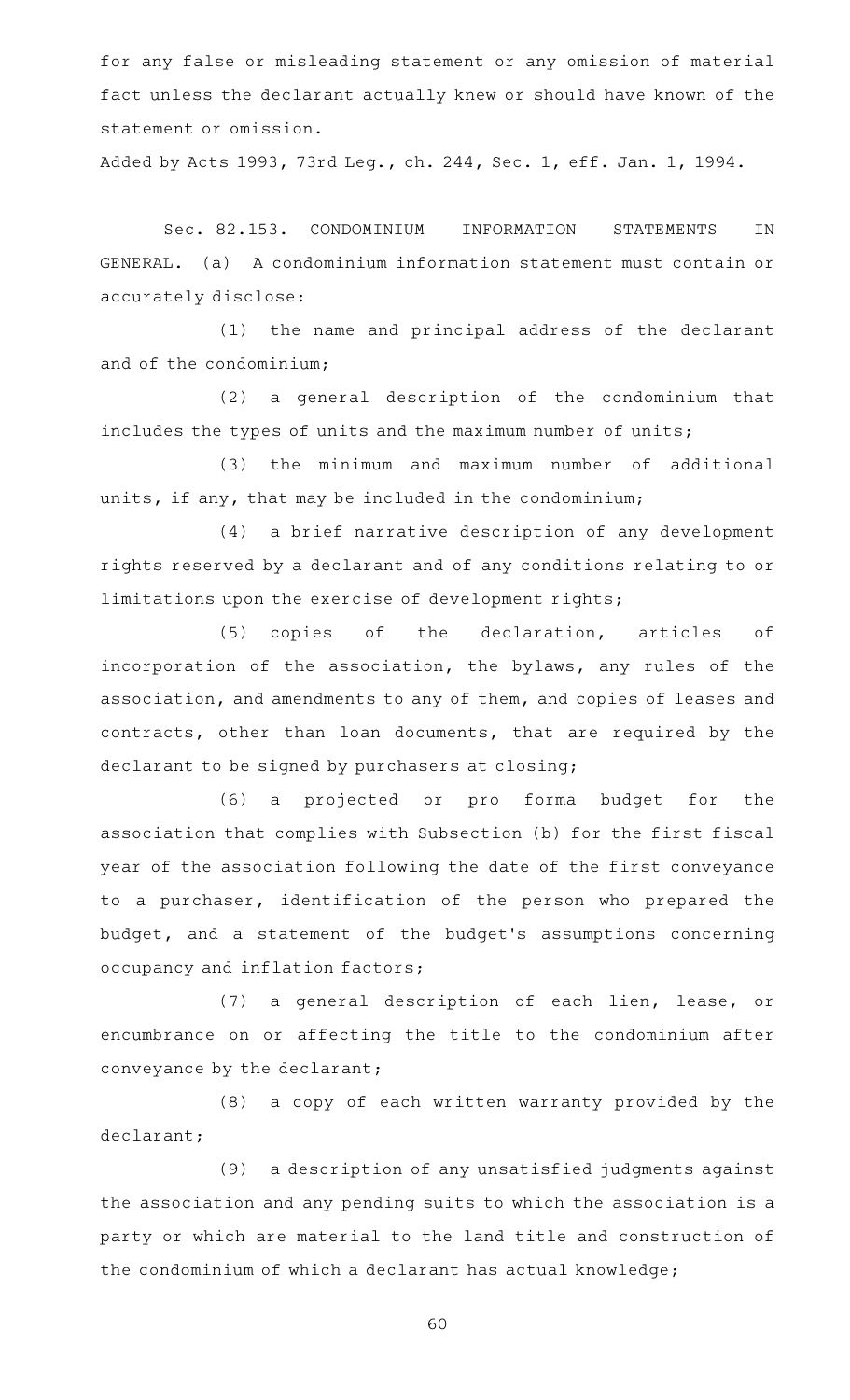(10) a general description of the insurance coverage provided for the benefit of unit owners;

(11) current or expected fees or charges to be paid by unit owners for the use of the common elements and other facilities related to the condominium; and

(12) for a condominium located wholly or partly in a municipality with a population of more than 1.9 million a statement that a unit owner:

(A) as an alternative to personal service, may be served with process by the municipality or the municipality 's agent for a judicial or administrative proceeding initiated by the municipality and directly related to the unit owner 's property interest in the condominium by serving the unit owner at the unit owner's last known address, according to the records of the appraisal district in which the condominium is located, by any means permitted by Rule 21a, Texas Rules of Civil Procedure;

(B) shall notify the appraisal district in writing of a change in the unit owner 's mailing address not later than the 90th day after the date the unit owner changes the address; and

(C) may not offer proof in the judicial or administrative proceeding, or in a subsequent related proceeding, that otherwise proper service by mail of the notice was not received not later than three days after the date the notice was deposited in a post office or official depository under the care and custody of the United States Postal Service.

(b)AAA budget under Subsection (a)(6) must be prepared in accordance with generally accepted accounting principles and a consideration of the physical condition of the condominium and be based on assumptions that, to the best of the declarant 's knowledge and belief, are reasonable. The budget must include:

 $(1)$  a statement of the amount included, or a statement that no amount is included, in the budget as a reserve; and

(2) the projected monthly common expense assessment for each type of unit.

(c)AAA declarant shall promptly amend the condominium information statement to reflect a material and substantial change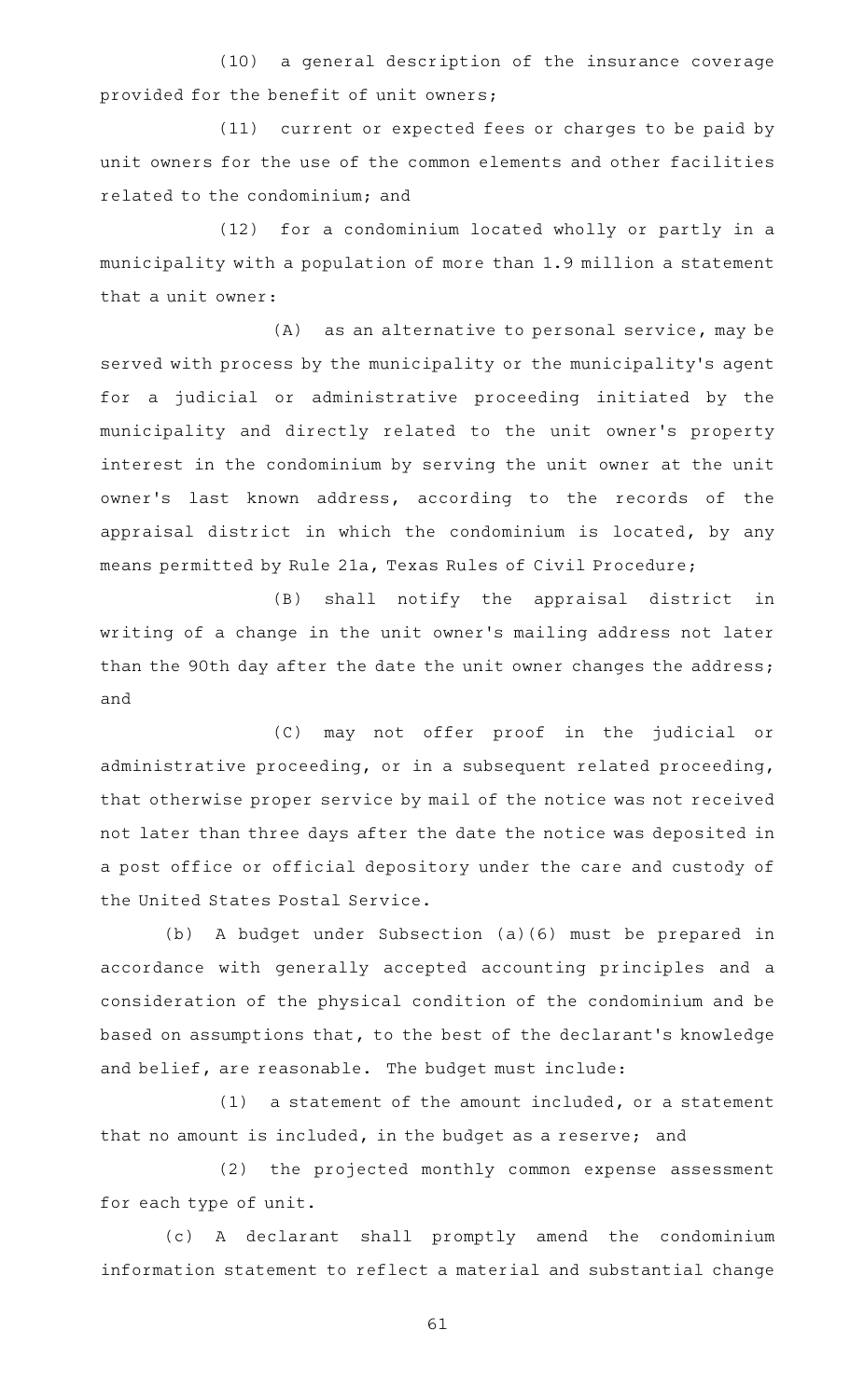in its contents. If the change may adversely affect a prospective purchaser who has received a condominium information statement, the declarant shall furnish a copy of the amendment to the prospective purchaser before closing.

Added by Acts 1993, 73rd Leg., ch. 244, Sec. 1, eff. Jan. 1, 1994. Amended by:

Acts 2009, 81st Leg., R.S., Ch. 1323 (H.B. [3128](http://www.legis.state.tx.us/tlodocs/81R/billtext/html/HB03128F.HTM)), Sec. 3, eff. September 1, 2009.

Acts 2011, 82nd Leg., R.S., Ch. 693 (H.B. [364](http://www.legis.state.tx.us/tlodocs/82R/billtext/html/HB00364F.HTM)), Sec. 4, eff. September 1, 2011.

Sec. 82.154. CONDOMINIUMS WITH CONVERSION BUILDINGS. If a building contains units that may be occupied for residential use, the condominium information statement of a condominium containing any conversion building must additionally contain:

 $(1)$  a dated statement by the declarant, based on a report by an independent architect or engineer, describing the present condition of all structural components and mechanical and electrical installations material to the use and enjoyment of the building;

(2) a dated statement by the declarant of the expected useful life of each item reported in Subdivision (1) or a statement that no representations are made in that regard; and

(3) a list of violations of building code or other governmental regulations of which the declarant has received notice and that have not been cured, together with the estimated cost of curing those violations.

Added by Acts 1993, 73rd Leg., ch. 244, Sec. 1, eff. Jan. 1, 1994.

Sec. 82.155. CONDOMINIUM SECURITIES. A declarant satisfies all requirements relating to preparation of a condominium information statement if an interest in the condominium is currently registered with the Securities and Exchange Commission of the United States and if the declarant delivers to the purchaser a copy of the public offering statement filed with the commission. Added by Acts 1993, 73rd Leg., ch. 244, Sec. 1, eff. Jan. 1, 1994.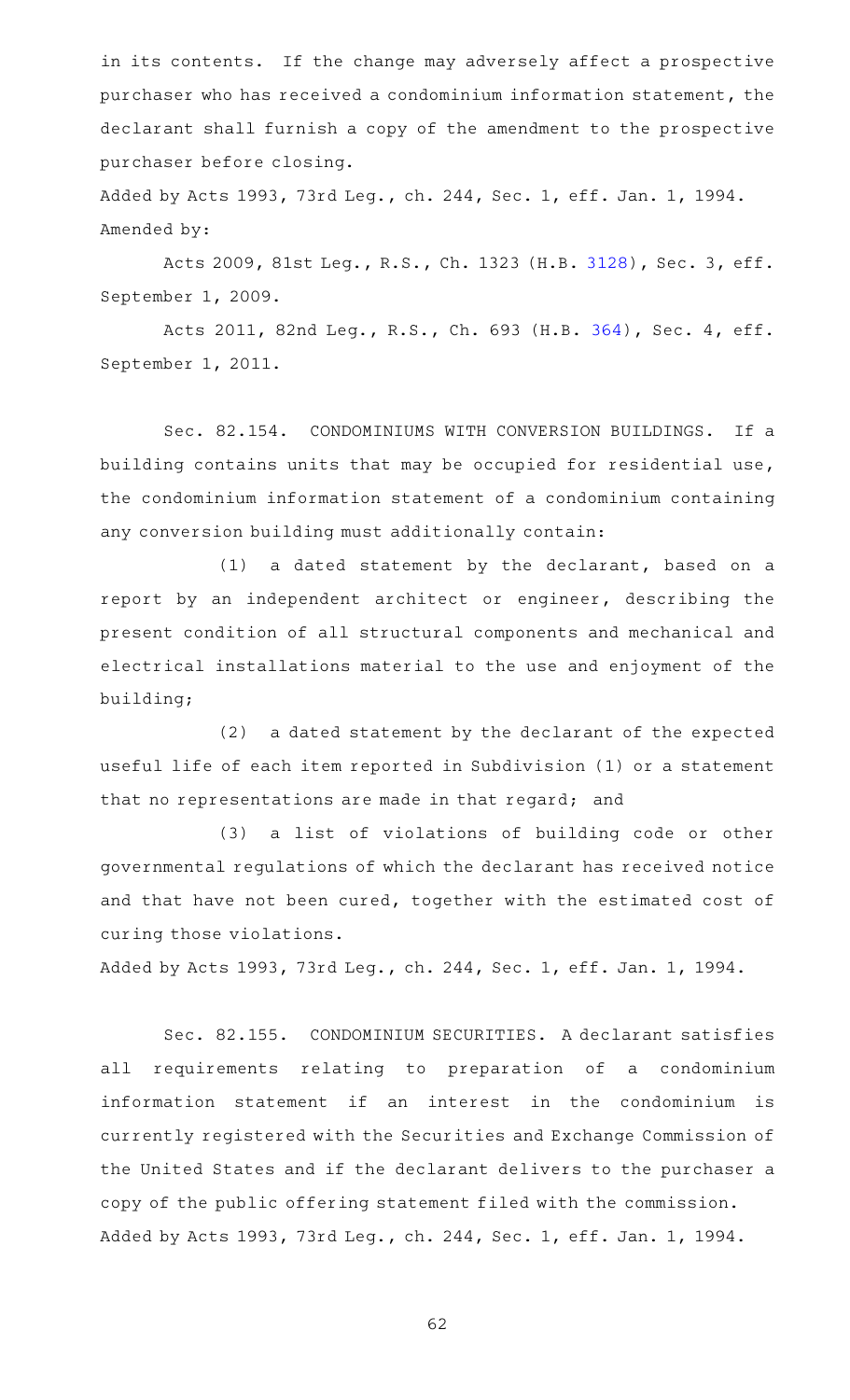Sec. 82.156. PURCHASER'S RIGHT TO CANCEL. (a) If a purchaser of a unit from a unit owner other than a declarant has not received from the seller the declaration, bylaws, and association rules required by Section [82.157](http://www.statutes.legis.state.tx.us/GetStatute.aspx?Code=PR&Value=82.157) before the purchaser executes a contract of sale or if the contract does not contain an underlined or bold-print provision acknowledging the purchaser 's receipt of those documents and recommending that the purchaser read those documents before executing the contract, the purchaser may cancel the contract before the sixth day after the date the purchaser receives those documents. If a purchaser has not received a resale certificate before executing a contract of sale, the purchaser may cancel the contract before the sixth day after the date the purchaser receives the resale certificate or executes a waiver under Section [82.157,](http://www.statutes.legis.state.tx.us/GetStatute.aspx?Code=PR&Value=82.157) whichever occurs first.

(b) If a purchaser from a declarant has not received the condominium information statement before the purchaser executes a contract of sale or if a contract does not contain an underlined or bold-print provision acknowledging the purchaser 's receipt of the condominium information statement and recommending that the purchaser read the condominium information statement before executing the contract, the purchaser may cancel the contract before the sixth day after the date the purchaser receives the condominium information statement.

(c) If a purchaser elects to cancel a contract under Subsection (a) or (b), the cancellation must be by hand-delivering written notice of cancellation to the declarant or selling unit owner or by mailing notice of cancellation by certified United States mail, return receipt requested, to the offeror or the offeror's agent for service of process within the five-day cancellation period. Cancellation is without penalty, and all payments made by the purchaser before cancellation must be refunded.

(d) A selling unit owner may not require a purchaser to close until the purchaser is given the declaration, bylaws, and any association rules. A declarant may not require a purchaser to close until a condominium information statement has been furnished to the purchaser.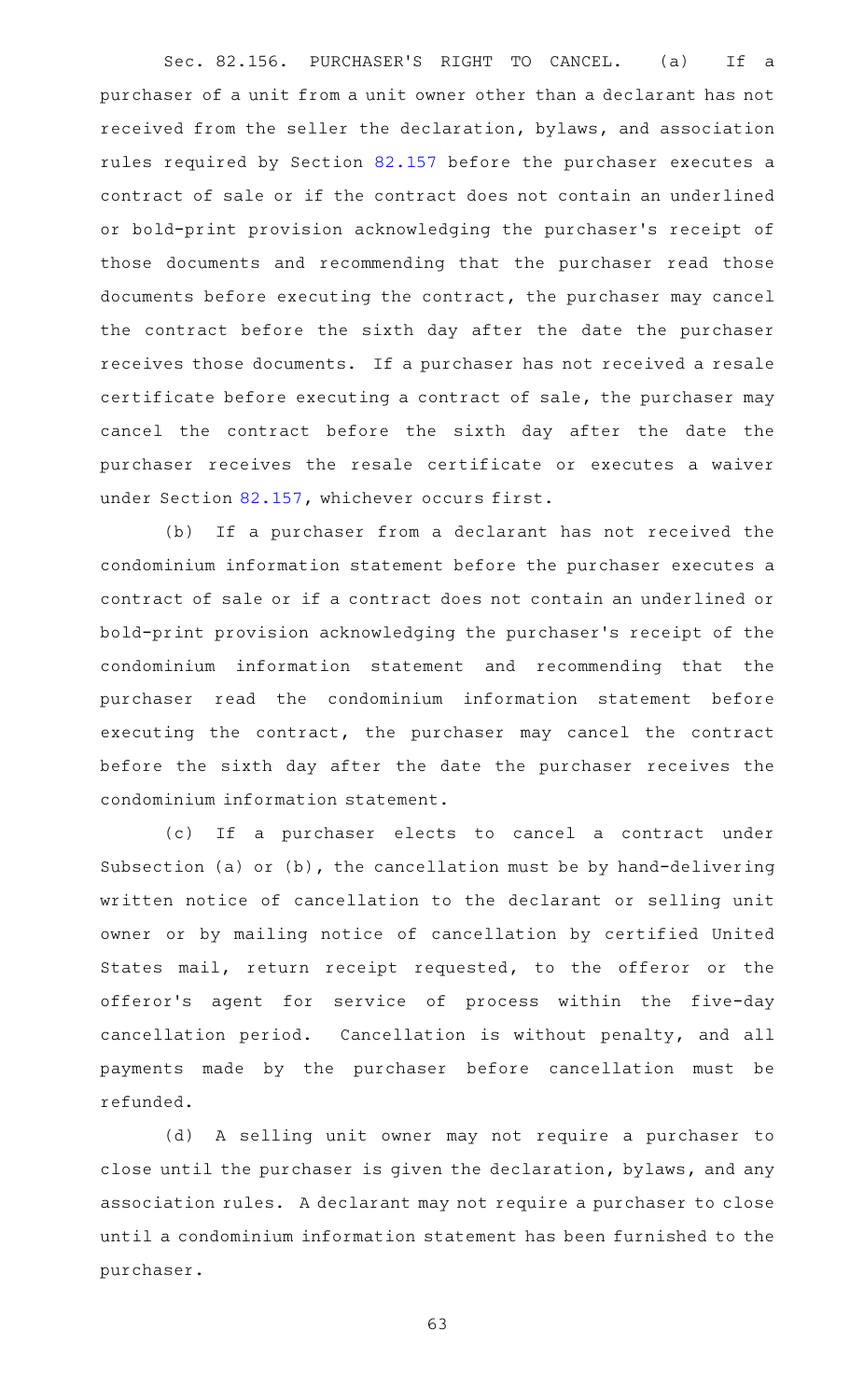Added by Acts 1993, 73rd Leg., ch. 244, Sec. 1, eff. Jan. 1, 1994.

Sec. 82.157. RESALE OF UNIT. (a) Except as provided by Subsection (c), if a unit owner other than a declarant intends to sell a unit, before executing a contract or conveying the unit, the unit owner must furnish to the purchaser a current copy of the declaration, bylaws, any association rules, and a resale certificate that must have been prepared not earlier than three months before the date it is delivered to the purchaser. The resale certificate must be issued by the association and must contain the current operating budget of the association and statements of:

(1) any right of first refusal or other restraint contained in the declaration that restricts the right to transfer a unit;

(2) the amount of the periodic common expense assessment and the unpaid common expenses or special assessments currently due and payable from the selling unit owner;

(3) other unpaid fees or amounts payable to the association by the selling unit owner;

 $(4)$  capital expenditures, if any, approved by the association for the next 12 months;

(5) the amount of reserves, if any, for capital expenditures and of portions of those reserves designated by the association for a specified project;

(6) any unsatisfied judgments against the association;

(7) the nature of any pending suits against the association;

(8) insurance coverage provided for the benefit of unit owners;

(9) whether the board has knowledge that any alterations or improvements to the unit or to the limited common elements assigned to that unit violate the declaration, bylaws, or association rules;

(10) whether the board has received notice from a governmental authority concerning violations of health or building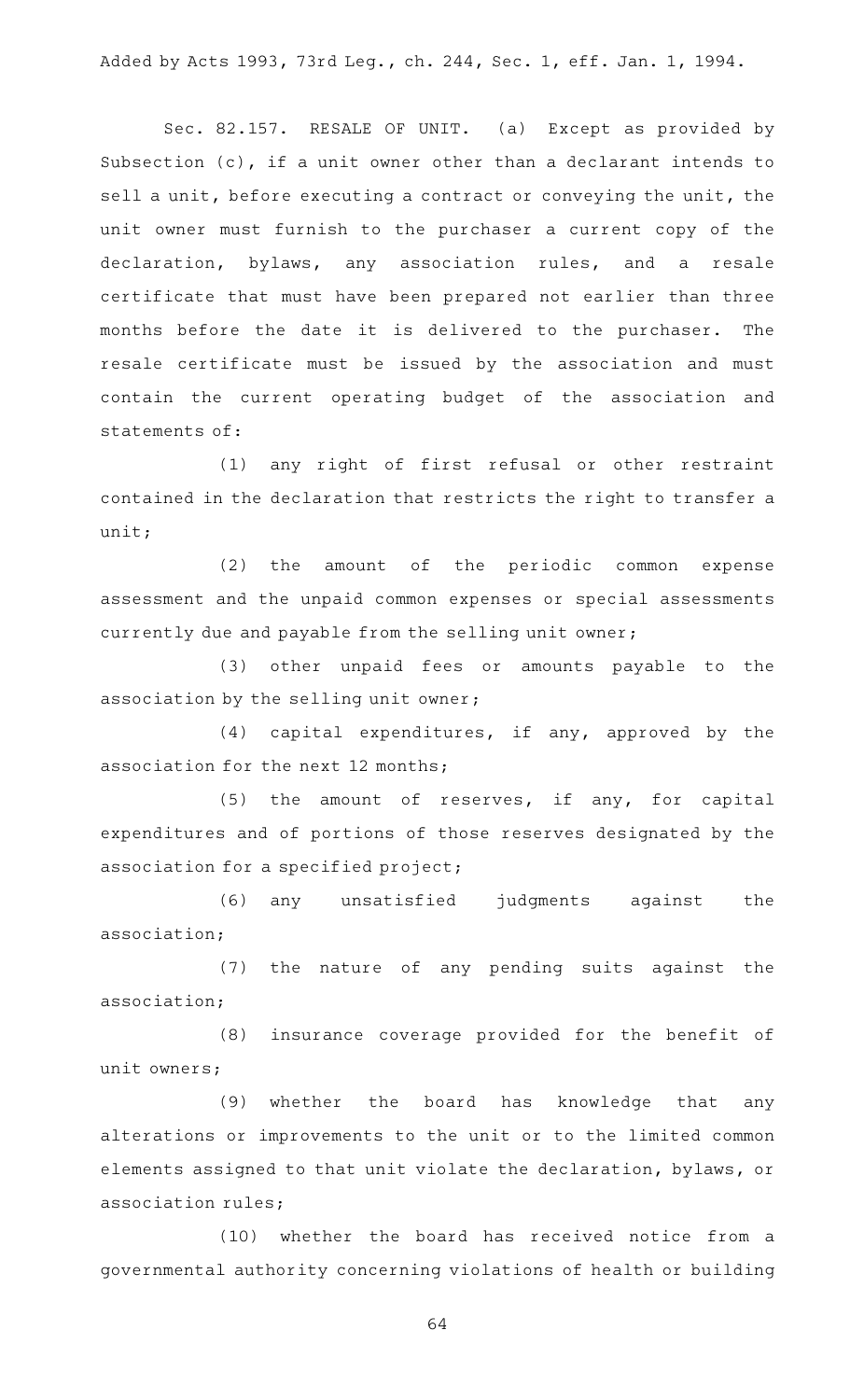codes with respect to the unit, the limited common elements assigned to that unit, or any other portion of the condominium;

(11) the remaining term of any leasehold estate that affects the condominium and the provisions governing an extension or renewal of the lease;

(12) the name, mailing address, and telephone number of the association 's managing agent, if any;

(13) the association's current operating budget and balance sheet; and

(14) all fees payable to the association or an agent of the association that are associated with the transfer of ownership, including a description of each fee, to whom the fee is paid, and the amount of the fee.

(b) Not later than the 10th day after the date of receiving a written request by a unit owner, an association shall furnish to the selling unit owner or the owner 's agent a resale certificate signed and dated by an officer or authorized agent of the association containing the information required by Subsection (a). A selling unit owner or the owner 's agent is not liable to the purchaser for erroneous information provided by the association in the certificate. If an association does not furnish a resale certificate or any information required in the certificate within the 10-day period, the unit owner may provide the purchaser with a sworn affidavit signed by the unit owner in lieu of the certificate. An affidavit must state that the unit owner requested information from the association concerning its financial condition, as required by this section, and that the association did not timely provide a resale certificate or the information required in the certificate. If a unit owner has furnished an affidavit to a purchaser, the unit owner and the purchaser may agree in writing to waive the requirement to furnish a resale certificate. The association is not liable to a selling unit owner for delay or failure to furnish a resale certificate, and an officer or agent of the association is not liable for a delay or failure to furnish a certificate unless the officer or agent wilfully refuses to furnish the certificate or is grossly negligent in not furnishing the resale certificate. Failure to provide a resale certificate does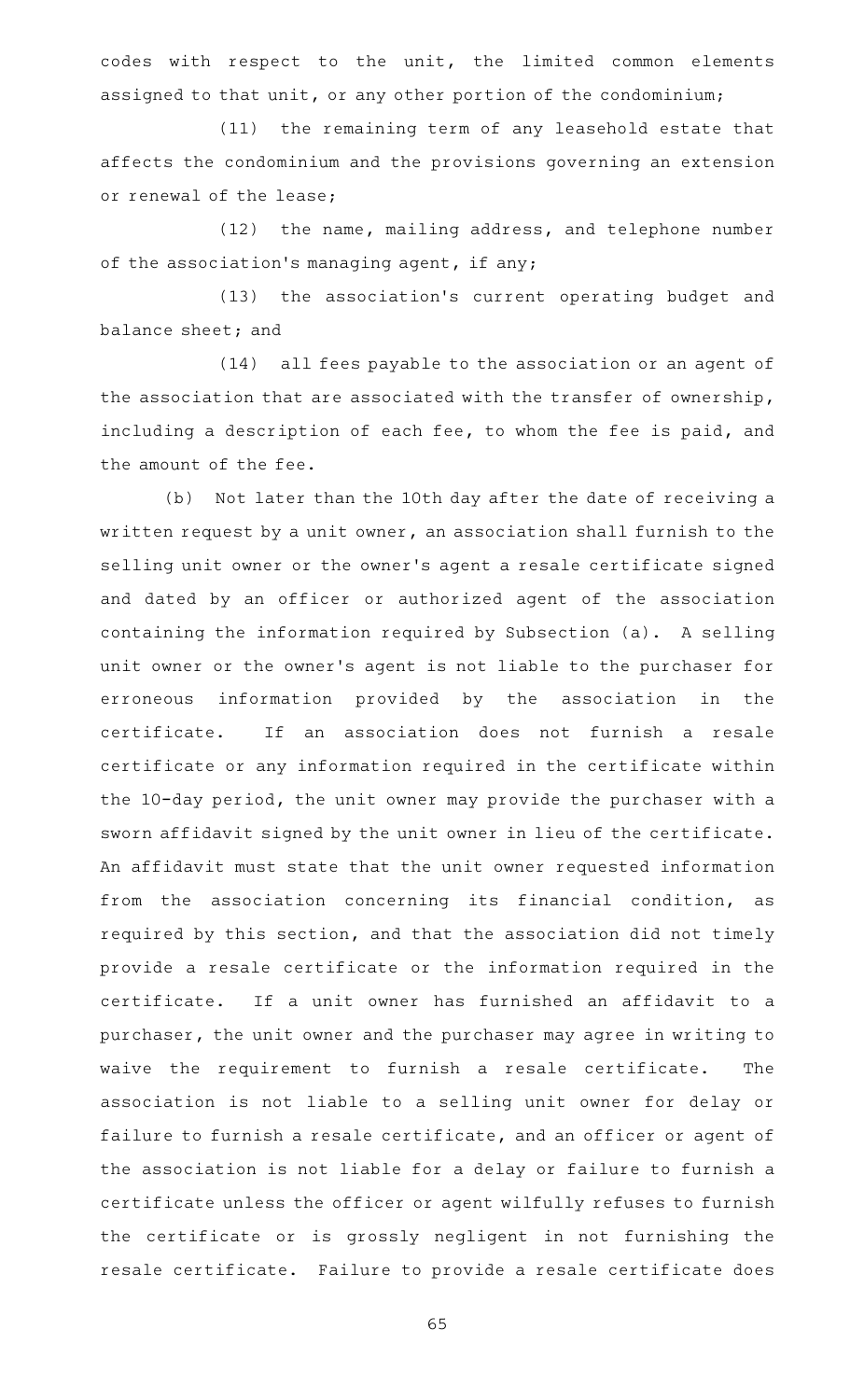not void a deed to a purchaser.

(c) If a properly executed resale certificate incorrectly states the total of delinquent sums owed by the selling unit owner to the association, the purchaser is not liable for payment of additional delinquencies that are unpaid on the date the certificate is prepared and that exceed the total sum stated in the certificate. A unit owner or the owner 's agent is not liable to a purchaser for the failure or delay of the association to provide the certificate in a timely manner.

(d) A resale certificate does not affect:

 $(1)$  an association's right to recover debts or claims that arise or become due after the date the certificate is prepared; or

(2) an association's lien on a unit securing payment of future assessments.

(e) A purchaser, lender, or title insurer who relies on a resale certificate is not liable for any debt or claim that is not disclosed in the certificate. An association may not deny the validity of any statement in the certificate.

Added by Acts 1993, 73rd Leg., ch. 244, Sec. 1, eff. Jan. 1, 1994. Amended by:

Acts 2015, 84th Leg., R.S., Ch. 1183 (S.B. [1168](http://www.legis.state.tx.us/tlodocs/84R/billtext/html/SB01168F.HTM)), Sec. 1, eff. September 1, 2015.

Sec. 82.158. ESCROW OF DEPOSITS. A deposit made in connection with the purchase or reservation of a unit from a declarant shall be placed in escrow and held in this state in an account designated for that purpose by a real estate broker, an attorney, a title insurance company licensed in this state, an independent bonded escrow company, or an institution whose accounts are insured by a governmental agency or instrumentality until delivered to the declarant at closing, delivered to the declarant because of the purchaser 's default under a contract to purchase the unit, or refunded to the purchaser. Escrow deposits may be placed in interest-bearing accounts, and the interest is payable as may be agreed in writing between the declarant and the purchaser. Added by Acts 1993, 73rd Leg., ch. 244, Sec. 1, eff. Jan. 1, 1994.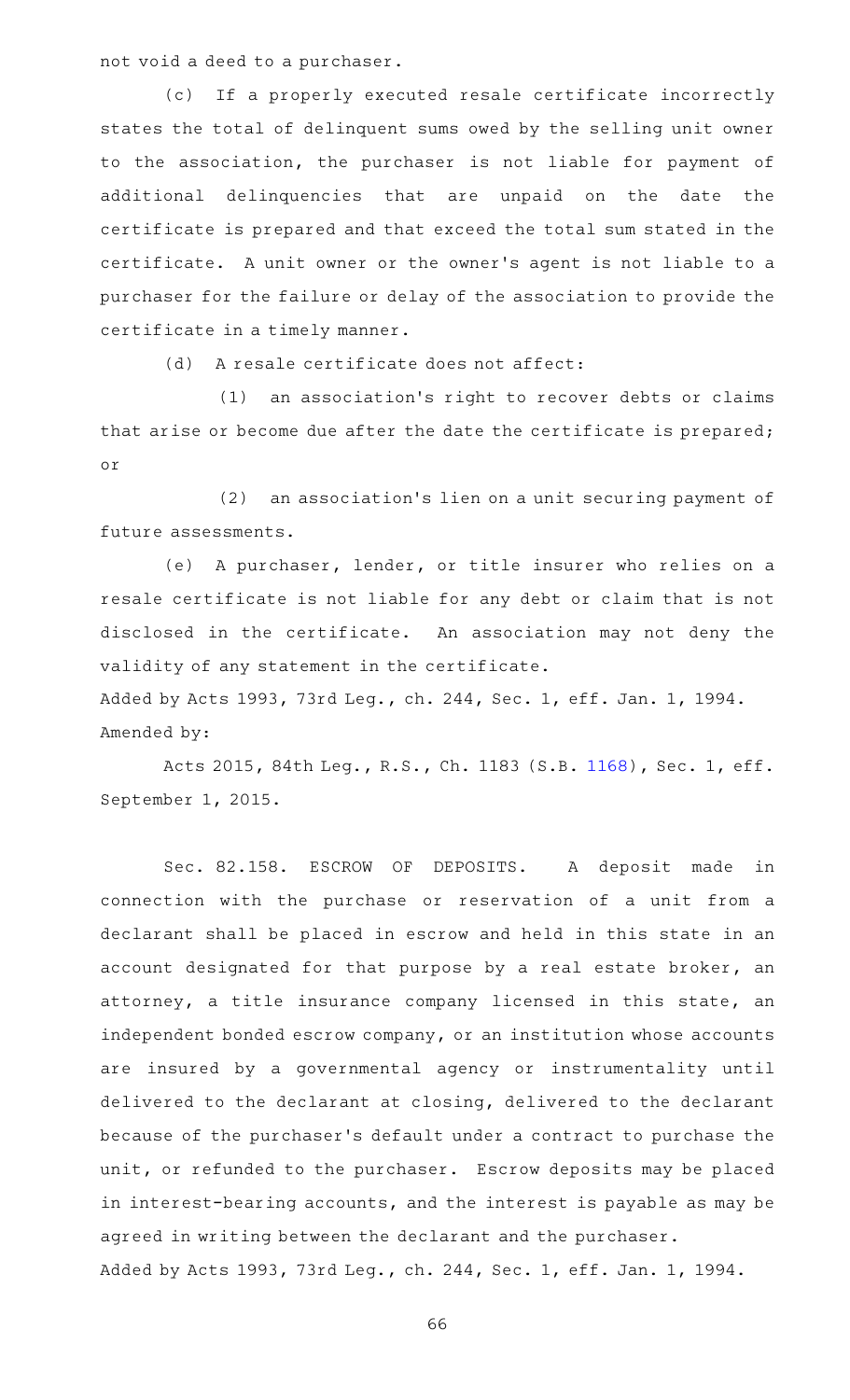Sec. 82.159. RELEASE OF LIENS. Before conveying real property to an association, a declarant shall have that real property released from all liens the foreclosure of which would deprive unit owners of any right of access to or easement of support of the owners' units, and all other liens on that real property unless the condominium information statement describes certain real property that may be conveyed subject to liens in specified amounts.

Added by Acts 1993, 73rd Leg., ch. 244, Sec. 1, eff. Jan. 1, 1994.

Sec. 82.160. CONVERSION BUILDINGS. (a) A declarant of a condominium containing a conversion building shall give each residential tenant or subtenant in possession of a portion of a conversion building notice of the conversion at least 60 days before the date the declarant will require the tenant or subtenant in possession to vacate. The notice must state generally the rights of tenants and subtenants under this section and shall be hand-delivered to the unit or mailed by certified United States mail, return receipt requested, to the tenant or subtenant at the address of the unit or any other mailing address provided by the tenant or subtenant. The declarant may not require a tenant or subtenant to vacate on less than 60 days' notice, except for nonpayment of rent, waste, or conduct that violates the rental agreement or is illegal, and the terms of a tenancy may not be altered during that period. Failure of a declarant to give notice as required by this section is a defense to an action for possession.

(b) If a notice of conversion specifies a date by which a unit or proposed unit must be vacated and otherwise complies with Section [24.005](http://www.statutes.legis.state.tx.us/GetStatute.aspx?Code=PR&Value=24.005), the notice also constitutes legal notice to vacate on that date for purposes of Section [24.005.](http://www.statutes.legis.state.tx.us/GetStatute.aspx?Code=PR&Value=24.005) A declarant may not terminate a lease in violation of its terms.

(c) Unless expressly authorized by a rental agreement, a declarant may not make substantial alterations to the interior of a leased premises for purposes of a condominium conversion. Added by Acts 1993, 73rd Leg., ch. 244, Sec. 1, eff. Jan. 1, 1994.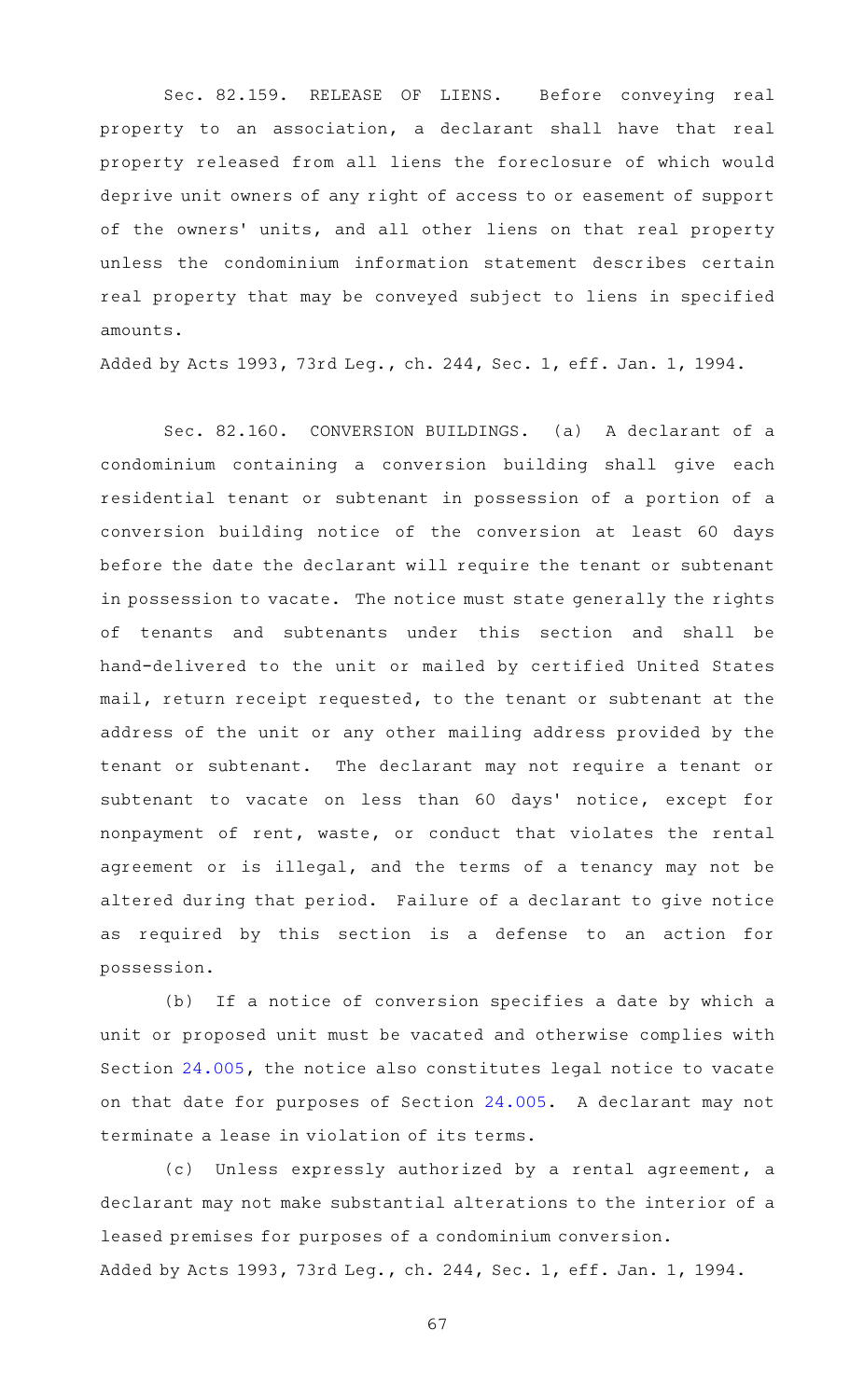Sec. 82.161. EFFECT OF VIOLATIONS ON RIGHTS OF ACTION AND ATTORNEY 'S FEES. (a) If a declarant or any other person subject to this chapter violates this chapter, the declaration, or the bylaws, any person or class of persons adversely affected by the violation has a claim for appropriate relief.

(b) The prevailing party in an action to enforce the declaration, bylaws, or rules is entitled to reasonable attorney 's fees and costs of litigation from the nonprevailing party. Added by Acts 1993, 73rd Leg., ch. 244, Sec. 1, eff. Jan. 1, 1994.

Sec. 82.162. LABELING OF PROMOTIONAL MATERIAL. If any improvement contemplated in a condominium is labeled "NEED NOT BE BUILT" on a plat or plan or is to be located within a portion of a condominium with respect to which the declarant has reserved a development right, no promotional material that describes or depicts the improvement may be displayed or delivered to prospective purchasers unless the description or depiction of the improvement is conspicuously labeled or identified as "NEED NOT BE BUILT."

Added by Acts 1993, 73rd Leg., ch. 244, Sec. 1, eff. Jan. 1, 1994.

Sec. 82.163. DECLARANT'S OBLIGATION TO COMPLETE AND RESTORE. The declarant shall complete all improvements labeled "MUST BE BUILT" on plats or plans. The declarant is subject to liability for the prompt repair and restoration, to a condition compatible with the remainder of the condominium, of any portion of the condominium affected by the exercise of rights reserved pursuant to or created under this chapter.

Added by Acts 1993, 73rd Leg., ch. 244, Sec. 1, eff. Jan. 1, 1994.

Sec. 82.164. LOANS AS ELIGIBLE INVESTMENTS. (a) A loan on a condominium unit and the undivided interest in the common elements is an eligible investment for a bank, savings and loan association, trust company, life insurance company, or other lending institution that is authorized to make real property loans, and for an administrator, guardian, executor, trustee, individual,